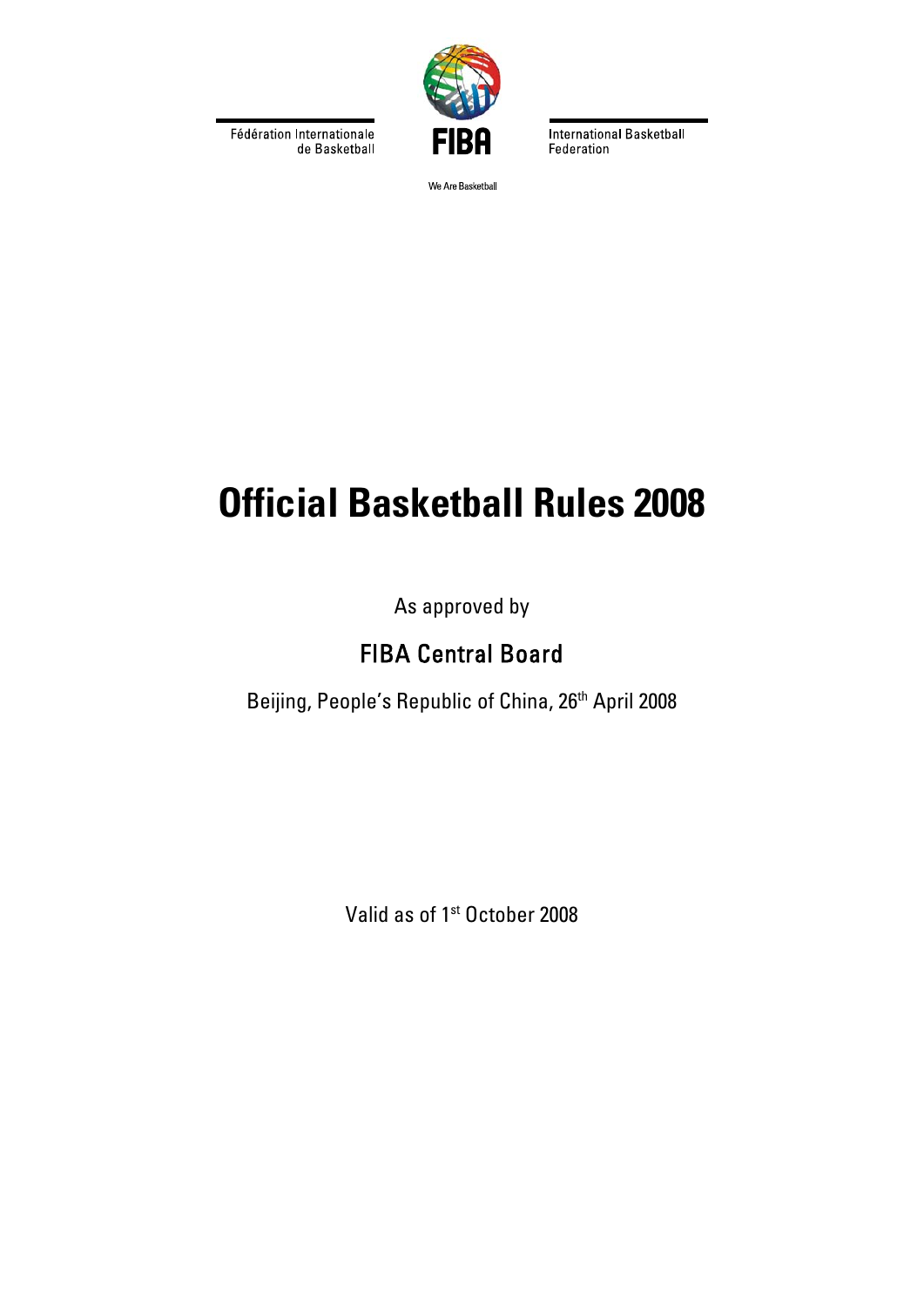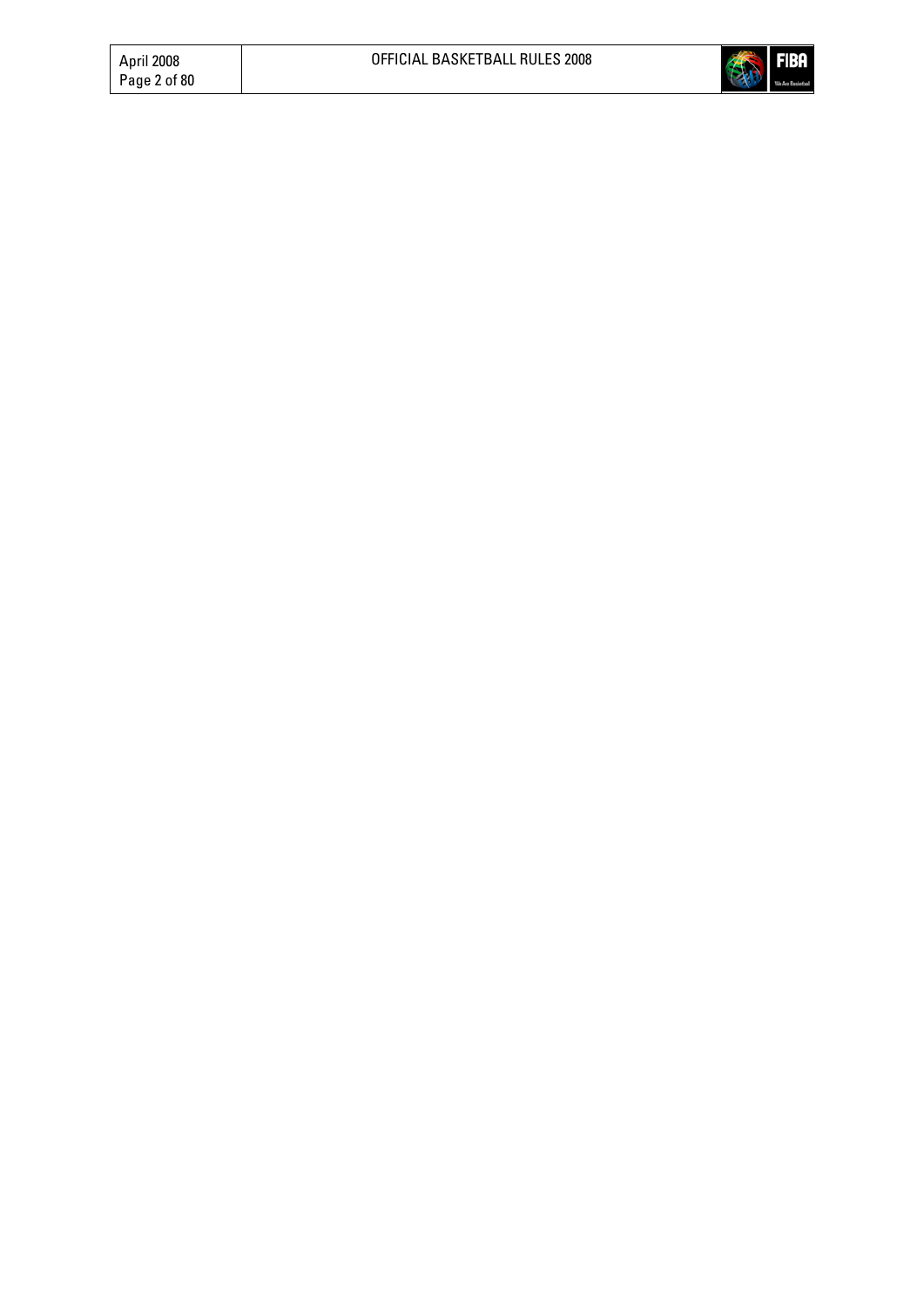|                    | <b>TABLE OF CONTENTS</b> |  |
|--------------------|--------------------------|--|
|                    |                          |  |
| Art. 1             |                          |  |
|                    |                          |  |
| Art. <sub>2</sub>  |                          |  |
| Art. 3             |                          |  |
|                    |                          |  |
| Art. 4             |                          |  |
| Art. 5             |                          |  |
| Art. 6             |                          |  |
| Art. 7             |                          |  |
|                    |                          |  |
| Art. 8             |                          |  |
| Art. 9             |                          |  |
| Art. 10            |                          |  |
| Art. 11            |                          |  |
| Art. 12            |                          |  |
| Art. 13            |                          |  |
| Art. 14            |                          |  |
| Art. 15            |                          |  |
| Art. 16            |                          |  |
| Art. 17            |                          |  |
| Art. 18            |                          |  |
| Art. 19            |                          |  |
| Art. 20<br>Art. 21 |                          |  |
|                    |                          |  |
|                    |                          |  |
| Art. 22            |                          |  |
| Art. 23<br>Art. 24 |                          |  |
| Art. 25            |                          |  |
| Art. 26            |                          |  |
| Art. 27            |                          |  |
| Art. 28            |                          |  |
| Art. 29            |                          |  |
| Art. 30            |                          |  |
| Art. 31            |                          |  |
|                    |                          |  |
| Art. 32            |                          |  |
| Art. 33            |                          |  |
| Art. 34            |                          |  |
| Art. 35            |                          |  |
| Art. 36            |                          |  |
| Art. 37            |                          |  |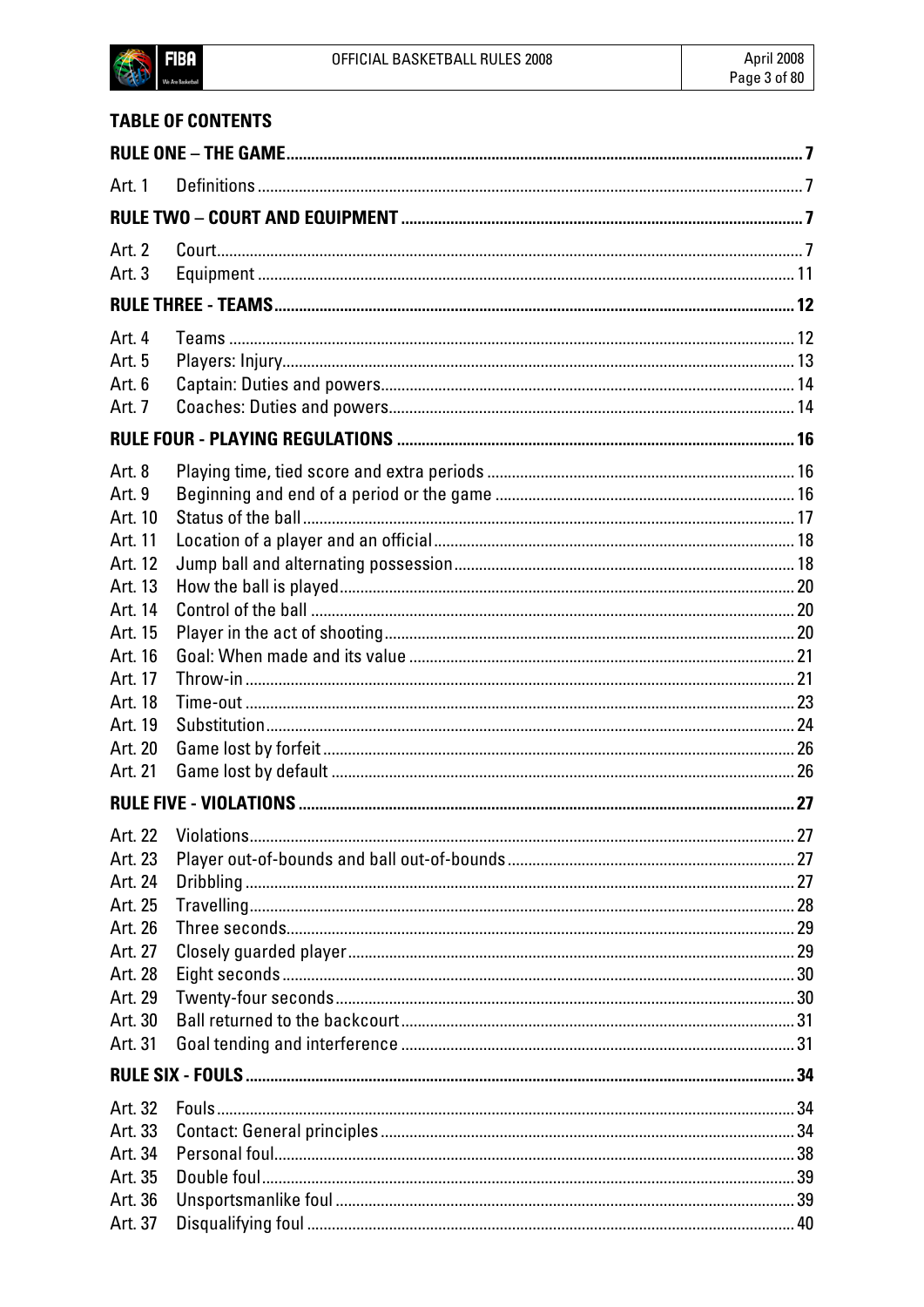

| Art. 38 |                                                                              |  |  |  |  |
|---------|------------------------------------------------------------------------------|--|--|--|--|
| Art. 39 |                                                                              |  |  |  |  |
|         |                                                                              |  |  |  |  |
| Art. 40 |                                                                              |  |  |  |  |
| Art. 41 |                                                                              |  |  |  |  |
| Art. 42 |                                                                              |  |  |  |  |
| Art. 43 |                                                                              |  |  |  |  |
| Art. 44 |                                                                              |  |  |  |  |
|         | RULE EIGHT - OFFICIALS, TABLE OFFICIALS, COMMISSIONER: DUTIES AND POWERS  49 |  |  |  |  |
| Art. 45 |                                                                              |  |  |  |  |
| Art. 46 |                                                                              |  |  |  |  |
| Art. 47 |                                                                              |  |  |  |  |
| Art. 48 |                                                                              |  |  |  |  |
| Art. 49 |                                                                              |  |  |  |  |
| Art. 50 |                                                                              |  |  |  |  |
|         |                                                                              |  |  |  |  |
|         |                                                                              |  |  |  |  |
|         |                                                                              |  |  |  |  |
|         |                                                                              |  |  |  |  |
|         |                                                                              |  |  |  |  |
|         |                                                                              |  |  |  |  |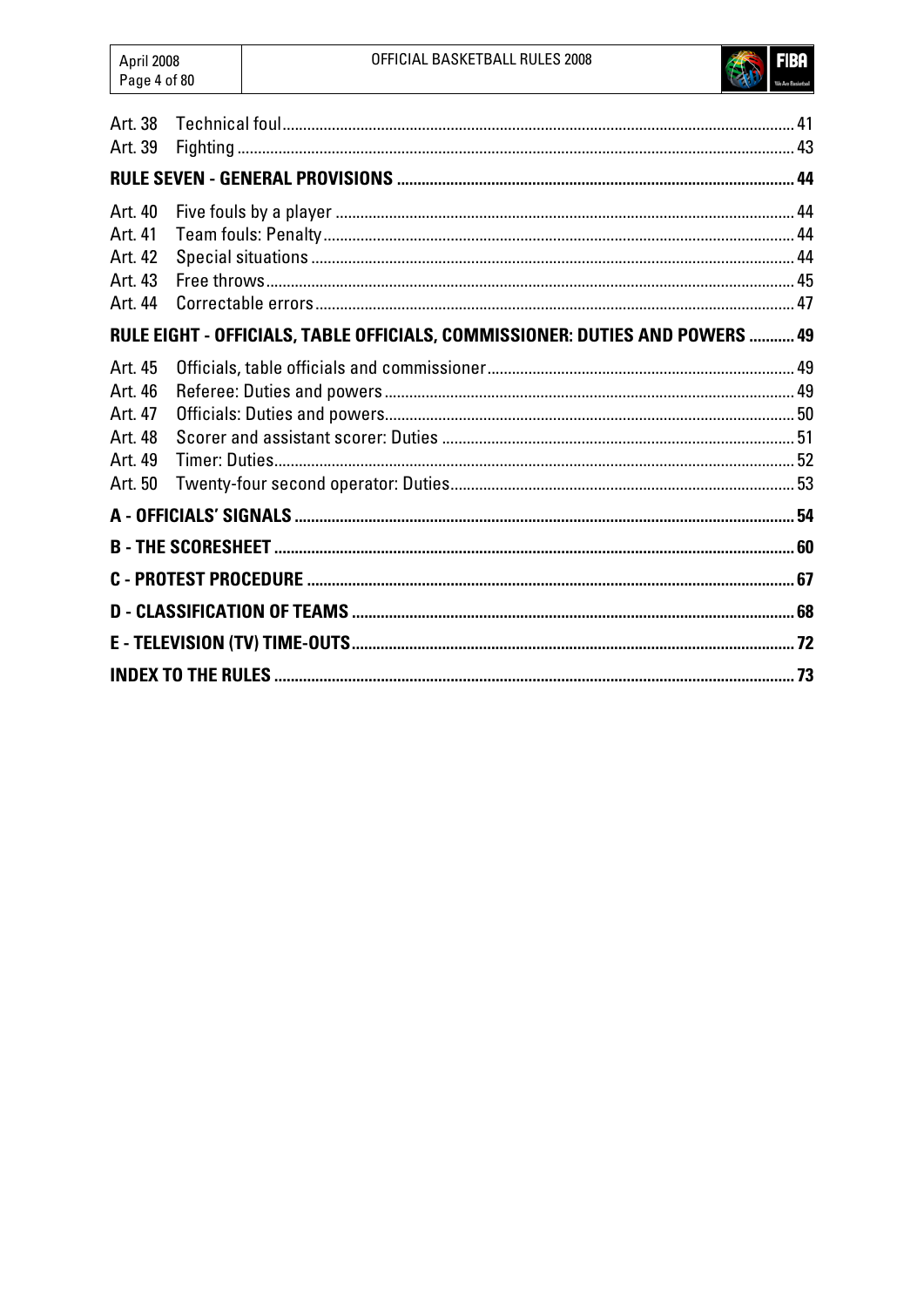

## **TABLE OF DIAGRAMS**

| Diagram 1  |  |
|------------|--|
| Diagram 2  |  |
| Diagram 3  |  |
| Diagram 4  |  |
| Diagram 5  |  |
| Diagram 6  |  |
| Diagram 7  |  |
| Diagram 8  |  |
| Diagram 9  |  |
| Diagram 10 |  |
| Diagram 11 |  |
| Diagram 12 |  |
| Diagram 13 |  |
|            |  |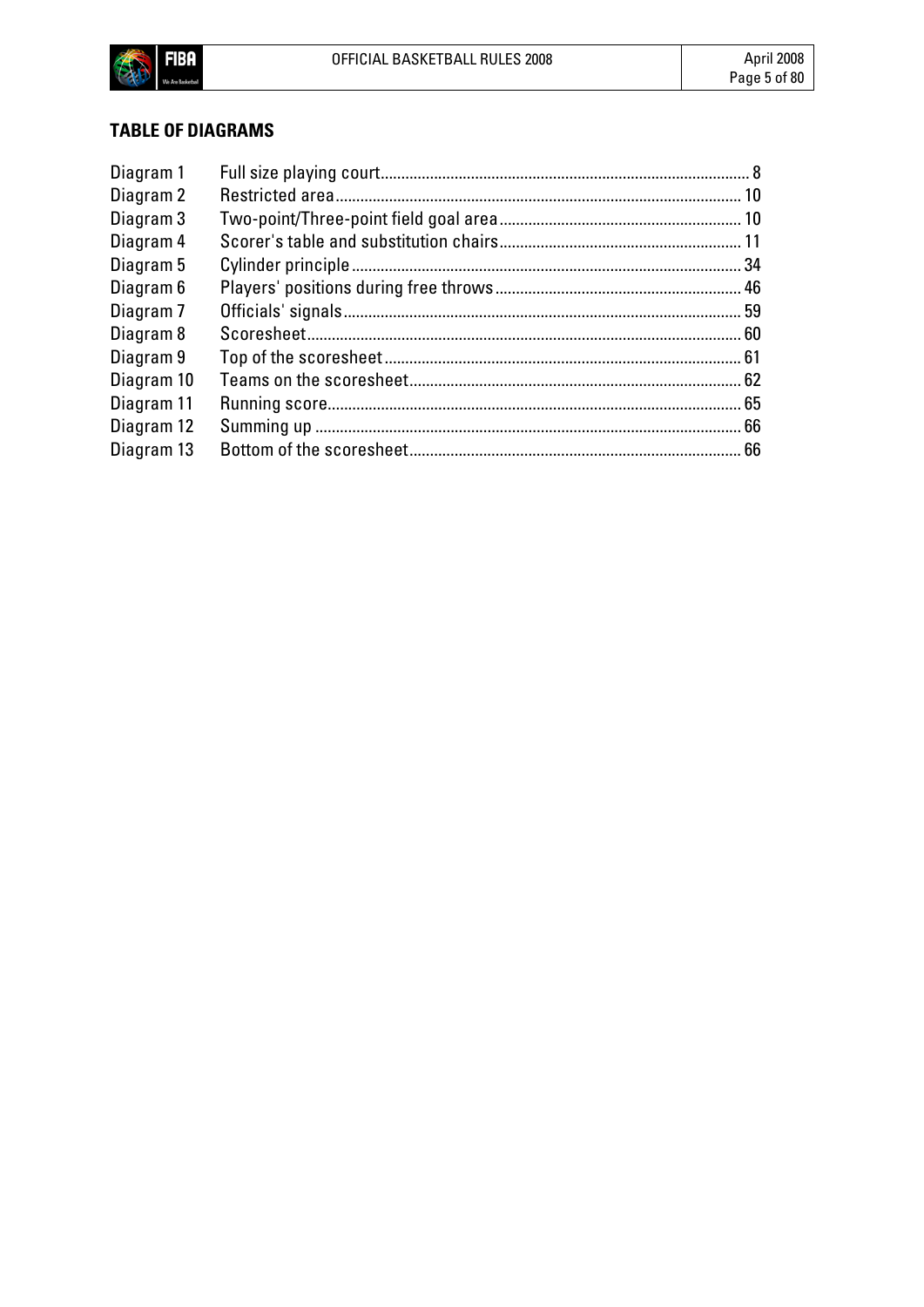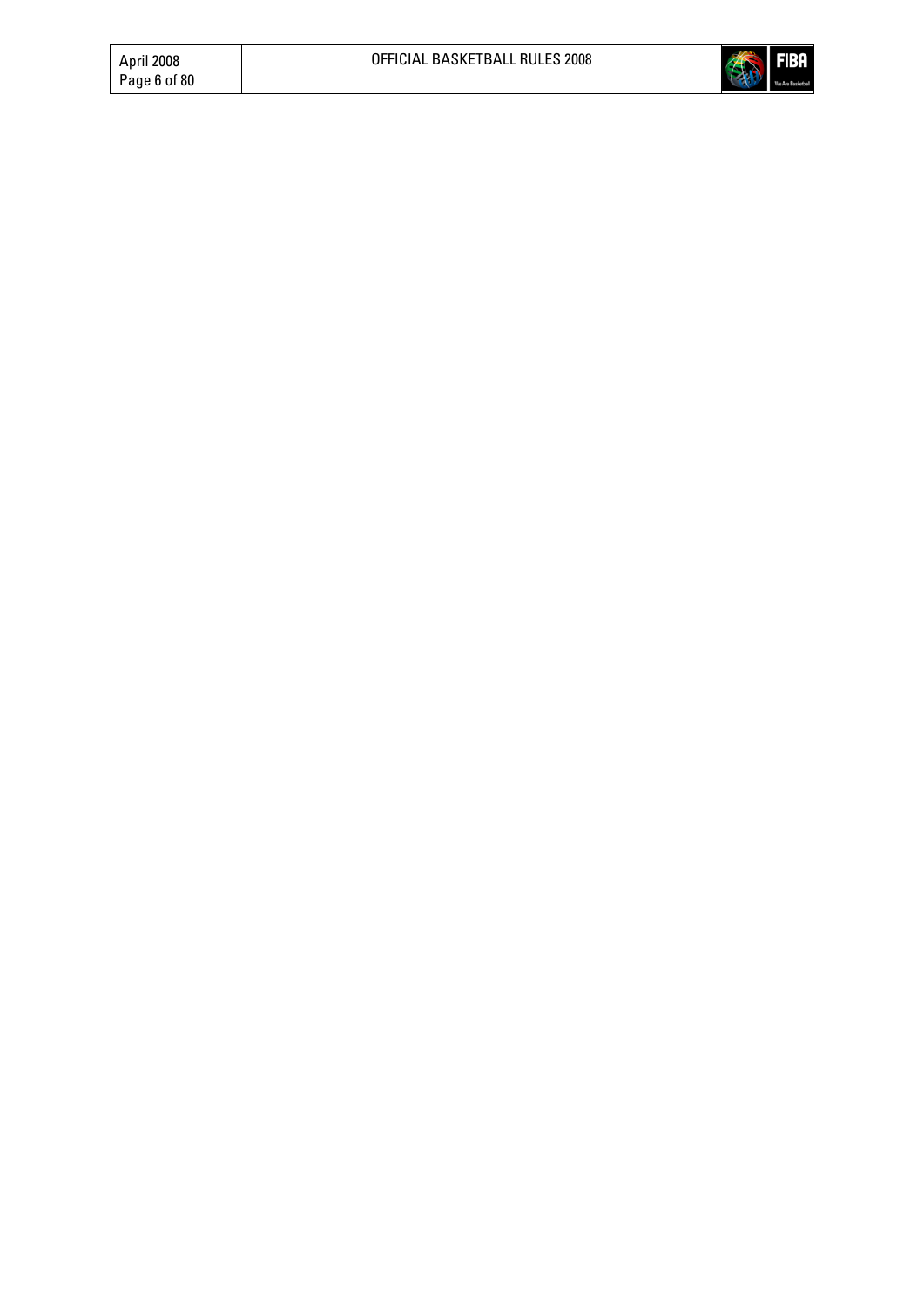Throughout the Official Basketball Rules, all references made to a player, coach, official, etc. in the male gender also apply to the female gender. It must be understood that this is done for practical reasons only.

#### <span id="page-6-0"></span>**RULE ONE – THE GAME**

#### <span id="page-6-1"></span>**Art. 1 Definitions**

#### 1.1 Basketball game

Basketball is played by two (2) teams of five (5) players each. The aim of each team is to score in the opponents' basket and to prevent the other team from scoring.

The game is controlled by officials, table officials and a commissioner, if present.

#### 1.2 Basket: opponents'/own

The basket that is attacked by a team is the opponents' basket and the basket which is defended by a team is the team's own basket.

#### 1.3 Winner of a game

The team that has scored the greater number of points at the end of playing time shall be the winner.

#### <span id="page-6-2"></span>**RULE TWO – COURT AND EQUIPMENT**

#### <span id="page-6-3"></span>**Art. 2 Court**

#### 2.1 Playing court

The playing court shall have a flat, hard surface free from obstructions ([Diagram 1](#page-7-0)) with dimensions of twenty-eight (28) m in length by fifteen (15) m in width measured from the inside edge of the boundary line.

#### 2.2 Lines

All lines shall be drawn in white colour, five (5) cm in width and clearly visible.

#### 2.2.1 Boundary line

The playing court shall be limited by the boundary line, consisting of the endlines (on the short sides) and the sidelines (on the long sides). These lines are not part of the playing court.

Any obstruction including seated team bench personnel shall be at least two (2) m from the playing court.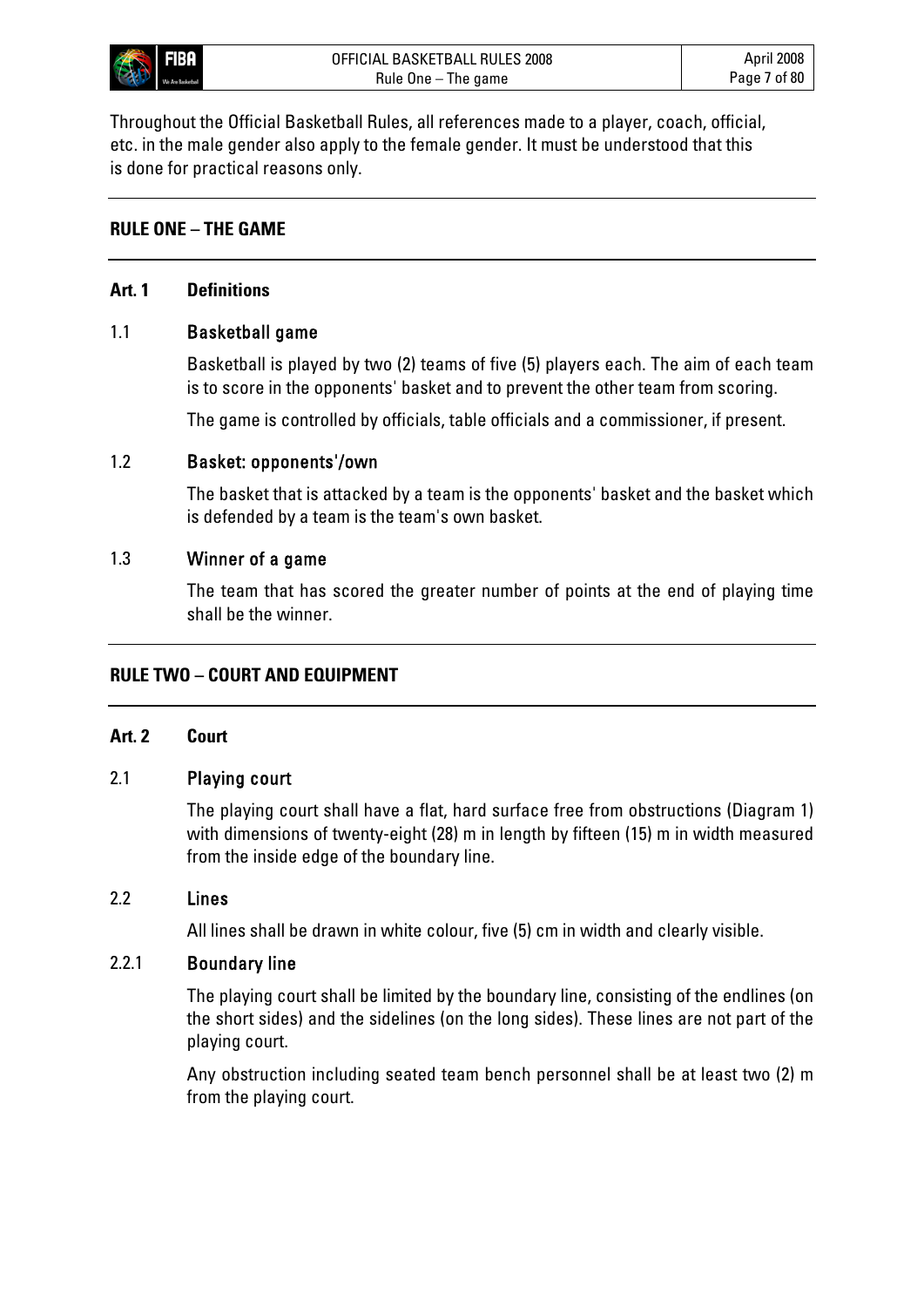#### OFFICIAL BASKETBALL RULES 2008 Rule Two – Court and equipment



<span id="page-7-0"></span>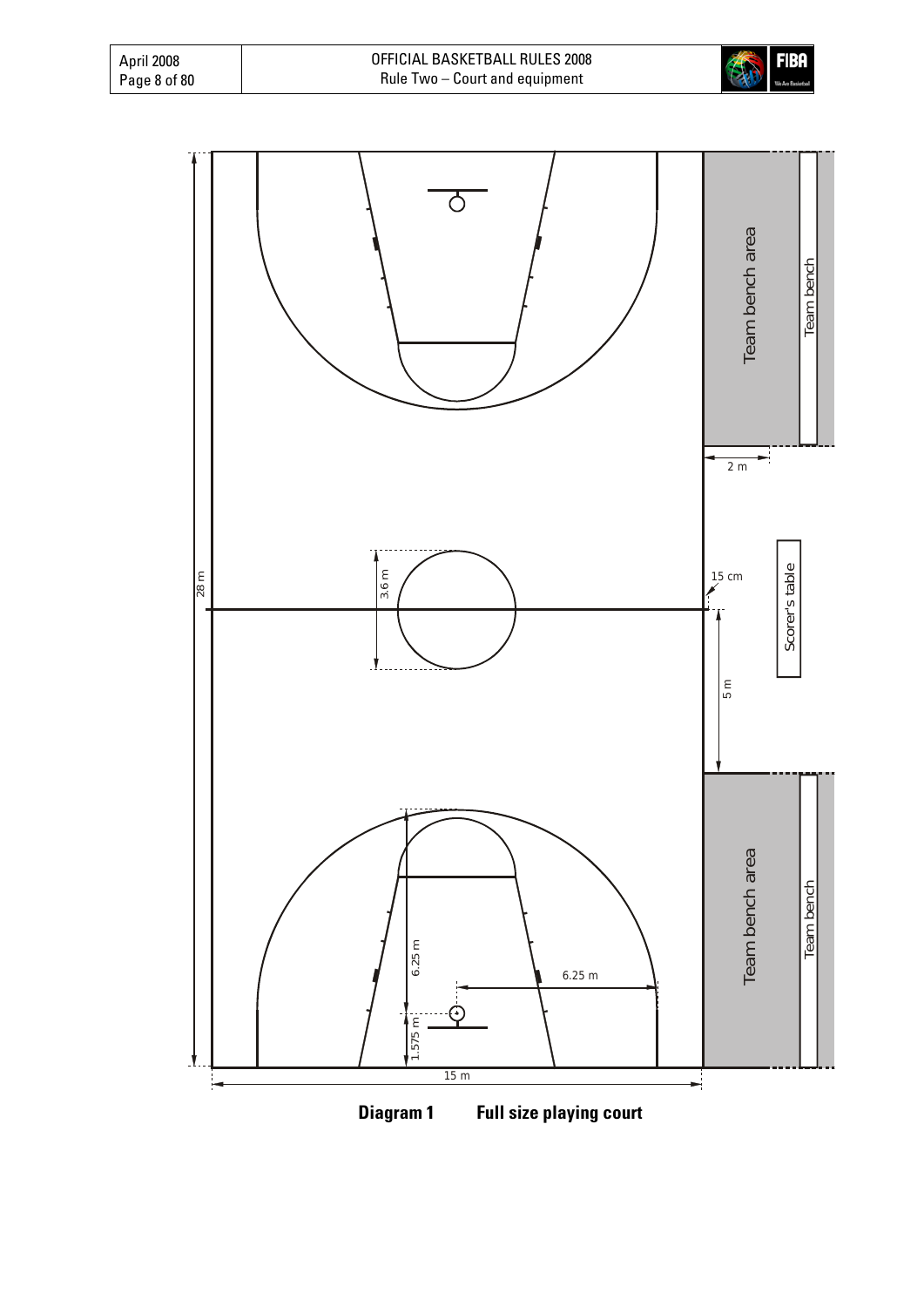

#### 2.2.2 Centre line, centre circle and semicircles

The centre line shall be marked parallel to the endlines from the mid-points of the sidelines. It shall extend fifteen (15) cm beyond each sideline.

The centre circle shall be marked in the centre of the playing court and have a radius of 1.80 m measured to the outer edge of the circumference. If the inside of the centre circle is painted, it must be the same colour as the restricted areas.

The semicircles shall be marked on the playing court with a radius of 1.80 m measured to the outer edge of the circumference and with their centres at the midpoints of the free-throw lines [\(Diagram 2\)](#page-9-0).

#### 2.2.3 Free-throw lines, restricted areas and free-throw rebound places

A free-throw line shall be drawn parallel to each endline. It shall have its furthest edge 5.80 m from the inner edge of the endline and shall be 3.60 m long. Its mid-point shall lie on the imaginary line joining the mid-points of the two endlines.

The restricted areas shall be the floor areas marked on the playing court, limited by the endlines, the free-throw lines and the lines which originate at the endlines, their outer edges being three (3) m from the mid-points of the endlines and terminating at the outer edge of the free-throw lines. These lines, excluding the endlines, are part of the restricted area. The inside of the restricted areas may be painted but must be the same colour as the centre circle.

Free-throw rebound places along the restricted areas, reserved for players during free throws, shall be marked as in [Diagram 2.](#page-9-0)

## 2.2.4 Three-point field goal area

A team's three-point field goal area ([Diagram 1](#page-7-0) and [Diagram 3](#page-9-1)) shall be the entire floor area of the playing court, except for the area near the opponents' basket, limited by and including:

- Two parallel lines extending from and perpendicular to the endline, with the furthest edges 6.25 m from the point on the floor directly perpendicular to the exact centre of the opponents' basket. The distance of this point from the inside edge of the mid-point of the endline is 1.575 m.
- A semicircle with the radius of 6.25 m measured to the outer edge of the circumference from the centre (which is the same point as defined above) which meets the parallel lines.

#### 2.2.5 Team bench areas

Team bench areas ([Diagram 1](#page-7-0)) shall be marked outside the playing court, on the same side as the scorer's table and the team benches.

Each area shall be limited by a line extending from the endline, at least two (2) m in length and by another line at least two (2) m in length, drawn five (5) m from the inside edge of the centre line and at right angles to the sideline.

There must be fourteen (14) seats available in the team bench area for the coaches, the assistant coaches, the substitutes and the team followers. Any other people shall be at least two (2) m behind the team bench.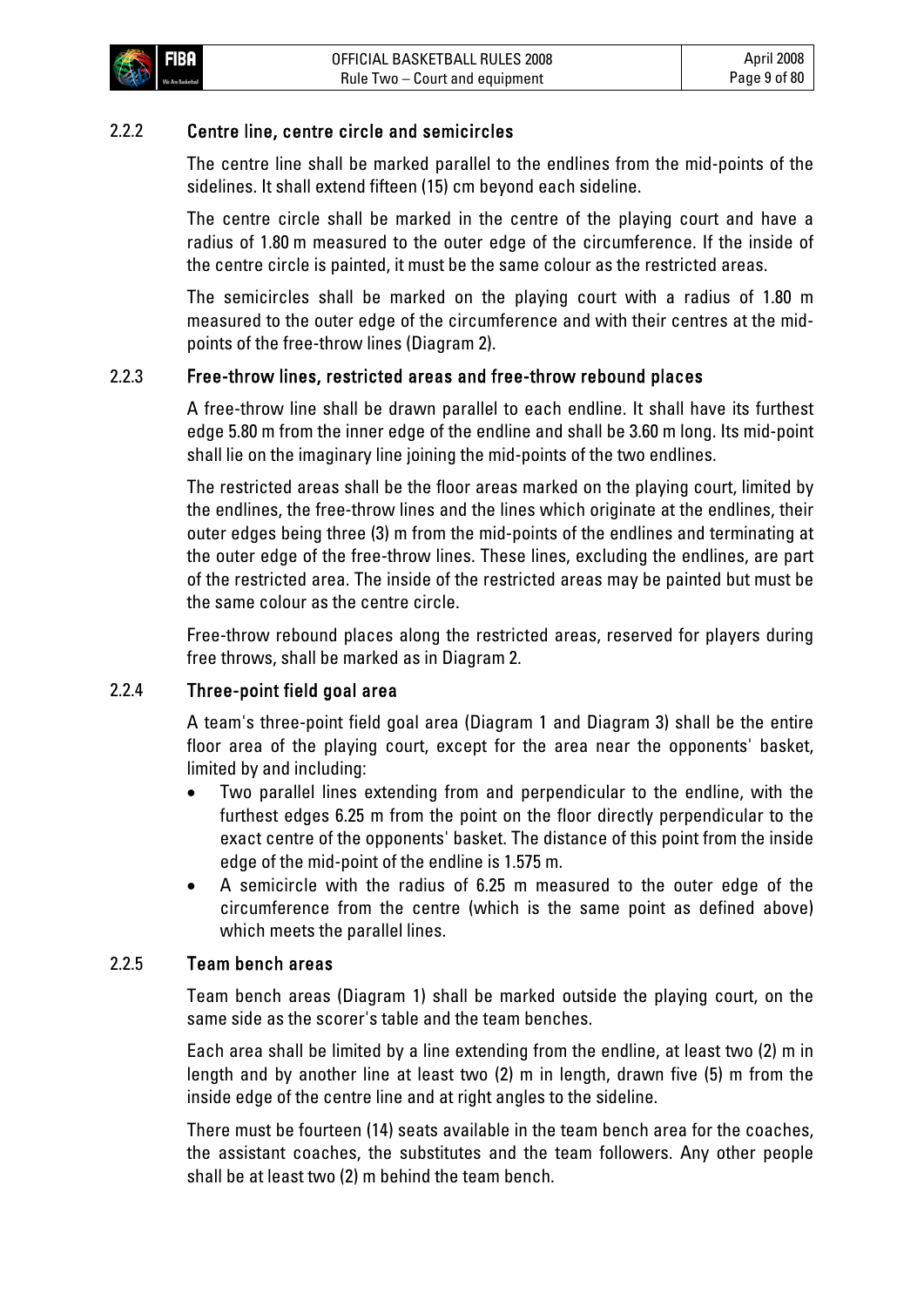

<span id="page-9-0"></span>

<span id="page-9-1"></span>**Diagram 3 Two-point/Three-point field goal area**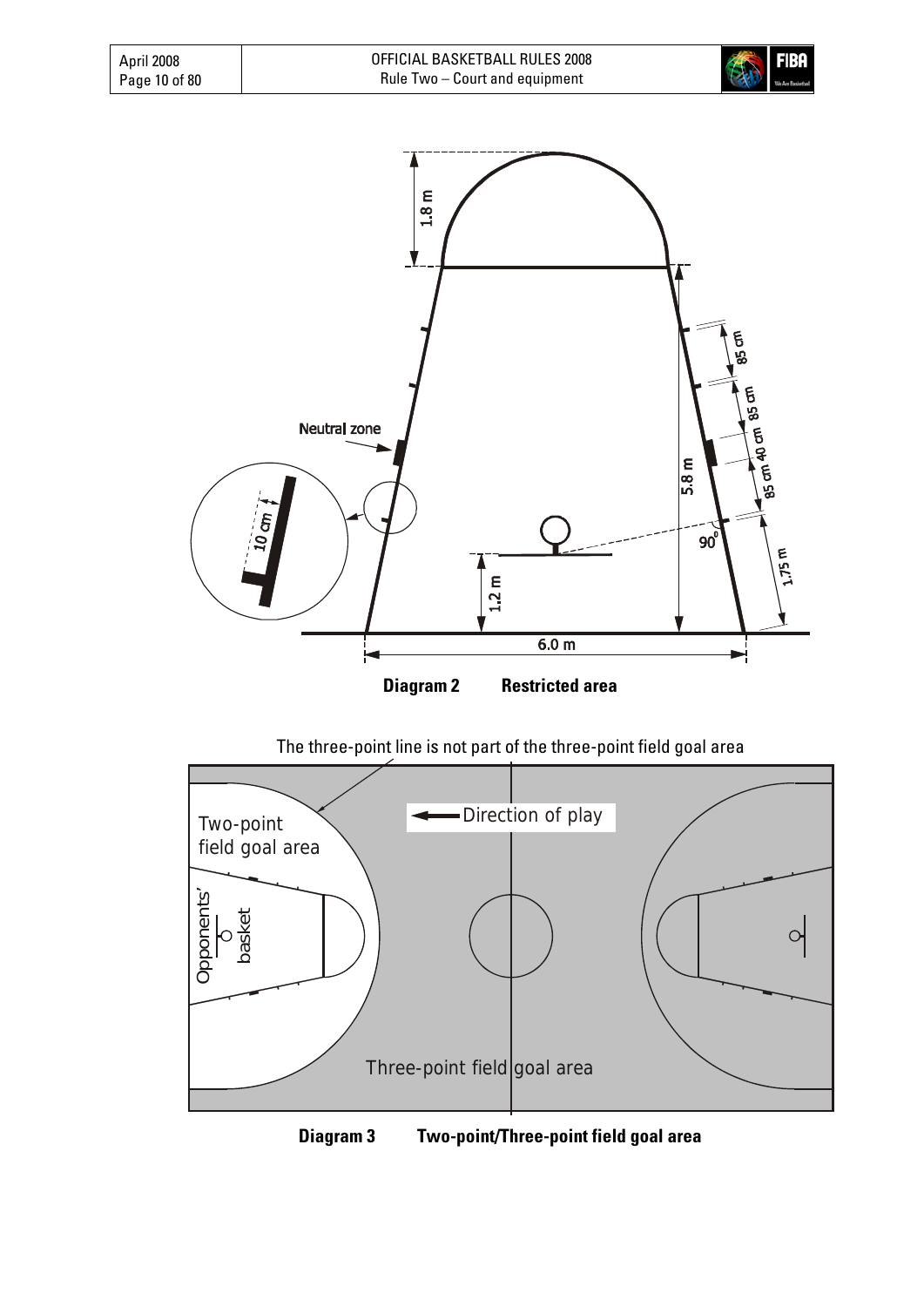

## 2.3 Position of the scorer's table and substitution chairs [\(Diagram 4\)](#page-10-1)



**Diagram 4 Scorer's table and substitution chairs** 

#### <span id="page-10-1"></span><span id="page-10-0"></span>**Art. 3 Equipment**

The following equipment will be required:

- Backstop units, consisting of:
	- ▬ Backboards
		- Baskets comprising (pressure release) rings and nets
		- ▬ Backboard support structures including padding
- Basketballs
- Game clock
- Scoreboard
- Twenty-four second device
- Stopwatch or suitable (visible) device (not the game clock) for timing time-outs
- Two (2) separate, distinctly different and loud sound signals
- Scoresheet
- Player foul markers
- Team foul markers
- Alternating possession arrow
- Playing floor
- Playing court
- Adequate lighting

For a more detailed description of basketball equipment, see Appendix on Basketball Equipment.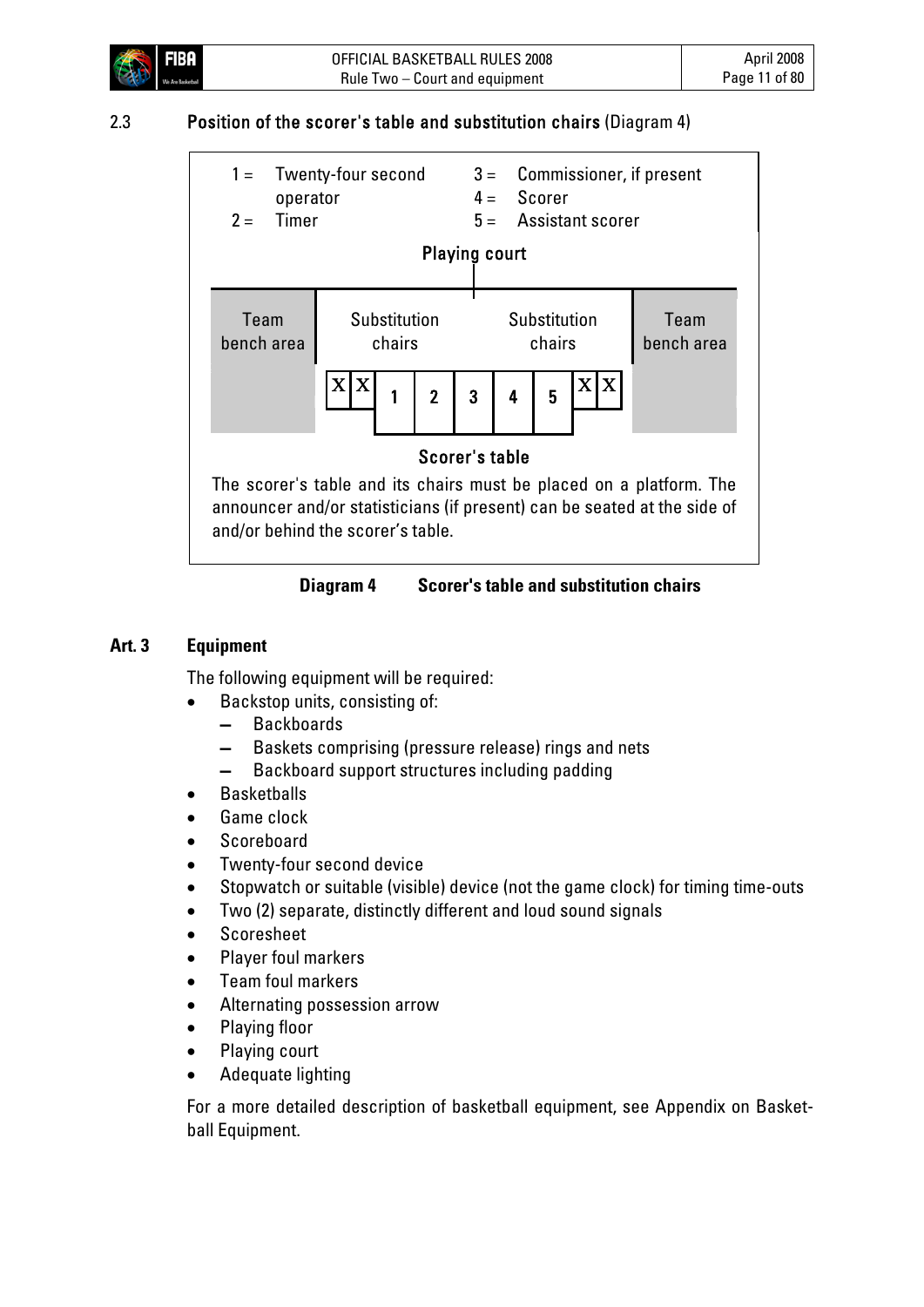

#### <span id="page-11-0"></span>**RULE THREE - TEAMS**

#### <span id="page-11-1"></span>**Art. 4 Teams**

#### 4.1 Definition

- 4.1.1 A team member is eligible to play when he has been authorised to play for a team according to the regulations, including regulations governing age limits, of the organising body of the competition.
- 4.1.2 A team member is entitled to play when his name has been entered on the scoresheet before the start of the game and as long as he has neither been disqualified nor committed five (5) fouls.
- 4.1.3 During playing time, a team member is:
	- A player when he is on the playing court and is entitled to play.
	- A substitute when he is not on the playing court but he is entitled to play.
	- An excluded player when he has committed five (5) fouls and is no longer entitled to play.
- 4.1.4 During an interval of play, all team members entitled to play are considered as players.

#### 4.2 Rule

- 4.2.1 Each team shall consist of:
	- No more than twelve (12) team members entitled to play, including a captain.
	- A coach and, if a team wishes, an assistant coach.
	- A maximum of five (5) team followers who may sit on the team bench and have special responsibilities, e.g. manager, doctor, physiotherapist, statistician, interpreter, etc.
- 4.2.2 Five (5) players from each team shall be on the playing court during playing time and may be substituted.
- 4.2.3 A substitute becomes a player and a player becomes a substitute when:
	- The official beckons the substitute to enter the playing court.
	- During a time-out or an interval of play, a substitute requests the substitution to the scorer.

#### 4.3 Uniforms

- 4.3.1 The uniform of the team members shall consist of:
	- Shirts of the same dominant colour front and back. All players must tuck their shirts into their playing shorts. 'All-in-ones' are permitted.
	- Shorts of the same dominant colour front and back, but not necessarily of the same colour as the shirts.
	- Undergarments that extend below the shorts may be worn provided they are of the same dominant colour as the shorts.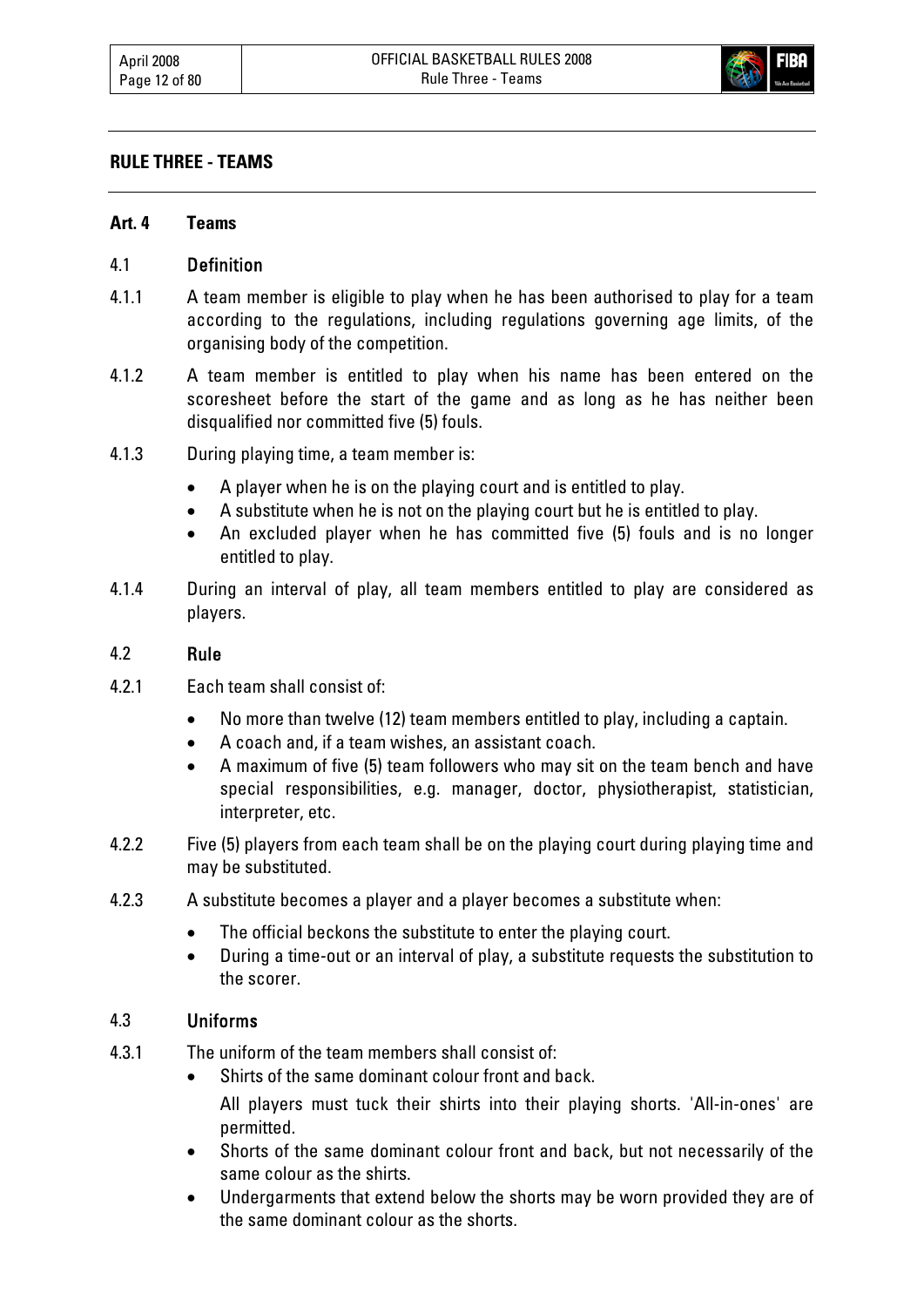4.3.2 Each team member shall wear a shirt numbered on the front and back with plain numbers, of a solid colour contrasting with the colour of the shirt.

The numbers shall be clearly visible and:

- Those on the back shall be at least twenty (20) cm high.
- Those on the front shall be at least ten (10) cm high.
- The numbers shall be at least two (2) cm wide.
- Teams shall use numbers from four (4) to fifteen (15). National federations have the authority to approve, for their competitions, any other numbers with a maximum of two (2) digits.
- Players on the same team shall not wear the same number.
- Any advertising or logo shall be at least five (5) cm away from the numbers.
- 4.3.3 Teams must have a minimum of two sets of shirts and:
	- The first team named in the programme (home team) shall wear light-coloured shirts (preferably white).
	- The second team named in the programme (visiting team) shall wear darkcoloured shirts.
	- However, if the two teams agree, they may interchange the colours of the shirts.

## 4.4 Other equipment

- 4.4.1 All equipment used by players must be appropriate for the game. Any equipment that is designed to increase a player's height or reach or in any other way give an unfair advantage is not permitted.
- 4.4.2 Players shall not wear equipment (objects) that may cause injury to other players.
	- The following are not permitted:
		- ▬ Finger, hand, wrist, elbow or forearm guards, casts or braces made of leather, plastic, pliable (soft) plastic, metal or any other hard substance, even if covered with soft padding.
		- ▬ Objects that could cut or cause abrasions (fingernails must be closely cut).
		- Headgear, hair accessories and jewellery.
	- The following are permitted:
		- ▬ Shoulder, upper arm, thigh or lower leg protective equipment if the material is sufficiently padded.
		- $-$  Knee braces if they are properly covered.
		- Protector for an injured nose, even if made of a hard material.
		- Spectacles, if they do not pose a danger to other players.
		- Headbands, maximum five (5) cm in width, made of non-abrasive, unicolour cloth, pliable plastic or rubber.
- 4.4.3 Any other equipment not specifically mentioned in this article must be approved by the FIBA Technical Commission.

## <span id="page-12-0"></span>**Art. 5 Players: Injury**

- 5.1 In the event of injury to a player(s), the officials may stop the game.
- 5.2 If the ball is live when an injury occurs, the official shall not blow his whistle until the team in control of the ball has shot for a field goal, lost control of the ball,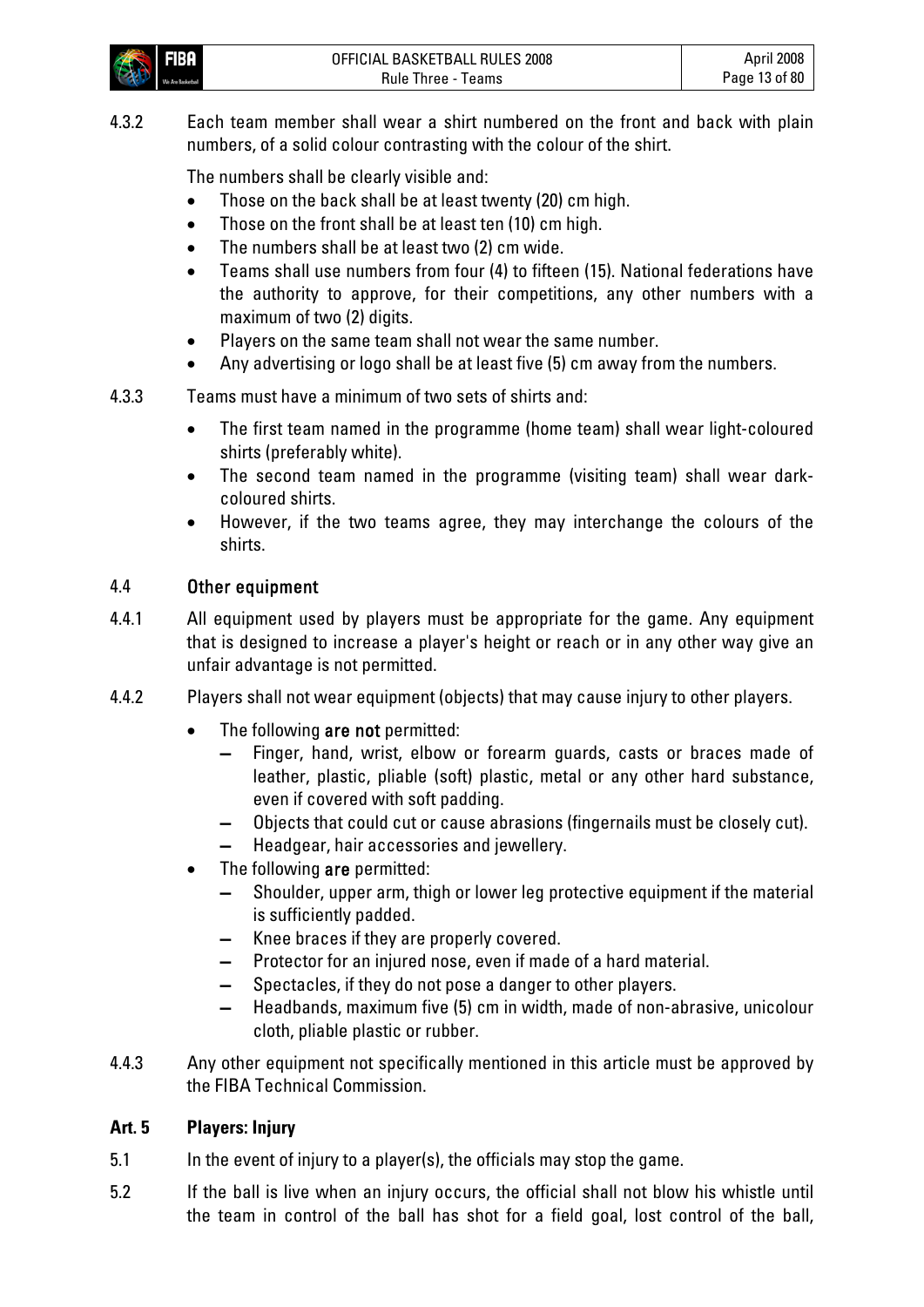

withheld the ball from play or the ball has become dead. If it is necessary to protect an injured player, the officials may stop the game immediately.

- 5.3 If the injured player cannot continue to play immediately (within approximately 15 seconds) or, if he receives treatment, he must be substituted unless the team is reduced to fewer than five (5) players on the playing court.
- 5.4 Coaches, assistant coaches, substitutes, excluded players and team followers may enter the playing court, with the permission of an official, to attend to an injured player before he is substituted.
- 5.5 A doctor may enter the playing court, without permission of an official if, in the doctor's judgement, the injured player requires immediate medical treatment.
- 5.6 During the game, any player who is bleeding or has an open wound must be substituted. He may return to the playing court only after bleeding has stopped and the affected area or open wound has been completely and securely covered.

If the injured player or any player who is bleeding or has an open wound recovers during a time-out taken by either team before the scorer's signal for the substitution, that player may continue to play.

5.7 Players who have been designated by the coach to start the game may be substituted in the event of an injury. In this case, the opponents are also entitled to substitute the same number of players, if they so wish.

#### <span id="page-13-0"></span>**Art. 6 Captain: Duties and powers**

April 2008 Page 14 of 80

- 6.1 The captain (CAP) is a player designated by his coach to represent his team on the playing court. He may communicate in a courteous manner with the officials during the game to obtain information, however, only when the ball becomes dead and the game clock is stopped.
- 6.2 The captain shall, immediately at the end of the game, inform the referee if his team is protesting against the result of the game and sign the scoresheet in the space marked 'Captain's signature in case of protest'.

#### <span id="page-13-1"></span>**Art. 7 Coaches: Duties and powers**

- 7.1 At least twenty (20) minutes before the game is scheduled to begin, each coach or his representative shall give the scorer a list with the names and corresponding numbers of the team members who are eligible to play in the game, as well as the name of the captain of the team, the coach and the assistant coach. All team members whose names are entered on the scoresheet are entitled to play, even if they arrive after the beginning of the game.
- 7.2 At least ten (10) minutes before the game, each coach shall confirm his agreement with the names and corresponding numbers of his team members and the names of the coaches by signing the scoresheet. At the same time, they shall indicate the five (5) players who are to start the game. The coach of team 'A' shall be the first to provide this information.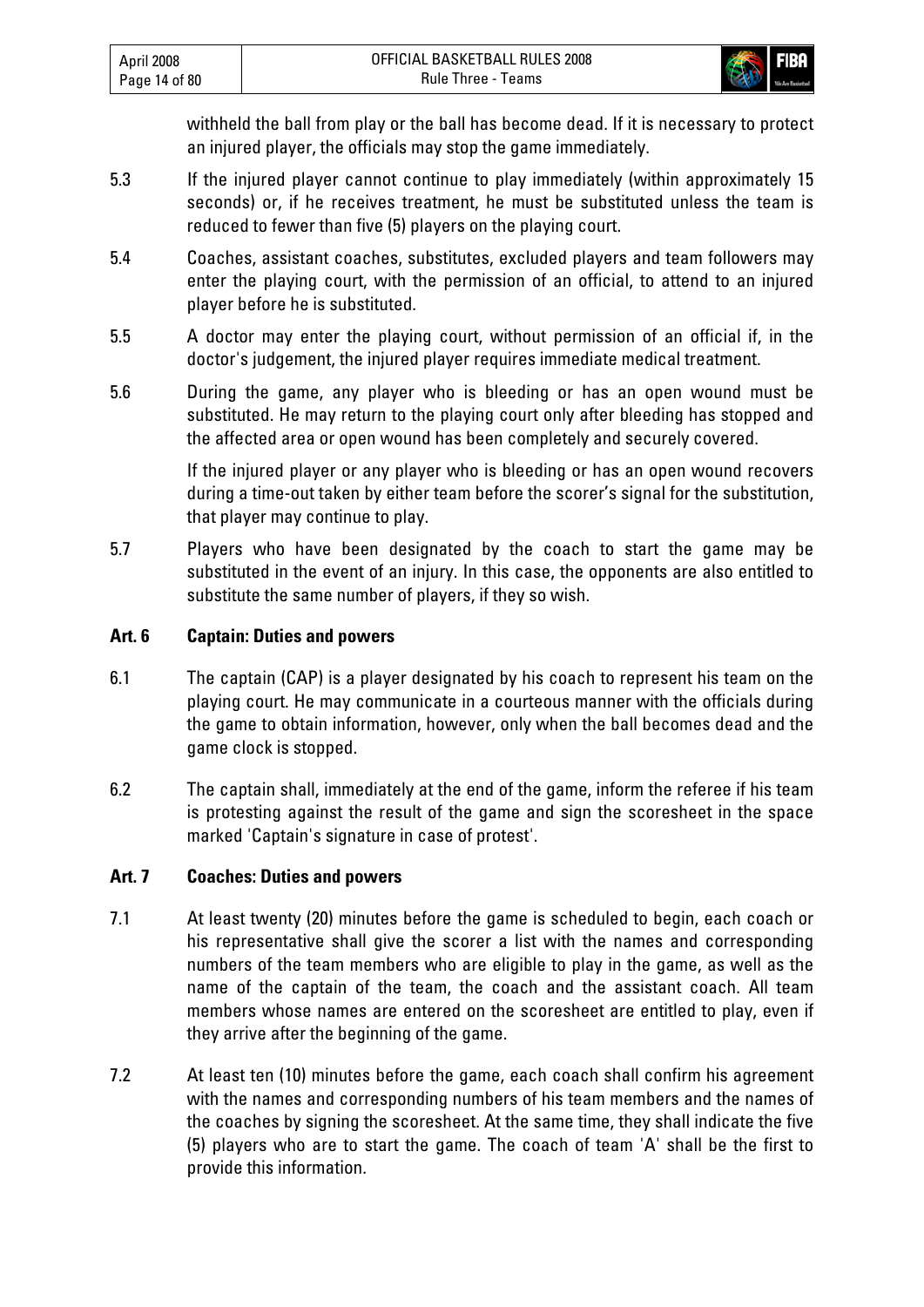

- 7.3 The coaches and assistant coaches (as well as the substitutes, excluded players and team followers) are the only persons permitted to be and to remain within their team bench area, unless otherwise stated in these rules.
- 7.4 The coach and the assistant coach may go to the scorer's table during the game to obtain statistical information only when the ball becomes dead and the game clock is stopped.
- 7.5 Only the coach is permitted to remain standing during the game. He may address the players verbally during the game provided he remains within his team bench area.
- 7.6 If there is an assistant coach his name must be entered on the scoresheet before the beginning of the game (his signature is not necessary). He shall assume all duties and powers of the coach if, for any reason, the coach is unable to continue.
- 7.7 When the captain leaves the playing court the coach shall inform an official of the number of the player who will act as captain on the playing court.
- 7.8 The captain shall act as coach if there is no coach, or if the coach is unable to continue and there is no assistant coach entered on the scoresheet (or the latter is unable to continue). If the captain must leave the playing court, he may continue to act as coach. If he must leave following a disqualifying foul, or if he is unable to act as coach because of injury, his substitute as captain may replace him as coach.
- 7.9 The coach shall designate the free-throw shooter of his team in all cases where the free-throw shooter is not determined by the rules.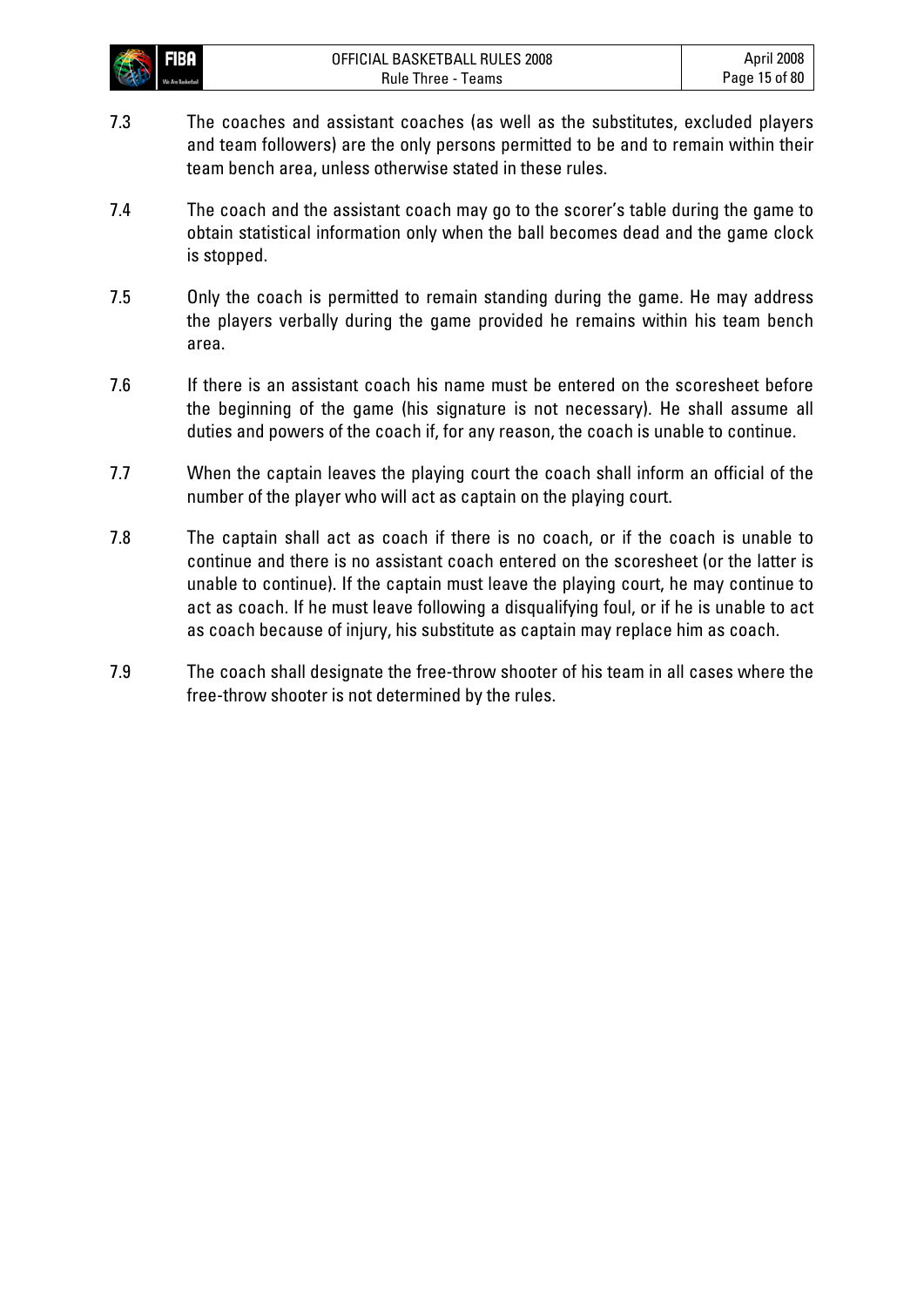

#### <span id="page-15-0"></span>**RULE FOUR - PLAYING REGULATIONS**

#### <span id="page-15-1"></span>**Art. 8 Playing time, tied score and extra periods**

- 8.1 The game shall consist of four (4) periods of ten (10) minutes.
- 8.2 There shall be intervals of play of two (2) minutes between the first and second period (first half), between the third and fourth period (second half) and before each extra period.
- 8.3 There shall be a half-time interval of play of fifteen (15) minutes.
- 8.4 There shall be an interval of play of twenty (20) minutes before the game is scheduled to begin.
- 8.5 An interval of play begins:
	- Twenty (20) minutes before the game is scheduled to begin.
	- When the game-clock signal sounds for the end of a period.
- 8.6 An interval of play ends:
	- At the beginning of the first period when the ball is legally tapped by a jumper on the jump ball.
	- At the beginning of all other periods when the ball touches or is legally touched by a player on the playing court after the throw-in.
- 8.7 If the score is tied at the end of playing time for the fourth period, the game shall continue with as many extra periods of five (5) minutes as is necessary to break the tie.
- 8.8 If a foul is committed when or just before the game clock signal sounds for the end of playing time, any eventual free throw(s) shall be taken after the end of playing time.
- 8.9 If an extra period is required as a result of this free throw(s) then all fouls that are committed after the end of playing time shall be considered to have occurred during an interval of play and the free throw(s) shall be administered before the beginning of the extra period.

#### <span id="page-15-2"></span>**Art. 9 Beginning and end of a period or the game**

- 9.1 The first period begins when the ball is legally tapped by a jumper on the jump ball.
- 9.2 All other periods begin when the ball touches or is legally touched by a player on the playing court after the throw-in.
- 9.3 The game cannot begin if one of the teams is not on the playing court with five (5) players ready to play.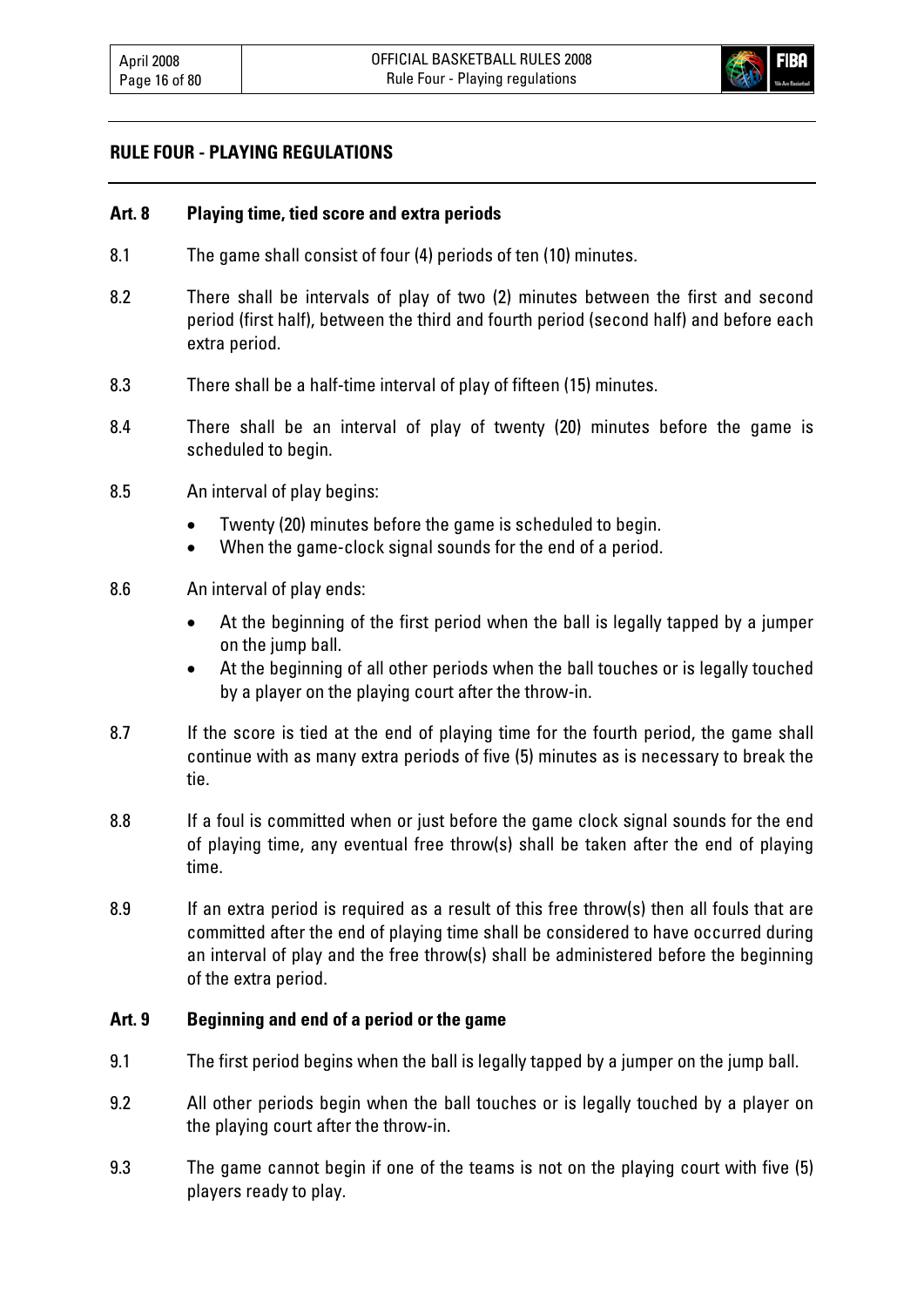

9.4 For all games, the first team named in the programme (home team) shall have the team bench and its team's own basket on the left side of the scorer's table, facing the playing court.

> However, if the two teams agree, they may interchange the team benches and/or baskets.

- 9.5 Before the first and third periods, teams are entitled to warm-up in the half of the playing court in which their opponents' basket is situated.
- 9.6 Teams shall exchange baskets for the second half.
- 9.7 In all extra periods the teams shall continue to play towards the same baskets as in the fourth period.
- 9.8 A period, extra period or game shall end when the game clock signal sounds for the end of playing time.

#### <span id="page-16-0"></span>**Art. 10 Status of the ball**

- 10.1 The ball can be either live or dead.
- 10.2 The ball becomes live when:
	- During the jump ball, the ball is legally tapped by a jumper.
	- During a free throw, the ball is at the disposal of the free-throw shooter.
	- During a throw-in, the ball is at the disposal of the player taking the throw-in.

#### 10.3 The ball becomes **dead** when:

- Any field goal or free throw is made.
- An official blows his whistle while the ball is live.
- It is apparent that the ball will not enter the basket on a free throw which is to be followed by:
	- ▬ Another free throw(s).
	- $-$  A further penalty (free throw(s) and/or throw-in).
- The game clock signal sounds for the end of the period.
- The twenty-four second device signal sounds while a team is in control of the ball.
- The ball which is in flight on a shot for a field goal is touched by a player from either team after:
	- An official blows his whistle.
	- The game clock signal sounds for the end of the period.
	- The twenty-four second device signal sounds.
- 10.4 The ball does **not** become **dead** and the goal counts if made when:
	- The ball is in flight on a shot for a field goal and:
		- ▬ An official blows his whistle.
		- $-$  The game clock signal sounds for the end of the period.
		- The twenty-four second device signal sounds.
	- The ball is in flight on a free throw when an official blows his whistle for any rule infraction other than by the free-throw shooter.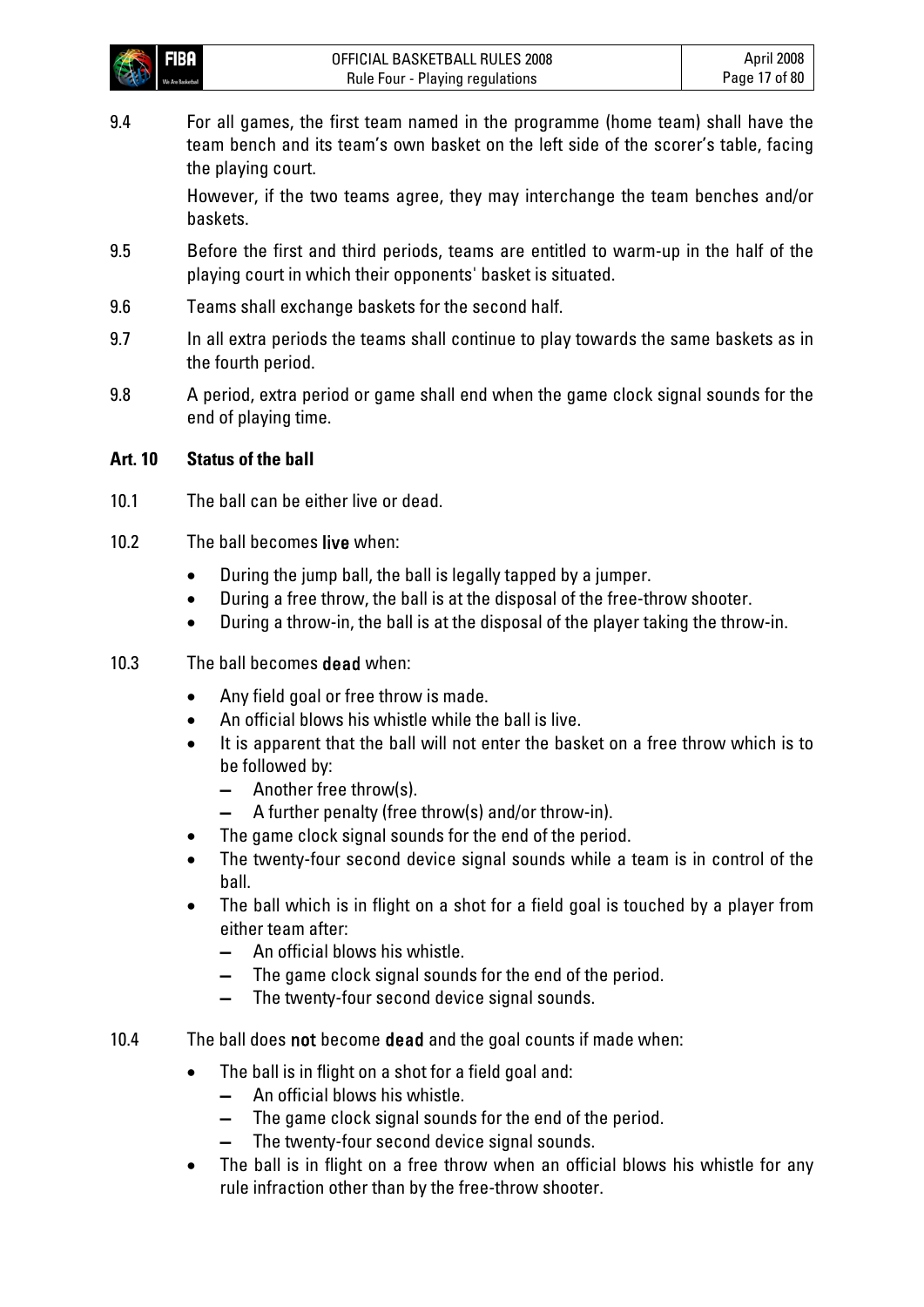

• A player commits a foul on any opponent while the ball is in the control of the opponent in the act of shooting for field goal and who finishes his shot with a continuous motion which started before the foul occurred.

This provision does not apply and the goal shall not count if, after an official blows his whistle an entirely new act of shooting is made.

This provision does not apply and the goal shall not count, if during the continuous motion of a player in the act of shooting the game clock sounds for an end of period or the twenty-four second device signal sounds.

## <span id="page-17-0"></span>**Art. 11 Location of a player and an official**

11.1 The location of a **player** is determined by where he is touching the floor.

While he is in the air from a jump, he retains the same status he had when he last touched the floor. This includes the boundary line, the centre line, the three-point line, the free-throw line and the lines delimiting the restricted area.

- 11.2 If a player who has jumped from his frontcourt establishes new team control while still airborne, his location relative to backcourt or frontcourt is not determined until he has again returned to the floor.
- 11.3 The location of an **official** is determined in the same manner as that of a player. When the ball touches an official, it is the same as touching the floor at the official's location.

## <span id="page-17-1"></span>**Art. 12 Jump ball and alternating possession**

## 12.1 Definition

- 12.1.1 **A jump ball** occurs when an official tosses the ball in the centre circle between any two opponents at the beginning of the first period.
- 12.1.2 A held ball occurs when one or more players of each opposing team have one or both hands firmly on the ball so that neither player can gain control without undue roughness.

## 12.2 Procedure

- <span id="page-17-2"></span>12.2.1 Each jumper shall stand with both feet inside the half of the centre circle nearest to his team's own basket with one foot close to the centre line.
- 12.2.2 Team-mates may not occupy adjacent positions around the circle if an opponent wishes to occupy one of those positions.
- 12.2.3 The official shall then toss the ball upwards (vertically) between the two opponents, higher than either of them can reach by jumping.
- <span id="page-17-3"></span>12.2.4 The ball must be tapped with the hand(s) of at least one or both of the jumpers after it reaches its highest point.
- <span id="page-17-4"></span>12.2.5 Neither jumper shall leave his position until the ball has been legally tapped.
- <span id="page-17-5"></span>12.2.6 Neither jumper may catch the ball or tap it more than twice until it has touched one of the non-jumpers or the floor.
- 12.2.7 If the ball is not tapped by at least one of the jumpers, the jump ball shall be retaken.
- <span id="page-17-6"></span>12.2.8 No part of a non-jumper's body may be on or over the circle line (cylinder) before the ball has been tapped.

## An infraction of Art. [12.2.1,](#page-17-2) [12.2.4](#page-17-3), [12.2.5,](#page-17-4) [12.2.6](#page-17-5), and [12.2.8](#page-17-6) is a violation.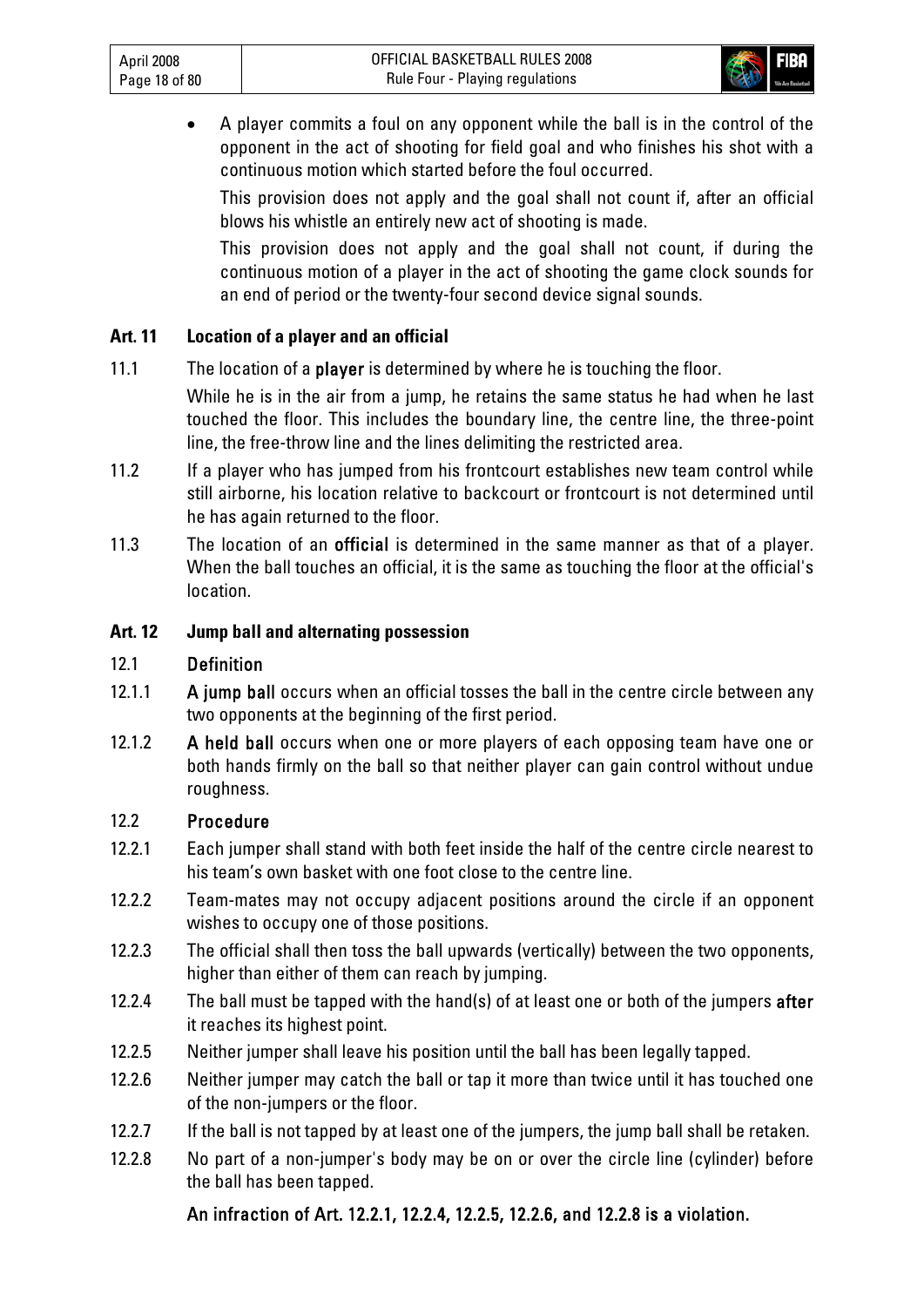

#### 12.3 Jump ball situations

A jump ball situation occurs when:

- A held ball is called.
- The ball goes out-of-bounds and the officials are in doubt or disagree about which of the opponents last touched the ball.
- A double free-throw violation occurs during an unsuccessful last or only free throw.
- A live ball lodges on the basket support (except between free throws).
- The ball becomes dead when neither team had control of the ball nor was entitled to the ball.
- After the cancellation of equal penalties against both teams, there are no other foul penalties remaining for administration and neither team had control of the ball nor was entitled to the ball before the first foul or violation.
- All periods other than the first period are to begin.

#### 12.4 Alternating possession

- 12.4.1 Alternating possession is a method of causing the ball to become live with a throwin rather than a jump ball.
- 12.4.2 In all jump ball situations teams will alternate possession of the ball for a throw-in at the place nearest to where the jump ball situation occurs.
- 12.4.3 The team that does not gain control of the live ball on the playing court after the jump ball which began the first period will start the alternating possession.
- 12.4.4 The team entitled to the next alternating possession at the end of any period shall start the next period with a throw-in at the centre line extended, opposite the scorer's table.
- 12.4.5 Alternating possession:
	- Begins when the ball is at the disposal of the player taking the throw-in.
	- Ends when:
		- $-$  The ball touches or is legally touched by a player on the playing court.
		- The team taking the throw-in commits a violation.
		- ▬ A live ball lodges on the basket support during a throw-in.
- 12.4.6 The team entitled to the alternating possession throw-in shall be indicated by the alternating possession arrow in the direction of the opponents' basket. The direction of the alternating possession arrow is reversed immediately when the alternating possession throw-in ends.
- 12.4.7 A violation by a team during its alternating possession throw-in causes that team to lose the alternating possession throw-in. The alternating possession arrow will be reversed immediately, indicating that the opponents of the violating team will be entitled to the alternating possession throw-in at the next jump ball situation. The game shall then be resumed by awarding the ball to the opponents of the violating team for a throw-in at the place of the original throw-in.
- 12.4.8 A foul by either team:
	- Before the beginning of a period other than the first period, or
	- During the alternating possession throw-in,
	- does not cause the throw-in team to lose that alternating possession throw-in.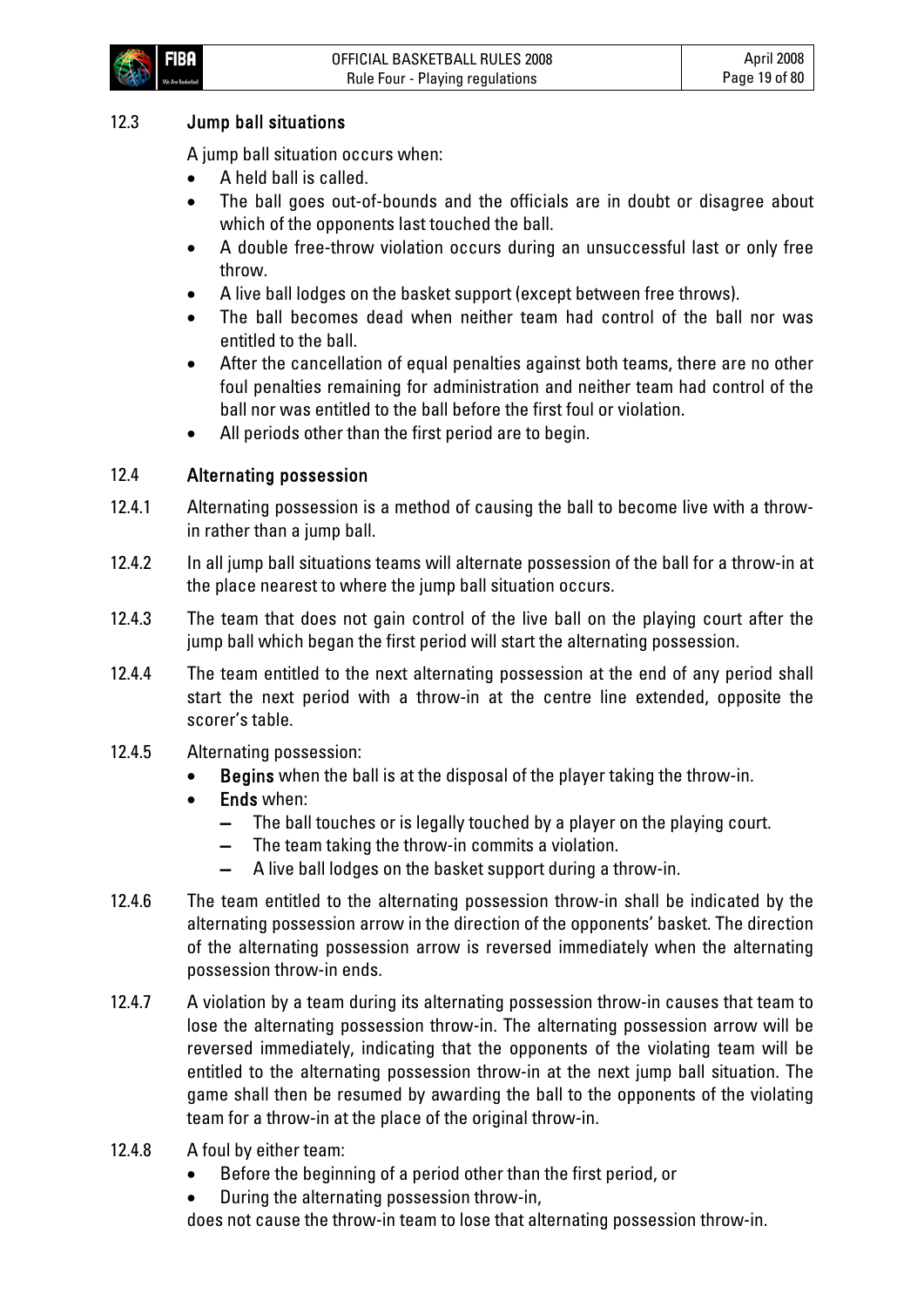

Should such a foul occur during the initial throw-in to start a period, after the ball has been placed at the disposal of the player taking the throw-in but before it has touched a player on the playing court, then it is considered to have happened during playing time and is penalised accordingly.

## <span id="page-19-0"></span>**Art. 13 How the ball is played**

## 13.1 Definition

13.1.1 During the game, the ball is played with the hand(s) only and may be passed, thrown, tapped, rolled or dribbled in any direction, subject to the restrictions of these rules.

#### <span id="page-19-3"></span>13.2 Rule

A player shall not run with the ball, deliberately kick or block it with any part of the leg or strike it with the fist.

However, to accidentally come into contact with or touch the ball with any part of the leg is not a violation.

## An infraction of Art. [13.2](#page-19-3) is a violation.

#### <span id="page-19-1"></span>**Art. 14 Control of the ball**

14.1 Team control starts when a player of that team is in control of a live ball because he is holding or dribbling it or has a live ball at his disposal.

#### 14.2 Team control continues when:

- A player of that team is in control of a live ball.
- The ball is being passed between team-mates.
- 14.3 Team control ends when:
	- An opponent gains control.
	- The ball becomes dead.
	- The ball has left the player's hand(s) on a shot for a field goal or for a free throw.

#### <span id="page-19-2"></span>**Art. 15 Player in the act of shooting**

15.1 A shot for a field goal or a free throw is when the ball is held in a player's hand(s) and is then thrown into the air towards the opponents' basket.

A tap is when the ball is directed with the hand(s) towards the opponents' basket.

A dunk is when the ball is forced downwards into the opponents' basket with one or both hands.

A tap and a dunk are also considered as shots for a field goal.

#### 15.2 The act of shooting:

- Begins when the player starts the continuous movement normally preceding the release of the ball and, in the judgement of the official, he has started an attempt to score by throwing, tapping or dunking the ball towards the opponents' basket.
- Ends when the ball has left the player's hand(s) and, in case of an airborne shooter, both feet have returned to the floor.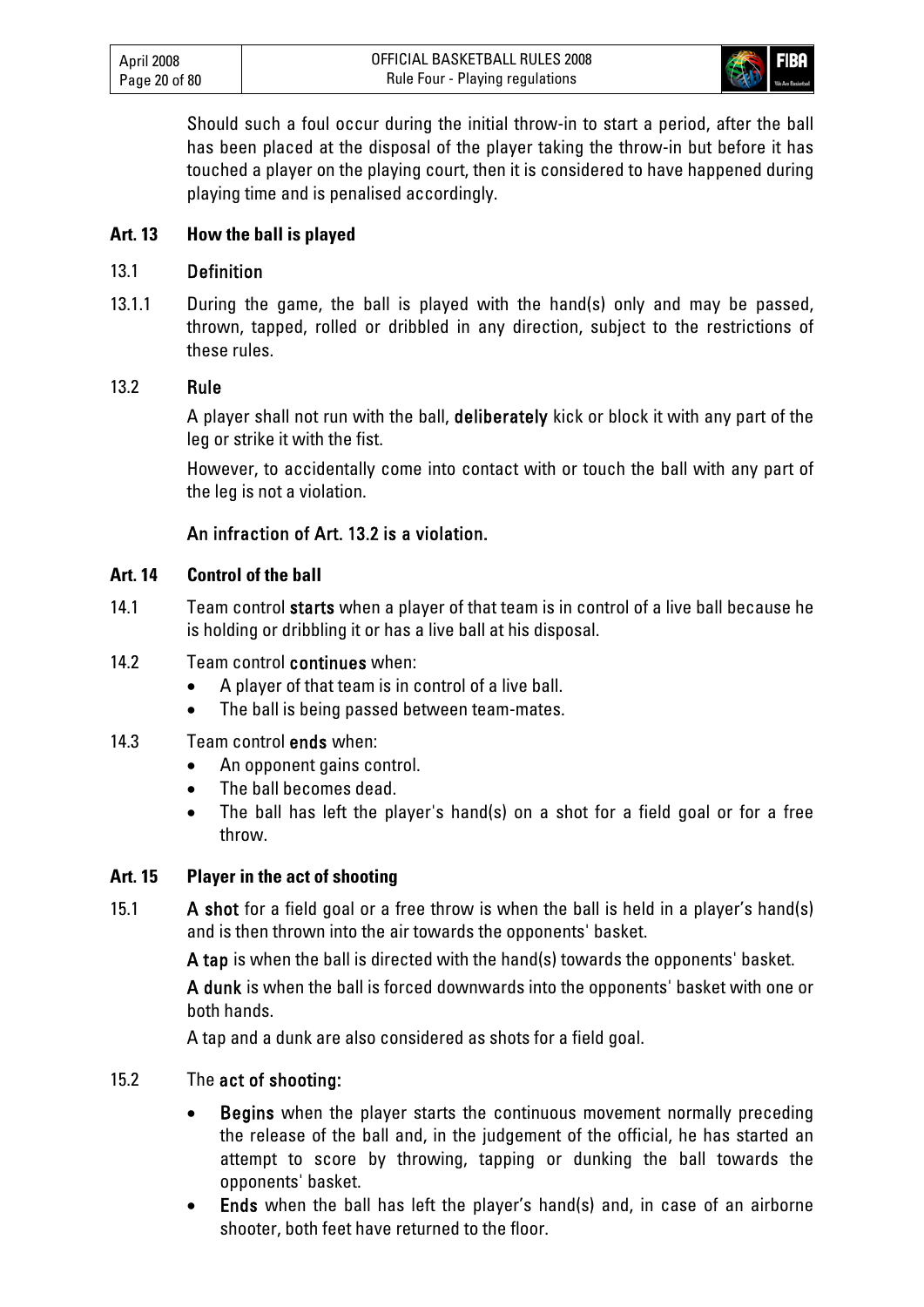

The player attempting to score might have his arm(s) held by an opponent, thus preventing him from scoring, even though he is considered to have made an attempt to score. In this case it is not essential that the ball leaves the player's hand(s).

There is no relationship between the number of legal steps taken and the act of shooting.

## 15.3 A continuous movement in the act of shooting:

- Begins when the ball has come to rest in the player's hand(s) and the shooting motion, usually upward, has started.
- May include the player's arm(s) and/or body movement in his attempt to shoot for a field goal.
- Ends when the ball has left the player's hand(s), or if an entirely new act of shooting is made.

## <span id="page-20-0"></span>**Art. 16 Goal: When made and its value**

#### 16.1 Definition

- 16.1.1 A goal is made when a live ball enters the basket from above and remains within or passes through the basket.
- 16.1.2 The ball is considered to be within the basket when the slightest part of the ball is within and below the level of the ring.

#### 16.2 Rule

- 16.2.1 A goal is credited to the team attacking the opponents' basket into which the ball has entered as follows:
	- A goal from a free throw counts one (1) point.
	- A goal from the two-point field goal area counts two (2) points.
	- A goal from the three-point field goal area counts three (3) points.
	- After the ball has touched the ring on a last or only free throw and is legally touched by an offensive or defensive player before it enters the basket, the goal counts two (2) points.
- 16.2.2 If a player accidentally scores a field goal in his team's own basket, the goal counts two (2) points and shall be recorded as having been scored by the captain of the opposing team on the playing court.
- 16.2.3 If a player deliberately scores a field goal in his team's own basket, it is a violation and the goal does not count.
- 16.2.4 If a player causes the entire ball to pass through the basket from below, it is a violation.

#### <span id="page-20-1"></span>**Art. 17 Throw-in**

#### 17.1 Definition

17.1.1 A throw-in occurs when the ball is passed into the playing court by the out-ofbounds player taking the throw-in.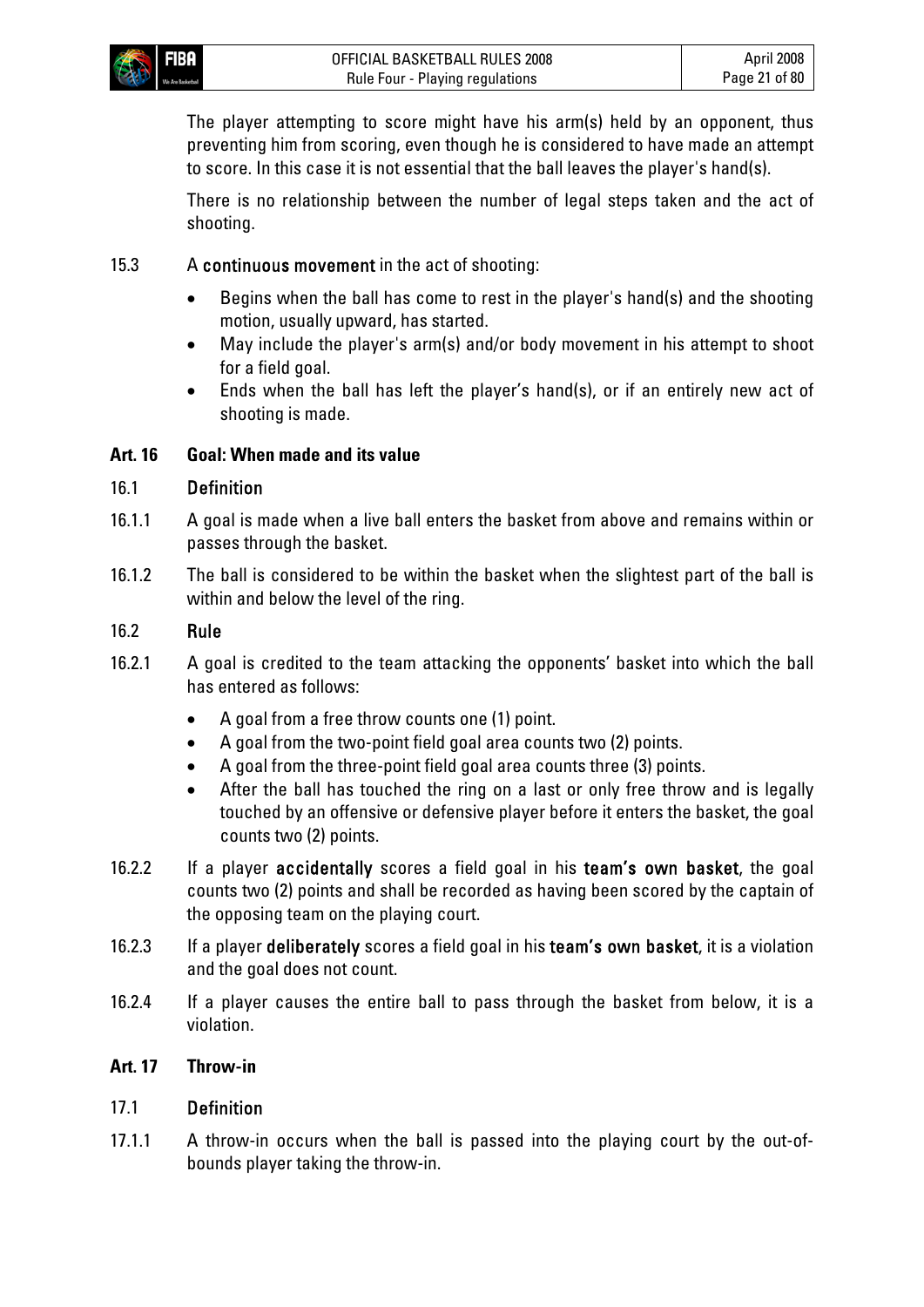

## 17.2 Procedure

- 17.2.1 An official must hand or place the ball at the disposal of the player taking the throwin. He may also toss or bounce pass the ball provided that:
	- The official is no more than four (4) metres from the player taking the throw-in.
	- The player taking the throw-in is at the correct place as designated by the official.
- 17.2.2 The player shall take the throw-in at the place nearest to the infraction or where the game was stopped by the official, except directly behind the backboard.
- 17.2.3 In the following situations shall the subsequent thrown-in be taken at the centre line extended, opposite the scorer's table:
	- At the beginning of all periods other than the first period.
	- Following a free throw(s) resulting from a technical, unsportsmanlike or disqualifying foul.
	- During the last two (2) minutes of the fourth  $(4<sup>th</sup>)$  period and during the last two (2) minutes of each extra period, following a time-out granted to the team that has been entitled to the possession of the ball from its backcourt.

The player taking the throw-in shall have one foot on either side of the centre line extended and shall be entitled to pass the ball to a team-mate at any place on the playing court.

- 17.2.4 Following a personal foul committed by a player of the team in control of the live ball, or of the team entitled to the ball, the subsequent throw-in shall be taken at the place nearest to the infraction.
- 17.2.5 Whenever the ball enters the basket but the field goal or the free throw is not valid, the subsequent throw-in shall be taken at the free-throw line extended.
- 17.2.6 Following a successful field goal or a successful last or only free throw:
	- Any player of the non-scoring team shall take the throw-in at any place at the endline where the goal was scored. This is also applicable after an official hands or places the ball at the disposal of the player taking the throw-in after a time-out or after any interruption of the game following a successful field goal or a successful last or only free throw.
	- The player taking the throw-in may move laterally and/or backwards and the ball may be passed between team-mates on or behind the endline, but the five (5) second count starts when the ball is at the disposal of the first player out-ofbounds.

## <span id="page-21-0"></span>17.3 Rule

- 17.3.1 A player taking a throw-in shall not:
	- Take more than five (5) seconds to release the ball.
	- Step into the playing court while having the ball in his hand(s).
	- Cause the ball to touch out-of-bounds, after it has been released on the throwin.
	- Touch the ball on the playing court before it has touched another player.
	- Cause the ball to enter the basket directly.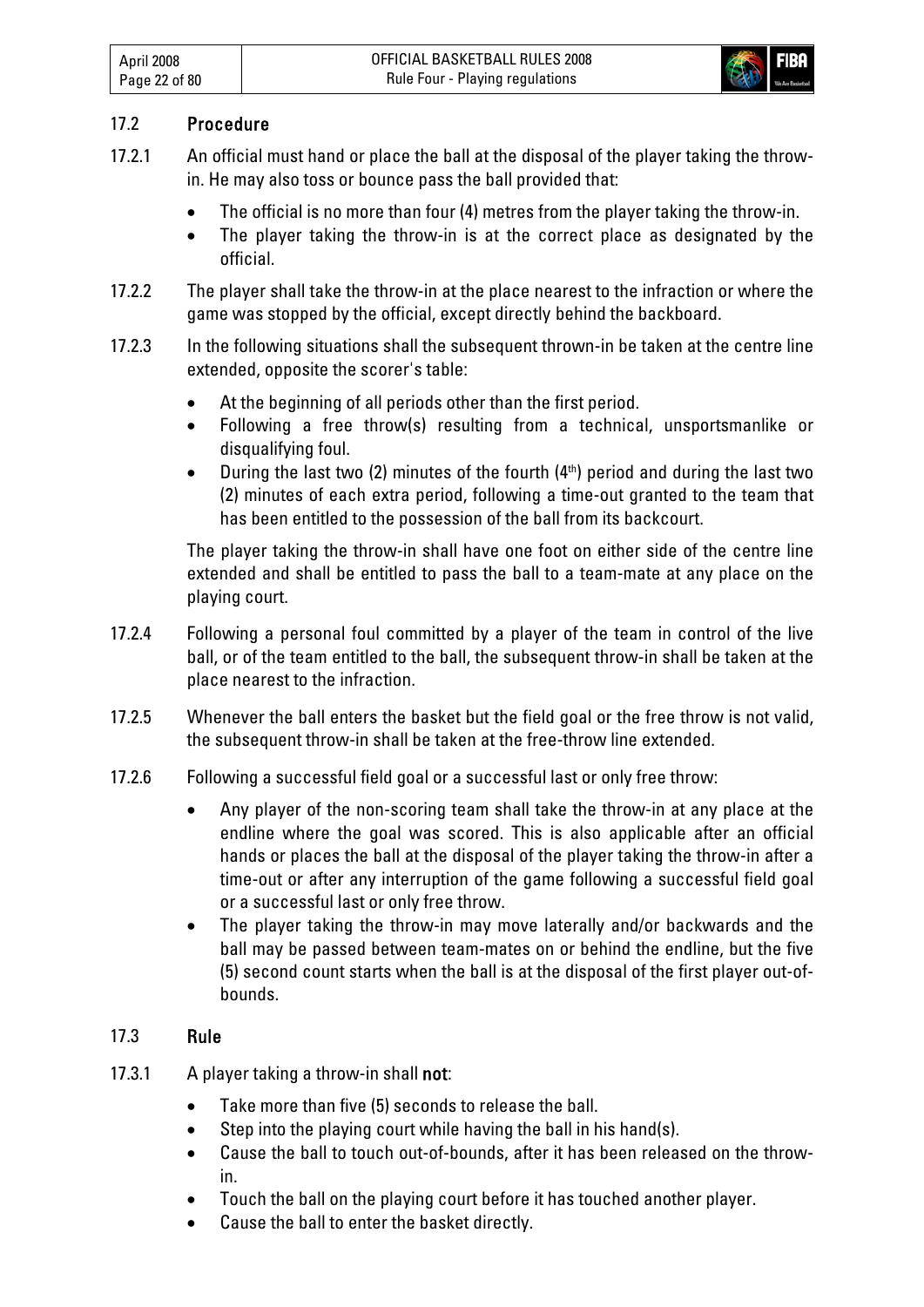

- Move a total distance from the designated throw-in place, laterally in one or in both directions, to exceed a total of one (1) metre before or while releasing the ball. He is, however, permitted to move directly backwards from the line as far as circumstances allow.
- 17.3.2 During the throw-in other player(s) shall not:
	- Have any part of their bodies over the boundary line before the ball has been thrown across the boundary line.
	- Be closer than one (1) metre to the player taking the throw-in when the out-ofbounds area, free from obstruction at the throw-in place, is less than two (2) metres to the boundary line.

## An infraction of Art. [17.3](#page-21-0) is a violation.

#### 17.4 Penalty

The ball is awarded to the opponents for a throw-in at the place of the original throw-in.

<span id="page-22-0"></span>**Art. 18 Time-out** 

#### 18.1 Definition

A time-out is an interruption of the game requested by the coach or assistant coach.

#### 18.2 Rule

- 18.2.1 Each time-out shall last one (1) minute.
- 18.2.2 A time-out may be granted during a time-out opportunity.
- 18.2.3 A time-out opportunity begins when:
	- For both teams, the ball becomes dead, the game clock is stopped and the official has ended his communication with the scorer's table.
	- For both teams, the ball becomes dead following a successful last or only free throw.
	- For the non-scoring team, a field goal is scored.
- 18.2.4 A time-out opportunity ends when the ball is at the disposal of a player for a throwin or a first or only free throw.
- 18.2.5 Two (2) time-outs may be granted to each team at any time during the first half; three (3) at any time during the second half and one (1) during each extra period.
- 18.2.6 Unused time-outs may not be carried over to the next half or extra period.
- 18.2.7 A time-out is charged against the team whose coach first made a request unless the time-out is granted following a field goal scored by the opponents and without an infraction having been called.
- 18.2.8 A time-out shall not be permitted to the scoring team when the game clock is stopped following a successful field goal during the last two (2) minutes of the fourth period or the last two (2) minutes of each extra period unless an official has stopped the game.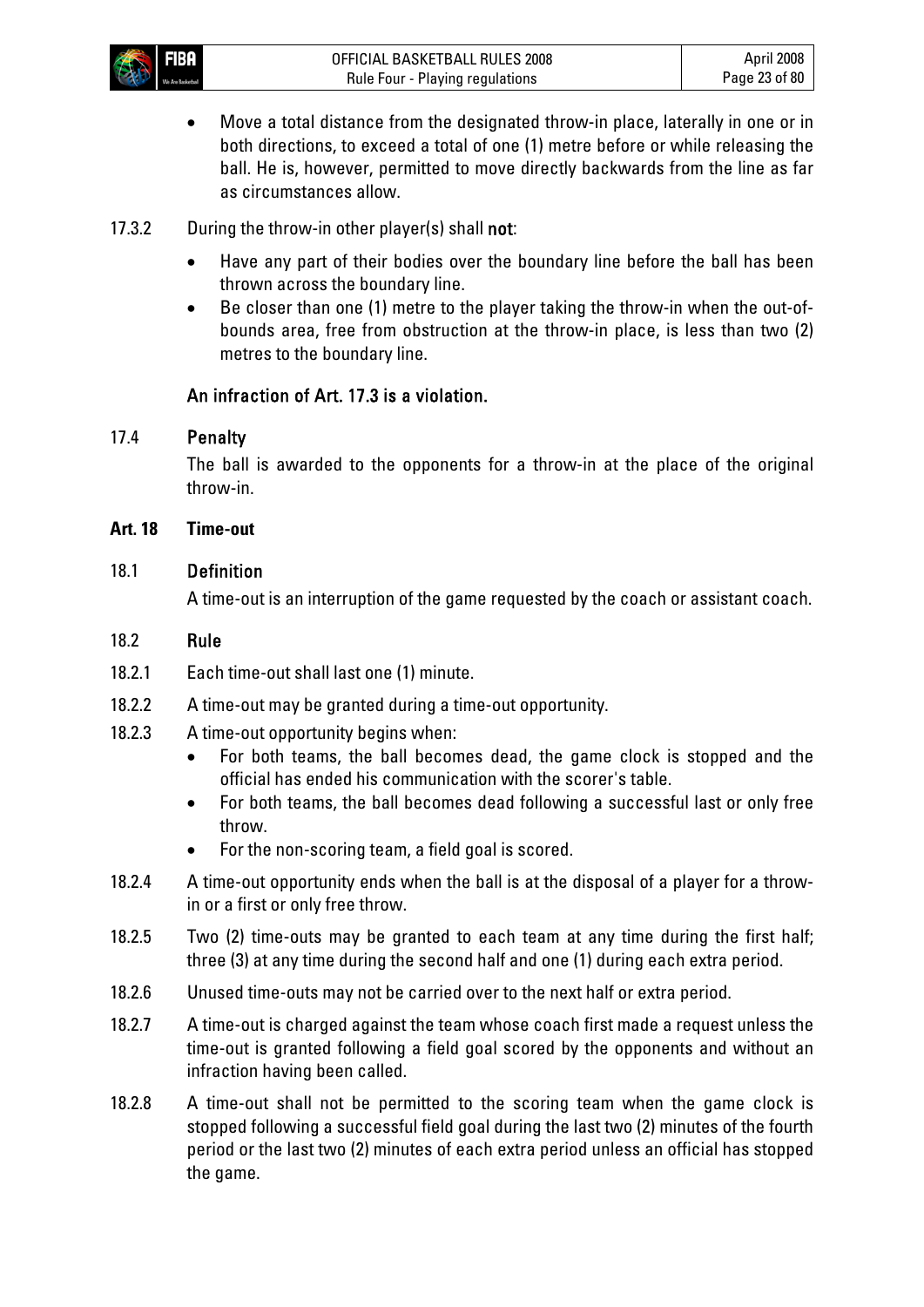

## 18.3 Procedure

- 18.3.1 Only a coach or assistant coach has the right to request a time-out. He shall establish visual contact with the scorer or he shall go to the scorer's table and ask clearly for a time-out, making the proper conventional sign with his hands.
- 18.3.2 A time-out request may be cancelled only before the scorer's signal has sounded for such a request.
- 18.3.3 The time-out period:
	- Begins when an official blows his whistle and gives the time-out signal.
	- Ends when the official blows his whistle and beckons the teams back on the playing court.
- 18.3.4 As soon as a time-out opportunity begins, the scorer shall sound his signal to notify the officials that a request for a time-out has been made.

If a field goal is scored against a team which has requested a time-out, the timer shall immediately stop the game clock and sound his signal.

- 18.3.5 During the time-out and during an interval of play before the beginning of the second ( $2<sup>nd</sup>$ ), fourth ( $4<sup>th</sup>$ ) or each extra period the players may leave the playing court and sit on the team bench and the persons permitted to be in the team bench area may enter the playing court provided the team members remain within the vicinity of their team bench area.
- 18.3.6 If the request for the time-out is made by either team after the ball is at the disposal of the free-throw shooter for the first or only free throw, the time-out shall be granted if:
	- The last or only free throw is successful.
	- It is followed by a throw-in at the centre line extended, opposite the scorer's table.
	- A foul is called between free throws. In this case the free throw(s) will be completed and the time-out will be permitted before the new foul penalty is administered.
	- A foul is called before the ball becomes live after the last or only free throw. In this case the time-out will be permitted before the new foul penalty is administered.
	- A violation is called before the ball becomes live after the last or only free throw. In this case the time-out will be permitted before the throw-in is administered.

In the event of consecutive sets of free throws and/or possession of the ball resulting from more than one (1) foul penalty, each set is to be treated separately.

## <span id="page-23-0"></span>**Art. 19 Substitution**

## 19.1 Definition

A substitution is an interruption of the game requested by the substitute to become a player.

## 19.2 Rule

- 19.2.1 A team may substitute a player(s) during a substitution opportunity.
- 19.2.2 A substitution opportunity begins when:
	- For both teams, the ball becomes dead, the game clock is stopped and the official has ended his communication with the scorer's table.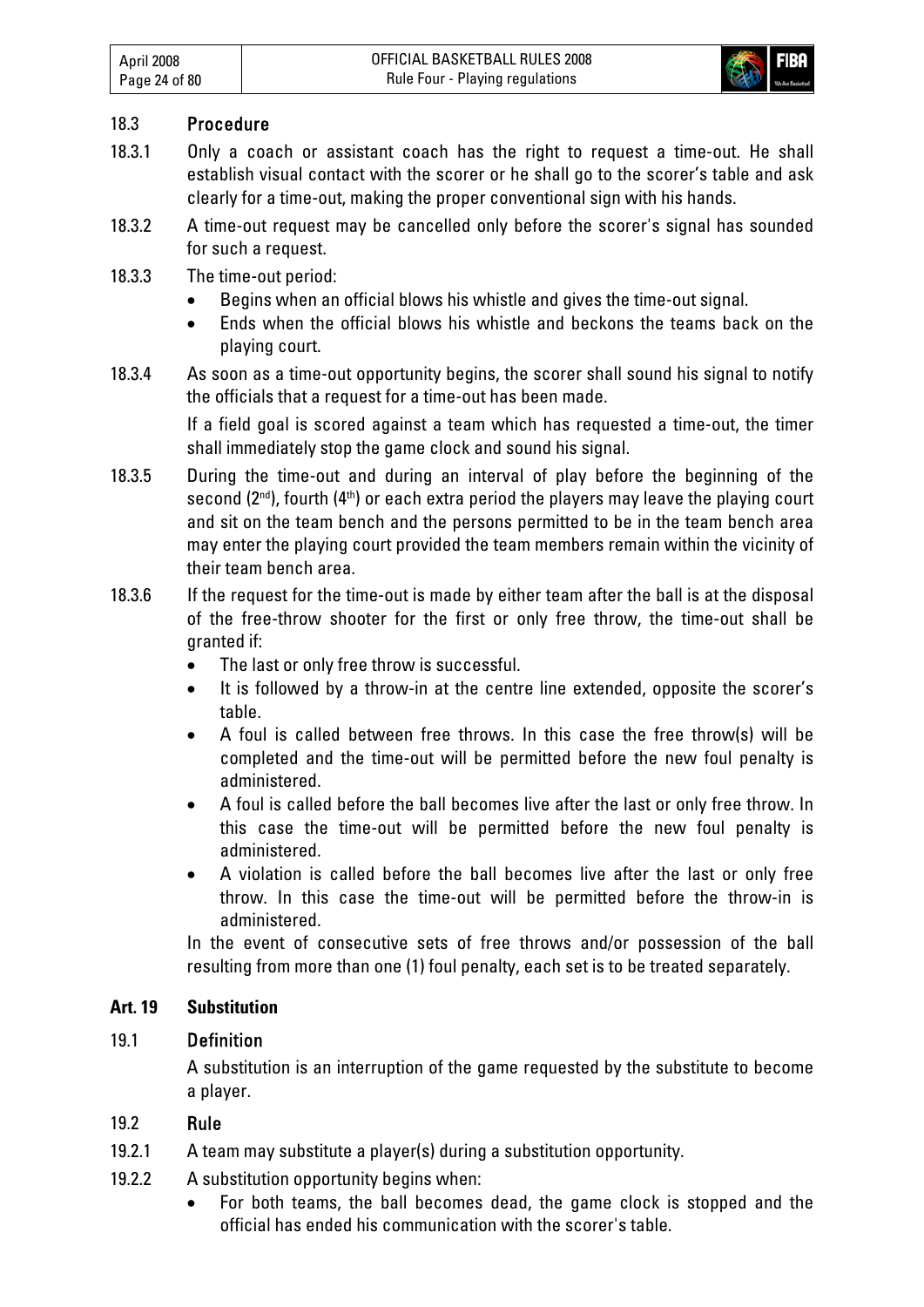

- For both teams, the ball becomes dead following a successful last or only free throw.
- For the non-scoring team, a field goal is scored in the last two (2) minutes of the fourth period or the last two (2) minutes of each extra period.
- 19.2.3 A substitution opportunity ends when the ball is at the disposal of a player for a throw-in or a first or only free throw.
- 19.2.4 A player who has become a substitute and a substitute who has become a player cannot respectively re-enter the game or leave the game until the ball becomes dead again, after a clock-running phase of the game, unless:
	- The team is reduced to fewer than five (5) players on the playing court.
	- The player entitled to the free-throws as the result of the correction of an error is on the team bench after having been legally substituted.
- 19.2.5 A substitution shall not be permitted to the scoring team when the game clock is stopped following a successful field goal during the last two (2) minutes of the fourth period or the last two (2) minutes of each extra period unless an official has stopped the game.

## 19.3 Procedure

- 19.3.1 Only a substitute has the right to request a substitution. He (not the coach or the assistant coach) shall go to the scorer's table and ask clearly for a substitution, making the proper conventional sign with his hands or by sitting on the substitution chair. He must be ready to play immediately.
- 19.3.2 A substitution request may be cancelled only before the scorer's signal has sounded for such a request.
- 19.3.3 As soon as a substitution opportunity begins the scorer shall sound his signal to notify the officials that a request for a substitution has been made.
- 19.3.4 The substitute shall remain outside the boundary line until the official blows his whistle, gives the substitution signal and beckons him to enter the playing court.
- 19.3.5 The player being substituted is permitted to go directly to his team bench without reporting either to the scorer or the official.
- 19.3.6 Substitutions shall be completed as quickly as possible. A player who has committed his fifth  $(5<sup>th</sup>)$  foul or has been disqualified must be substituted immediately (approximately 30 seconds). If, in the judgement of the official, there is an unreasonable delay, a time-out shall be charged against the offending team. If the team has no time-out left a technical foul ('B') may be charged against the coach.
- 19.3.7 If a substitution is requested during a time-out or during an interval of play, the substitute must report to the scorer before entering the game.
- 19.3.8 If the free-throw shooter must be substituted because he:
	- Is injured.
	- Has committed his fifth foul.
	- Has been disqualified.

The free throw(s) must be attempted by his substitute who may not be substituted again until he has played in the next clock-running phase of the game.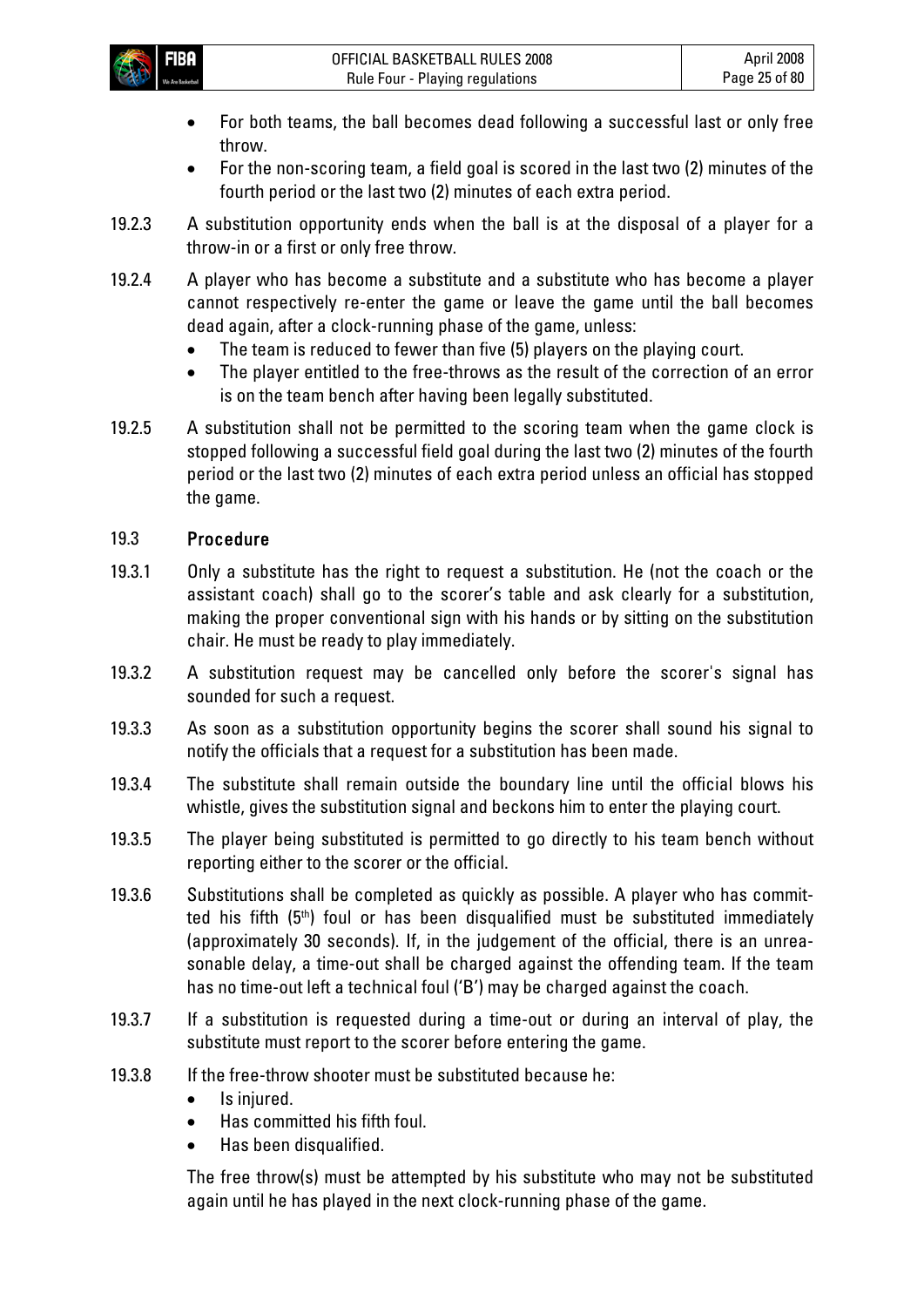- 19.3.9 If the request for a substitution is made by either team after the ball is at the disposal of the free-throw shooter for the first or only free throw, the substitution shall be granted if:
	- The last or only free throw is successful.
	- It is followed by a throw-in at the centre line extended, opposite the scorer's table.
	- A foul is called between free throws. In this case the free throw(s) will be completed and the substitution will be permitted before the new foul penalty is administered.
	- A foul is called before the ball becomes live after the last or only free throw. In this case the substitution will be permitted before the new foul penalty is administered.
	- A violation is called before the ball becomes live after the last or only free throw. In this case the substitution will be permitted before the throw-in is administered.

In the event of consecutive sets of free throws resulting from more than one (1) foul penalty, each set is to be treated separately.

## <span id="page-25-0"></span>**Art. 20 Game lost by forfeit**

## 20.1 Rule

A team shall lose the game by forfeit if:

- Fifteen (15) minutes after the scheduled starting time, the team is not present or is unable to field five (5) players ready to play.
- Its actions prevent the game from being played.
- It refuses to play after being instructed to do so by the referee.

## 20.2 Penalty

- 20.2.1 The game is awarded to the opponents and the score shall be twenty to zero (20 to 0). Furthermore, the forfeiting team shall receive zero (0) points in the classification.
- 20.2.2 For a two-game (home and away) total points series and for Play-Offs (best of three), the team that forfeits in the first, second or third game shall lose the series or Play-Offs by 'forfeit'. This does not apply for Play-Offs (best of five).

## <span id="page-25-1"></span>**Art. 21 Game lost by default**

## 21.1 Rule

A team shall lose a game by default if, during the game, the team has fewer than two (2) players on the playing court ready to play.

## 21.2 Penalty

- 21.2.1 If the team to which the game is awarded is ahead, the score shall stand as at the time when the game was stopped. If the team to which the game is awarded is not ahead, the score shall be recorded as two to zero (2 to 0) in its favour. The defaulting team shall receive one (1) point in the classification.
- 21.2.2 For a two-game (home and away) total point series, the team that defaults in the first or in the second game shall lose the series by 'default'.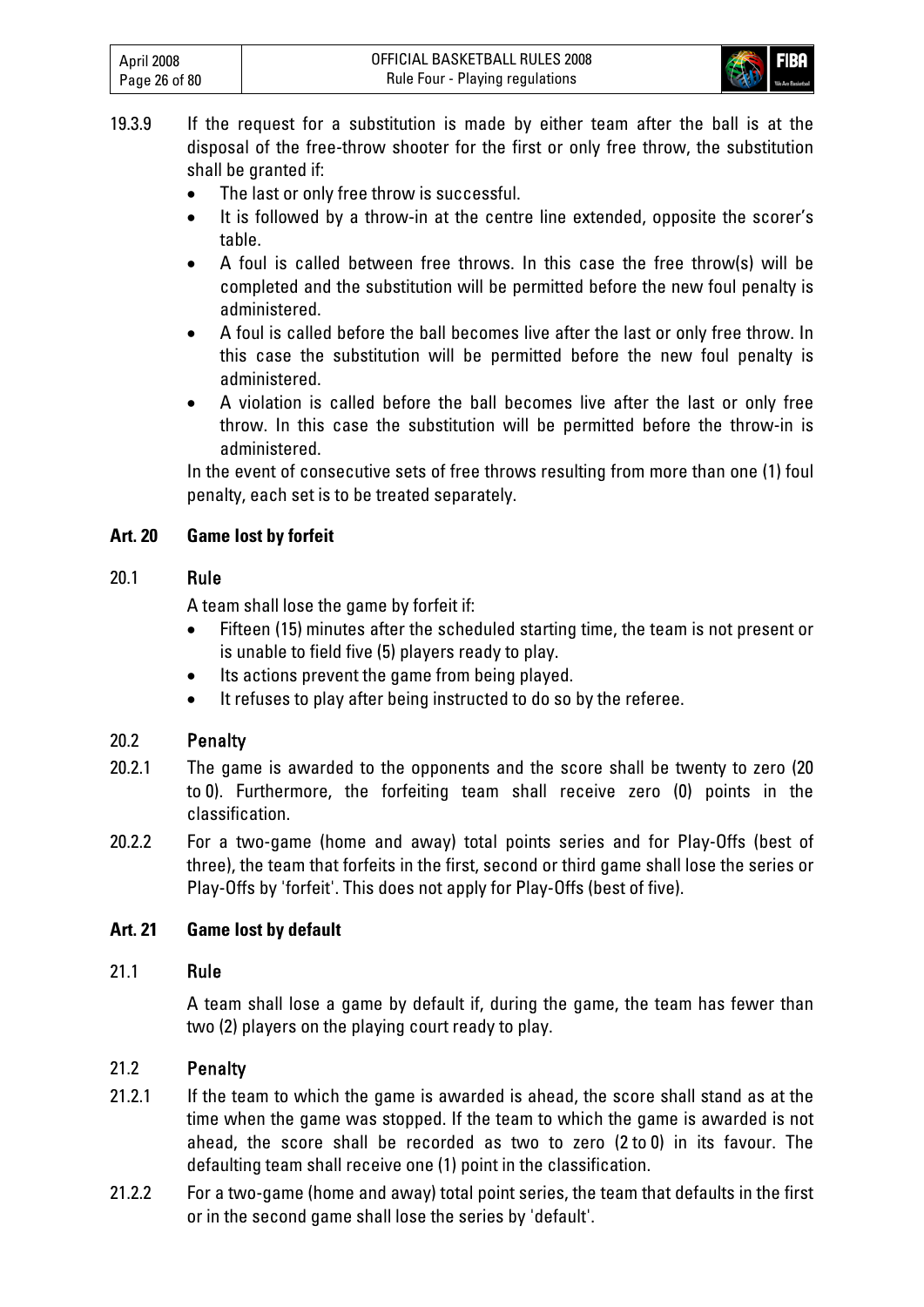## <span id="page-26-0"></span>**RULE FIVE - VIOLATIONS**

<span id="page-26-1"></span>**Art. 22 Violations** 

## 22.1 Definition

A violation is an infraction of the rules.

## 22.2 Penalty

The ball shall be awarded to the opponents for a throw-in at the place nearest to the infraction, except directly behind the backboard, unless otherwise stated in the rules.

## <span id="page-26-2"></span>**Art. 23 Player out-of-bounds and ball out-of-bounds**

## 23.1 Definition

- 23.1.1 A player is out-of-bounds when any part of his body is in contact with the floor or any object other than a player, on, above or outside the boundary line.
- 23.1.2 The ball is out-of-bounds when it touches:
	- A player or any other person who is out-of-bounds.
	- The floor or any object on, above or outside the boundary line.
	- The backboard supports, the back of the backboards or any object above the playing court.

## 23.2 Rule

- 23.2.1 The ball is caused to go out-of-bounds by the last player to touch or be touched by the ball before it goes out-of-bounds, even if the ball then goes out-of-bounds by touching something other than a player.
- 23.2.2 If the ball is out-of-bounds because of touching or being touched by a player who is on or outside the boundary line, this player causes the ball to go out-of-bounds.
- 23.2.3 If a player(s) move(s) to out-of-bounds or to his backcourt **during** a held ball, a jump ball situation occurs.

## <span id="page-26-3"></span>**Art. 24 Dribbling**

## 24.1 Definition

24.1.1 A dribble starts when a player, having gained control of a live ball on the playing court, throws, taps, rolls, dribbles it on the floor or deliberately throws it against the backboard and touches it again before it touches another player.

> A dribble ends when the player touches the ball with both hands simultaneously or permits the ball to come to rest in one or both hands.

> During a dribble the ball may be thrown into the air provided the ball touches the floor or another player before the player who threw it touches it again with his hand.

> There is no limit to the number of steps a player may take when the ball is not in contact with his hand.

24.1.2 A player who accidentally loses and then regains control of a live ball on the playing court is considered to be fumbling the ball.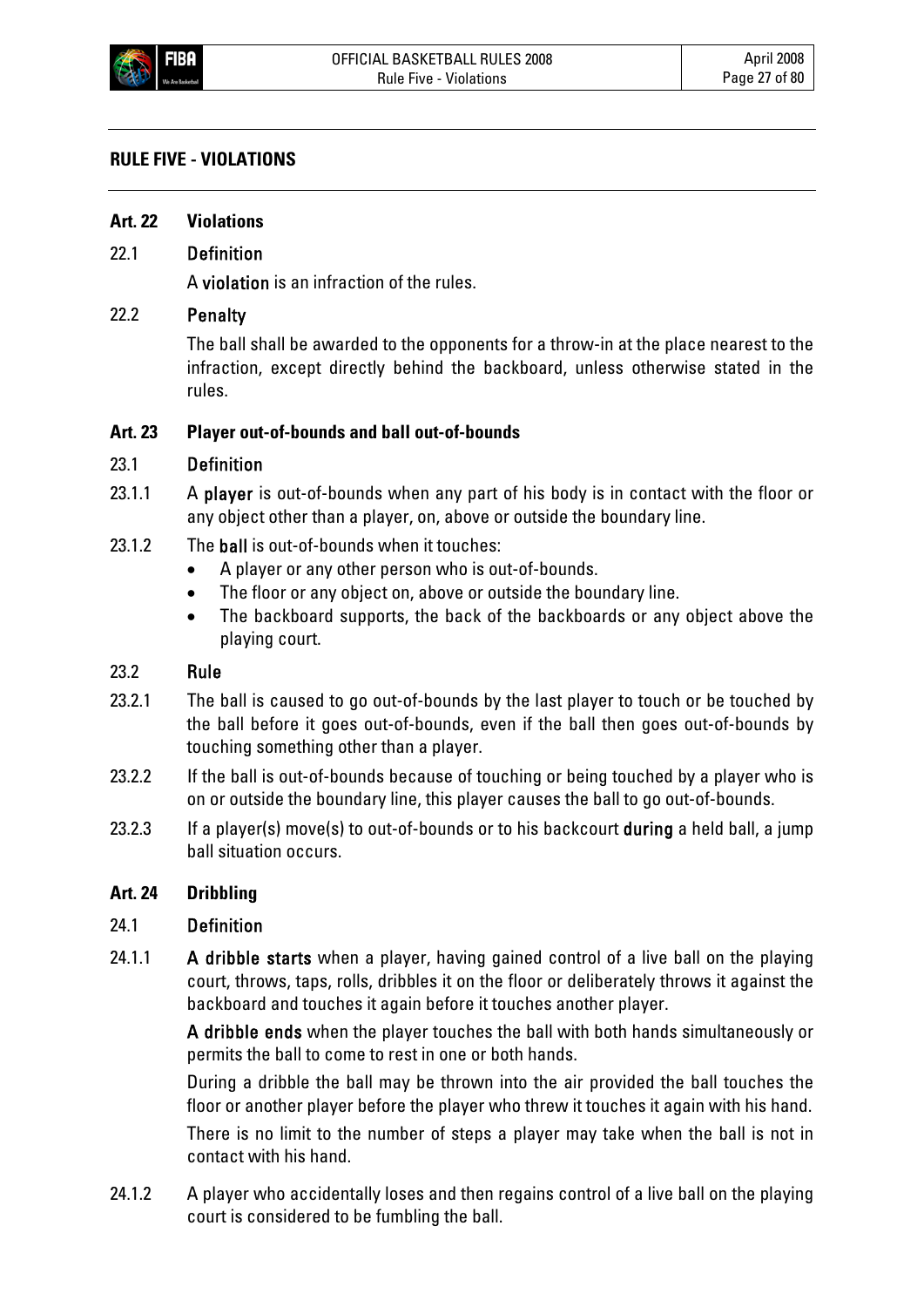- 24.1.3 The following are not dribbles:
	- Successive shots for a field goal.
	- Fumbling the ball at the beginning or at the end of a dribble.
	- Attempts to gain control of the ball by tapping it from the vicinity of other players.
	- Tapping the ball from the control of another player.
	- Deflecting a pass and gaining control of the ball.
	- Tossing the ball from hand to hand and allowing it to come to rest before touching the floor, provided that no travelling violation is committed.

## 24.2 Rule

A player shall not dribble a second time after his first dribble has ended unless between the two dribbles he has lost control of a live ball on the playing court because of:

- A shot for a field goal.
- A touch of the ball by an opponent.
- A pass or fumble that has then touched or been touched by another player.

## <span id="page-27-0"></span>**Art. 25 Travelling**

## 25.1 Definition

- 25.1.1 **Travelling** is the illegal movement of one foot or both feet beyond the limits outlined in this article, in any direction, while holding a live ball on the playing court.
- 25.1.2 A pivot is the legal movement in which a player who is holding a live ball on the playing court steps once or more than once in any direction with the same foot, while the other foot, called the pivot foot, is kept at its point of contact with the floor.

## 25.2 Rule

## 25.2.1 Establishing a pivot foot for a player who catches a live ball on the playing court:

- While standing with both feet on the floor:
	- The moment one foot is lifted, the other foot becomes the pivot foot.
- While moving:
	- If one foot is touching the floor, that foot becomes the pivot foot.
	- ▬ If both feet are off the floor and the player lands on both feet simultaneously, the moment one foot is lifted, the other foot becomes the pivot foot.
	- ▬ If both feet are off the floor and the player lands on one foot, then that foot becomes the pivot foot. If a player jumps off that foot and comes to a stop landing on both feet simultaneously, then neither foot is a pivot foot.

## 25.2.2 Progressing with the ball for a player who has established a pivot foot while having the control of a live ball on the playing court:

- While standing with both feet on the floor:
	- ▬ To start a dribble, the pivot foot may not be lifted before the ball is released from the hand(s).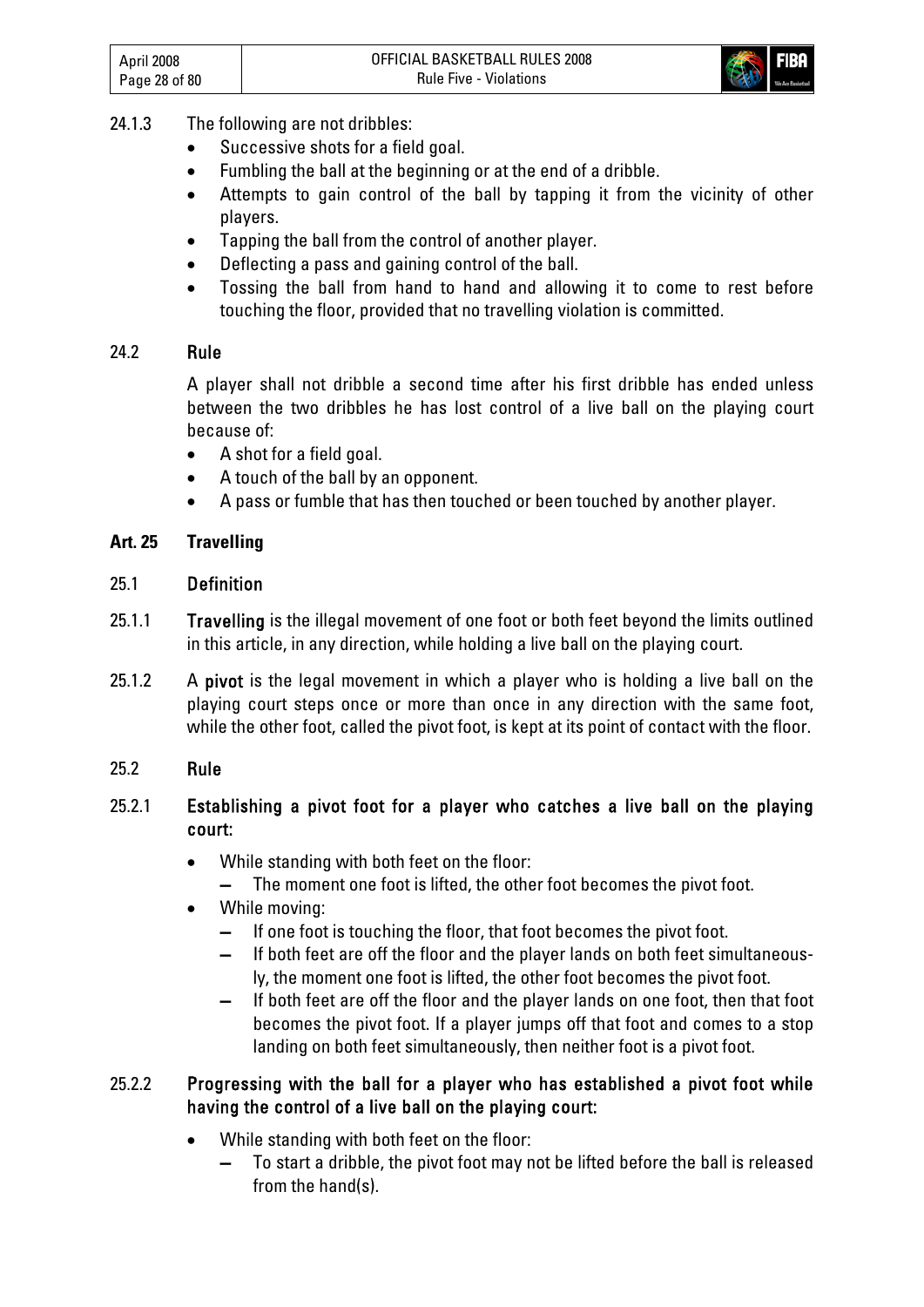

- ▬ To pass or shoot for a field goal, the player may jump off a pivot foot, but neither foot may be returned to the floor before the ball is released from the hand(s).
- While moving:
	- To pass or shoot for a field goal, the player may jump off a pivot foot and land on one foot or both feet simultaneously. After that, one foot or both feet may be lifted from the floor but neither foot may be returned to the floor before the ball is released from the hand(s).
	- ▬ To start a dribble, the pivot foot may not be lifted before the ball is released from the hand(s).
- While coming to a stop when neither foot is the pivot foot:
	- ▬ To start a dribble, neither foot may be lifted before the ball is released from the hand(s).
	- To pass or shoot for a field goal, one foot or both feet may be lifted but may not be returned to the floor before the ball is released from the hand(s).

## 25.2.3 Player falling, lying or sitting on the floor:

- It is legal when a player falls and slides on the floor while holding the ball or, while lying or sitting on the floor, gains control of the ball.
- It is a violation if the player then rolls or attempts to stand up while holding the ball.

## <span id="page-28-0"></span>**Art. 26 Three seconds**

## 26.1 Rule

- 26.1.1 A player shall not remain in the opponents' restricted area for more than three (3) consecutive seconds while his team is in control of a live ball in the frontcourt and the game clock is running.
- 26.1.2 Allowances must be made for a player who:
	- Makes an attempt to leave the restricted area.
	- Is in the restricted area when he or his team-mate is in the act of shooting and the ball is leaving or has just left the player's hand(s) on the shot for a field goal.
	- Dribbles in the restricted area to shoot for a field goal after having been there for less than three (3) seconds.
- 26.1.3 To establish himself outside the restricted area, the player must place both feet on the floor outside the restricted area.

## <span id="page-28-1"></span>**Art. 27 Closely guarded player**

## 27.1 Definition

A player who is holding a live ball on the playing court is closely guarded when an opponent is in an active guarding position at a distance of no more than one (1) metre.

## 27.2 Rule

A closely guarded player must pass, shoot or dribble the ball within five (5) seconds.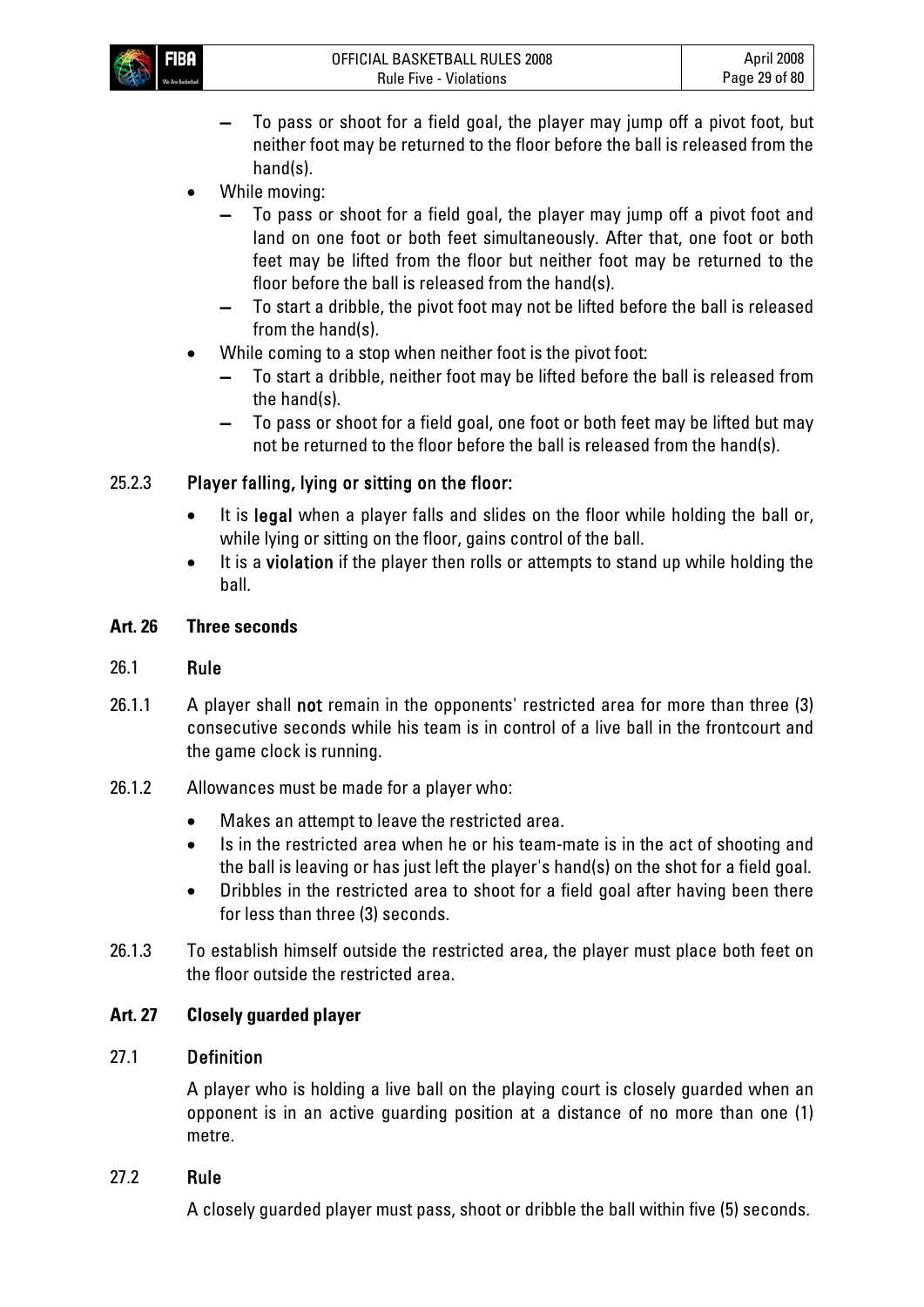

## <span id="page-29-0"></span>**Art. 28 Eight seconds**

#### 28.1 Definition

- 28.1.1 A team's backcourt consists of its team's own basket, the inbounds part of the backboard and that part of the playing court limited by the endline behind the team's own basket, the sidelines and the centre line.
- 28.1.2 A team's frontcourt consists of the opponents' basket, the inbounds part of the backboard and that part of the playing court limited by the endline behind the opponents' basket, the sidelines and the inside edge of the centre line nearest to the opponents' basket.

#### 28.1.3 The ball goes into a team's frontcourt when:

- It touches the frontcourt.
- It touches a player or an official who has part of his body in contact with the frontcourt.
- During a dribble from backcourt to frontcourt, both feet of the dribbler and the ball are in contact with the frontcourt.

#### 28.2 Rule

- 28.2.1 Whenever a player gains control of a live ball in his backcourt, his team must cause the ball to go into its frontcourt within eight (8) seconds.
- 28.2.2 The eight (8) second period will continue with any time remaining when the same team that previously had control of the ball is awarded a throw-in in the backcourt, as a result of:
	- A ball having gone out-of-bounds.
	- A player of the same team having been injured.
	- A jump ball situation.
	- A double foul.
	- A cancellation of equal penalties against both teams.

#### <span id="page-29-1"></span>**Art. 29 Twenty-four seconds**

#### 29.1 Rule

29.1.1 Whenever a player gains control of a live ball on the playing court, his team must attempt a shot for a field goal within twenty-four (24) seconds.

To constitute a shot for a field goal within twenty-four (24) seconds:

- The ball must leave the player's hand(s) before the twenty-four second device signal sounds, and
- After the ball has left the player's hand(s), the ball must touch the ring or enter the basket.
- 29.1.2 When a shot for a field goal is attempted near the end of the twenty-four second period and the signal sounds while the ball is in the air:
	- If the ball enters the basket, no violation has occurred, the signal shall be disregarded and the goal shall count.
	- If the ball touches the ring but does not enter the basket, no violation has occurred, the signal shall be disregarded and the game shall continue.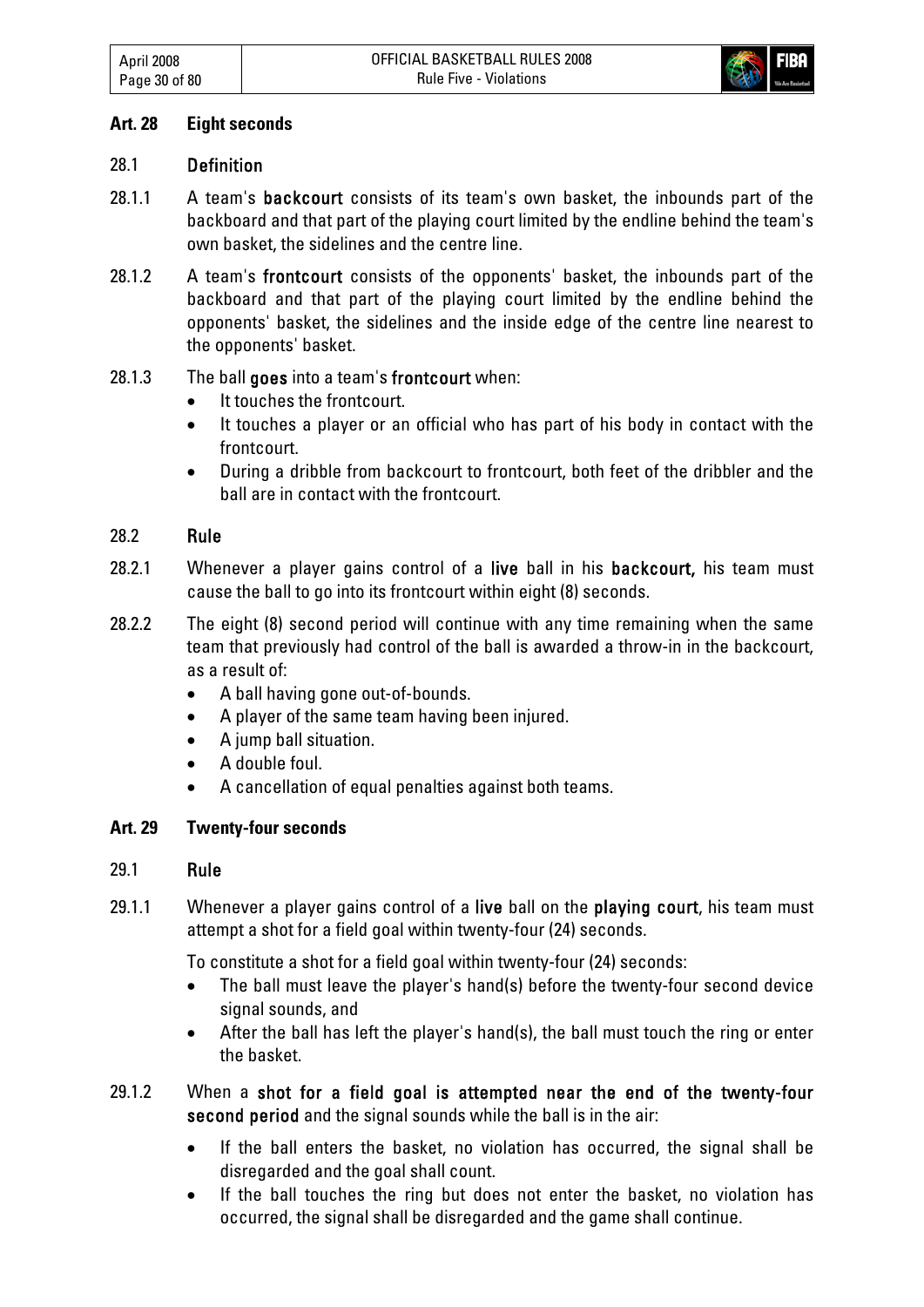

If the ball hits the backboard (not the ring) or misses the ring, a violation has occurred. However, if the opponents have gained immediate and clear control of the ball, the signal shall be disregarded and the game shall continue.

All restrictions related to goal tending and interference shall apply.

## 29.2 Procedure

29.2.1 If the game is **stopped** by an official for any valid reason not connected with either team (twenty-four second device reset in error, etc.) or connected with the opponents of the team in control of the ball possession of the ball shall be awarded to the team that previously had control of the ball with a new 24 second period.

> However, if in the judgement of the officials, the opponents would be placed at a disadvantage, the twenty-four second device shall continue from the time it was stopped.

29.2.2 If the twenty-four second device signal **sounds in error** while a team has control of the ball or neither team has control of the ball, the signal shall be disregarded and the game shall continue.

> However, if in the judgement of the officials, the team in control of the ball has been placed at a disadvantage, the game shall be stopped, the twenty-four second device shall be corrected and the ball shall be awarded to that team.

## <span id="page-30-0"></span>**Art. 30 Ball returned to the backcourt**

#### 30.1 Definition

- 30.1.1 The ball goes into a team's backcourt when:
	- It touches the backcourt.
	- It touches a player or an official who has part of his body in contact with the backcourt.
- 30.1.2 The ball has been illegally returned to the backcourt when a player of the team in control of the live ball is:
	- The last to touch the ball in his frontcourt, after which that player or a teammate is the first to touch the ball in the backcourt.
	- The last to touch the ball in his backcourt, after which the ball touches the frontcourt and then is first touched by that player or team-mate in the backcourt.

This restriction applies to all situations in a team's frontcourt, including throw-ins. However, it does not apply to a player who jumps from his frontcourt, establishes new team control while still airborne and then lands in his team's backcourt.

#### 30.2 Rule

A player whose team is in control of a live ball may not cause the ball to be illegally returned to his backcourt.

#### <span id="page-30-1"></span>**Art. 31 Goal tending and interference**

#### 31.1 Definition

## 31.1.1 A shot for a field goal or a free throw:

• Begins when the ball leaves the hand(s) of a player in the act of shooting.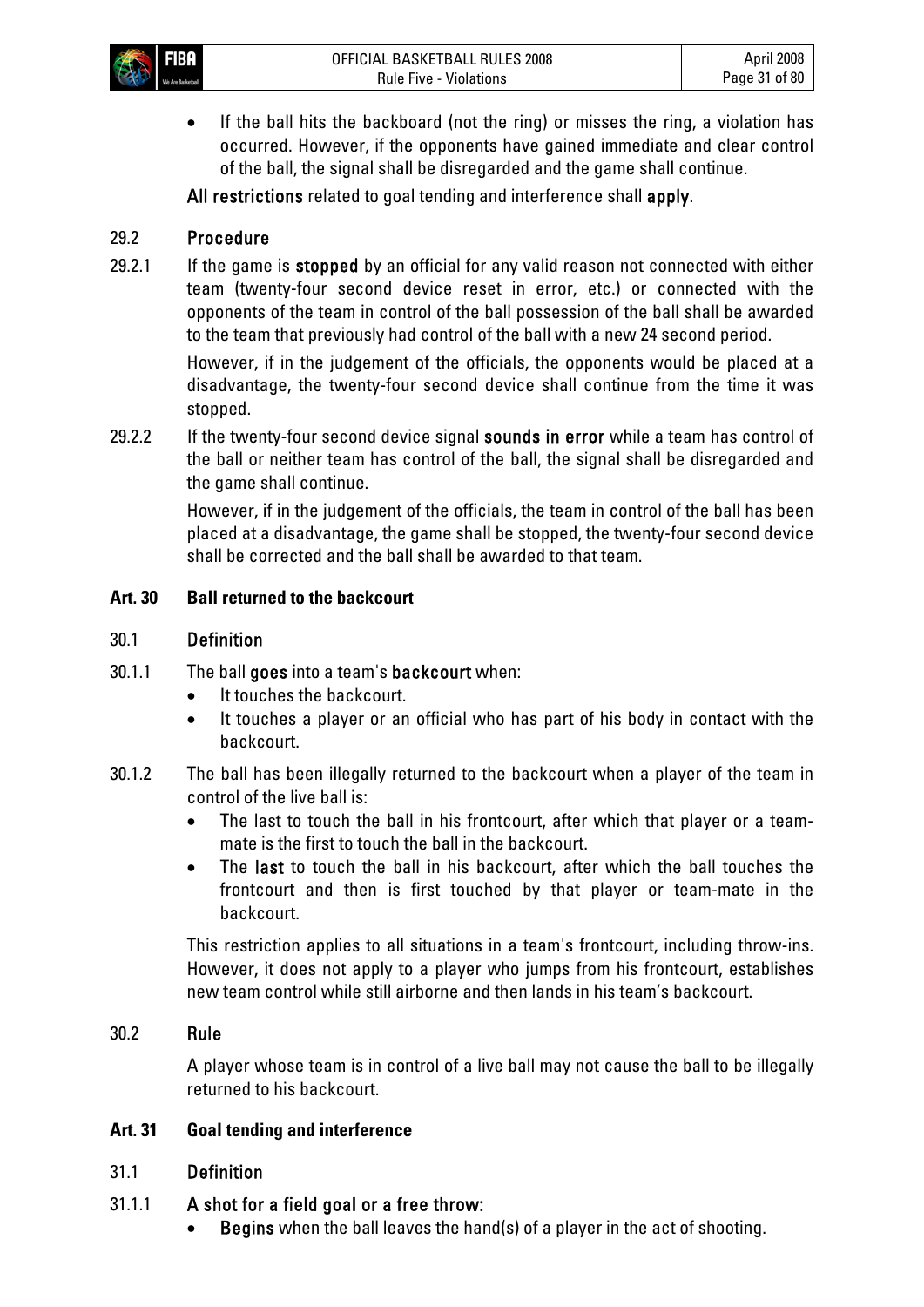- Ends when the ball:
	- ▬ Enters the basket directly from above and remains within or passes through the basket.
	- ▬ No longer has the possibility of entering the basket.
	- Touches the ring.
	- ▬ Touches the floor.
	- ▬ Becomes dead.

## 31.2 Rule

- 31.2.1 Goal tending occurs during a shot for a field goal when a player touches the ball while it is completely above the level of the ring and:
	- It is on its downward flight to the basket, or
	- After it has hit the backboard.
- 31.2.2 Goal tending occurs during a shot for a free throw when a player touches the ball while it is in flight to the basket and before it touches the ring.
- 31.2.3 The goal tending restrictions apply until:
	- The ball no longer has the possibility of entering the basket during the shot.
	- The ball has touched the ring.

## 31.2.4 Interference occurs during a shot for a field goal when:

- A player touches the basket or the backboard while the ball is in contact with the ring.
- A player reaches through the basket from below and touches the ball. This is valid also on a pass and also after the ball has touched the ring.
- A defensive player touches the ball or the basket while the ball is within the basket and it prevents the ball from passing through the basket.
- A defensive player causes the backboard to vibrate or grasps the basket in such a way that, in the judgement of the official, the ball has been prevented from entering the basket.
- An offensive player causes the backboard to vibrate or grasps the basket in such a way that, in the judgement of the official, the ball has been caused to enter the basket.
- A player grasps the basket to play the ball. This is valid also after the ball has touched the ring.

## 31.2.5 Interference occurs during a shot for a free throw when:

- A player, during a free throw to be followed by a further free throw(s), touches the ball, the basket or the backboard while the ball has the possibility of entering the basket.
- A player, during a last or only free throw, touches the basket or the backboard while the ball is in contact with the ring.
- A defensive player reaches through the basket from below and touches the ball. This is valid also after the ball has touched the ring.
- A defensive player, during a last or only free throw, while the ball has the possibility of entering the basket or after the ball has touched the ring, causes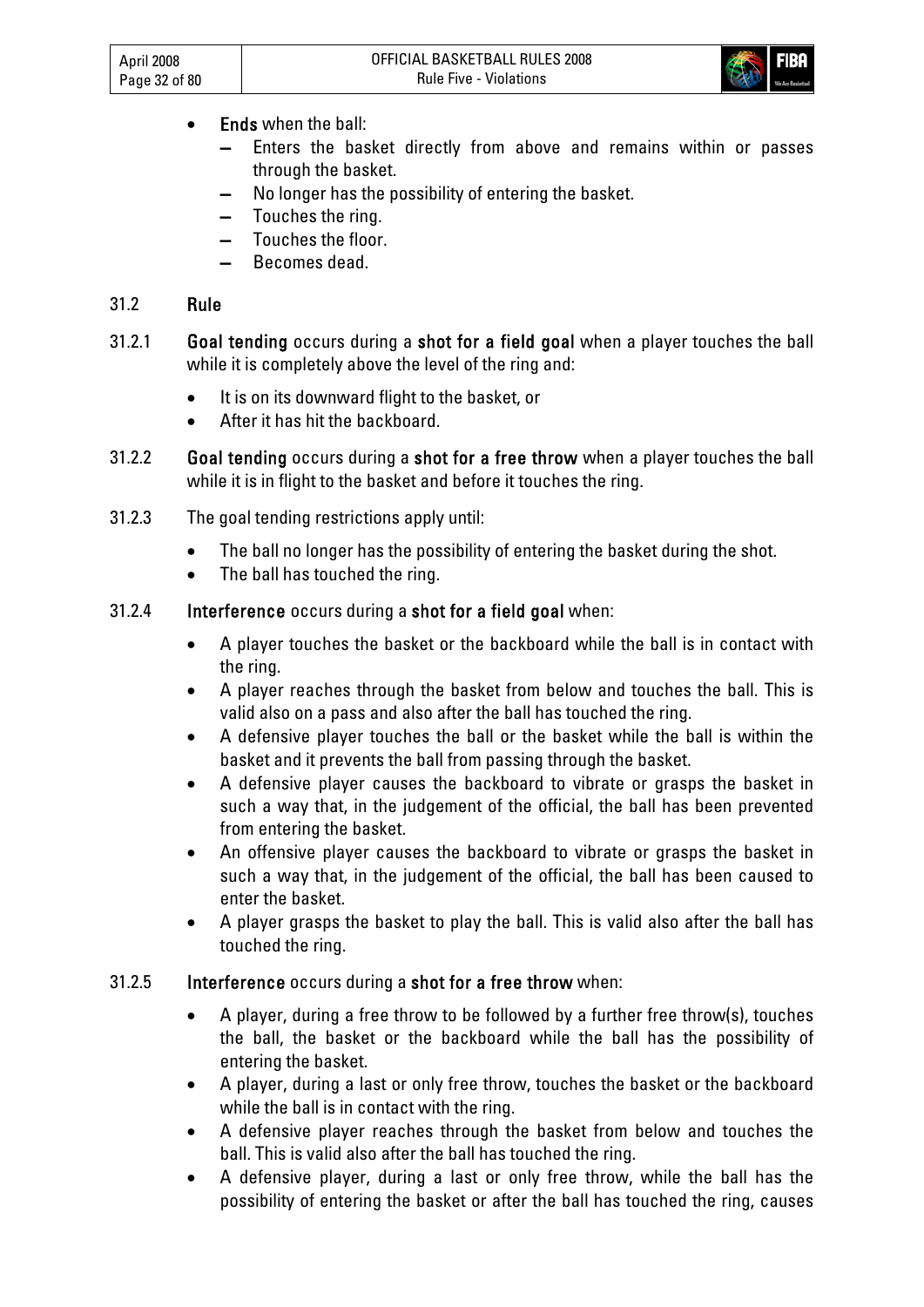

the backboard to vibrate or grasps the basket in such a way that, in the judgement of the official, the ball has been prevented from entering the basket.

- An offensive player, during a last or only free throw, while the ball has the possibility of entering the basket and after the ball has touched the ring, causes the backboard to vibrate or grasps the basket in such a way that, in the judgement of the official, the ball has been caused to enter the basket.
- 31.2.6 No player shall touch the ball after it has touched the ring while it still has the possibility to enter the basket after:
	- An official blows his whistle while the ball is in
		- The hands of a player who is in the act of shooting, or
		- $-$  Flight on a shot for a field goal.
	- The game clock signal sounds for the end of a period while the ball is in flight on a shot for a field goal.

All restrictions related to goal tending and interference shall apply.

## 31.3 Penalty

- 31.3.1 If the violation is committed by an **offensive player**, no points can be awarded. The ball shall be awarded to the opponents for a throw-in at the free-throw line extended, unless otherwise stated in the rules.
- 31.3.2 If the violation is committed by a defensive player, the offensive team is awarded:
	- One (1) point when the ball was released for a free throw.
	- Two (2) points when the ball was released from the two-point field goal area.
	- Three (3) points when the ball was released from the three-point field goal area.

The awarding of the points is as if the ball had entered the basket.

31.3.3 If the violation is committed by a **defensive player** during a last or only free throw, one (1) point shall be awarded to the offensive team, followed by the technical foul penalty charged against the defensive player.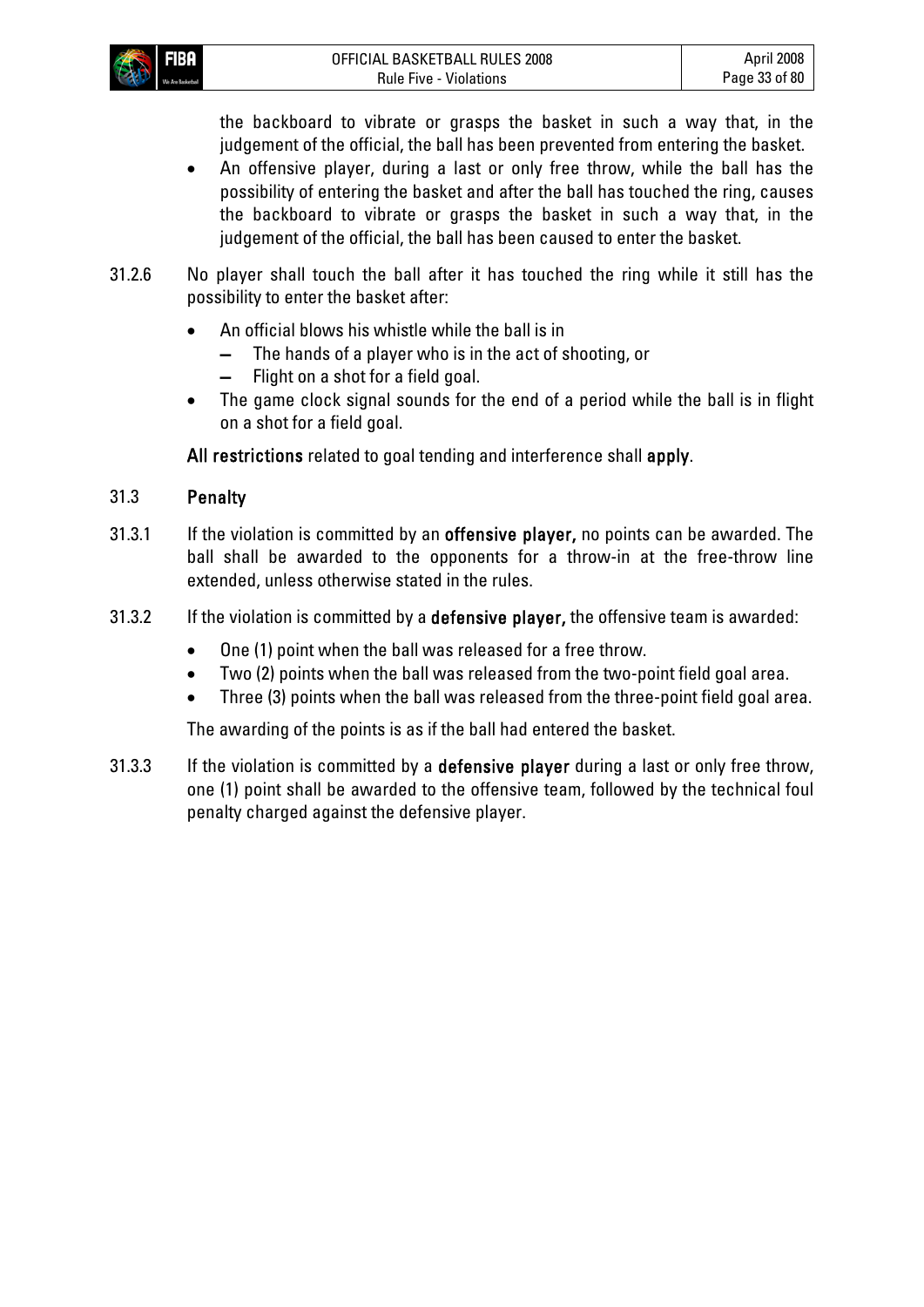

#### <span id="page-33-0"></span>**RULE SIX - FOULS**

#### <span id="page-33-1"></span>**Art. 32 Fouls**

#### 32.1 Definition

- 32.1.1 A foul is an infraction of the rules concerning illegal personal contact with an opponent and/or unsportsmanlike behaviour.
- 32.1.2 Any number of fouls may be called against a team. Irrespective of the penalty, each foul shall be charged, entered on the scoresheet against the offender and penalised accordingly.

#### <span id="page-33-2"></span>**Art. 33 Contact: General principles**

#### 33.1 Cylinder principle

The cylinder principle is defined as the space within an imaginary cylinder occupied by a player on the floor. It includes the space above the player and is limited to:

- The front by the palms of the hands,
- The rear by the buttocks, and
- The sides by the outside edge of the arms and legs.

The hands and arms may be extended in front of the torso no further than the position of the feet, with the arms bent at the elbows so that the forearms and hands are raised. The distance between his feet will vary according to his height.



**Diagram 5 Cylinder principle** 

## <span id="page-33-3"></span>33.2 Principle of verticality

During the game, each player has the right to occupy any position (cylinder) on the playing court not already occupied by an opponent.

This principle protects the space on the floor which he occupies and the space above him when he jumps vertically within that space.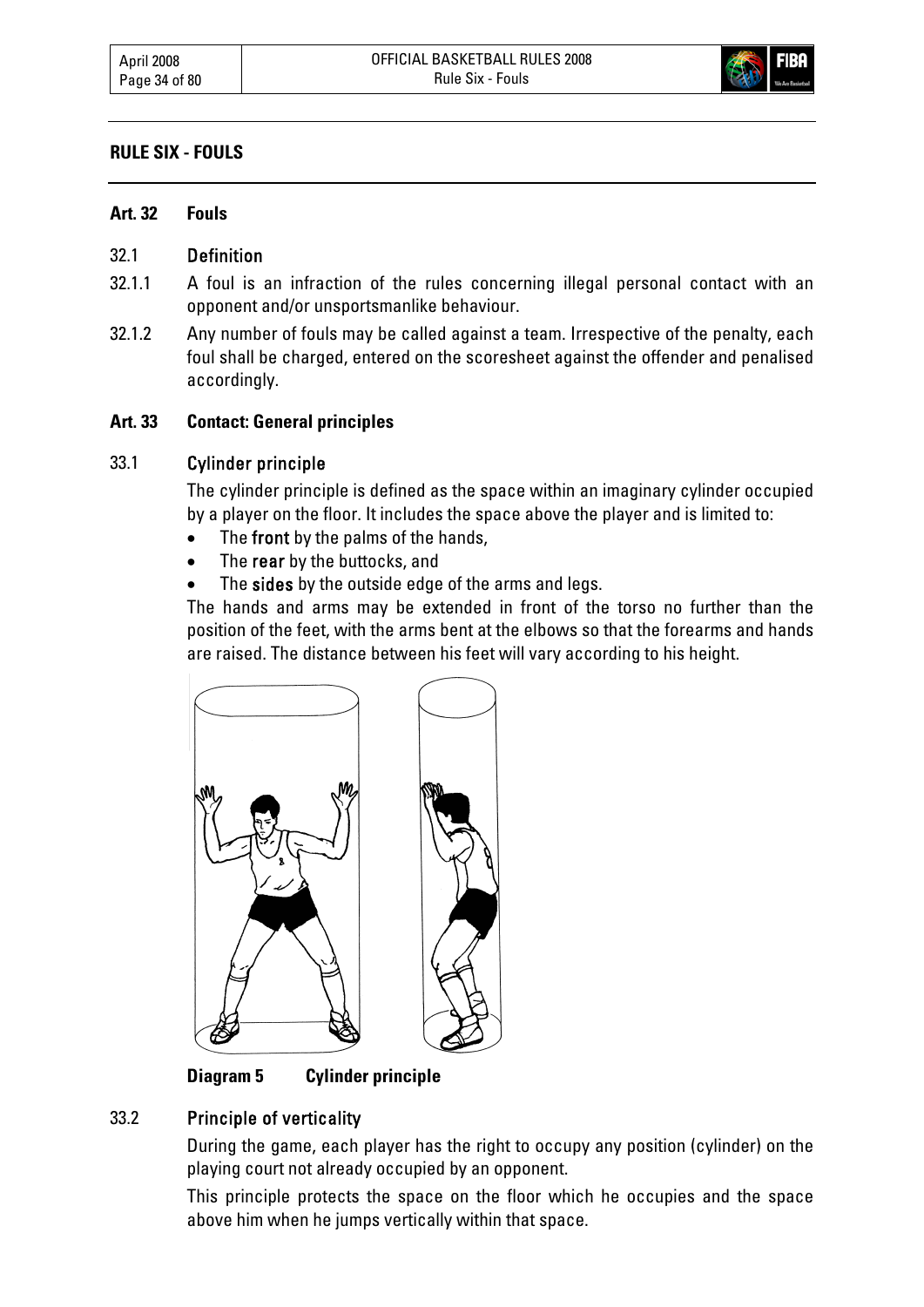As soon as the player leaves his vertical position (cylinder) and body contact occurs with an opponent who had already established his own vertical position (cylinder), the player who left his vertical position (cylinder) is responsible for the contact.

The defensive player must not be penalised for leaving the floor vertically (within his cylinder) or having his hands and arms extended above him within his own cylinder.

The offensive player, whether on the floor or airborne, shall not cause contact with the defensive player in a legal guarding position by:

- Using his arms to create additional space for himself (clear-out).
- Spreading his legs or arms to cause contact during or immediately after a shot for a field goal.

## 33.3 Legal guarding position

A defensive player has established an initial legal guarding position when:

- He is facing his opponent, and
- He has both feet on the floor.

The legal guarding position extends vertically above him (cylinder) from the floor to the ceiling. He may raise his arms and hands above his head or jump vertically but he must maintain them in a vertical position inside the imaginary cylinder.

## 33.4 Guarding a player who controls the ball

When guarding a player who controls (is holding or dribbling) the ball, the elements of time and distance do not apply.

The player with the ball must expect to be guarded and must be prepared to stop or change his direction whenever an opponent takes an initial legal guarding position in front of him, even if this is done within a fraction of a second.

The guarding (defensive) player must establish an initial legal guarding position without causing contact before taking his position.

Once the defensive player has established an initial legal guarding position, he may move to guard his opponent, but he may not extend his arms, shoulders, hips or legs and by doing so cause contact to prevent the dribbler from passing by him.

When judging a block/charge situation involving a player with the ball, an official shall use the following principles:

- The defensive player must establish an initial legal guarding position by facing the player with the ball and having both feet on the floor.
- The defensive player may remain stationary, jump vertically, move laterally or move backwards in order to maintain the initial legal guarding position.
- When moving to maintain the initial legal guarding position, one or both feet may be off the floor for an instant, as long as the movement is lateral or backwards, but not towards the player with the ball.
- Contact must occur on the torso, in which case the defensive player would be considered as having been at the place of contact first.
- Having established a legal guarding position the defensive player may turn within his cylinder to cushion any blow or to avoid injury.

In the event of any of the above situations, the contact shall be considered as having been caused by the player with the ball.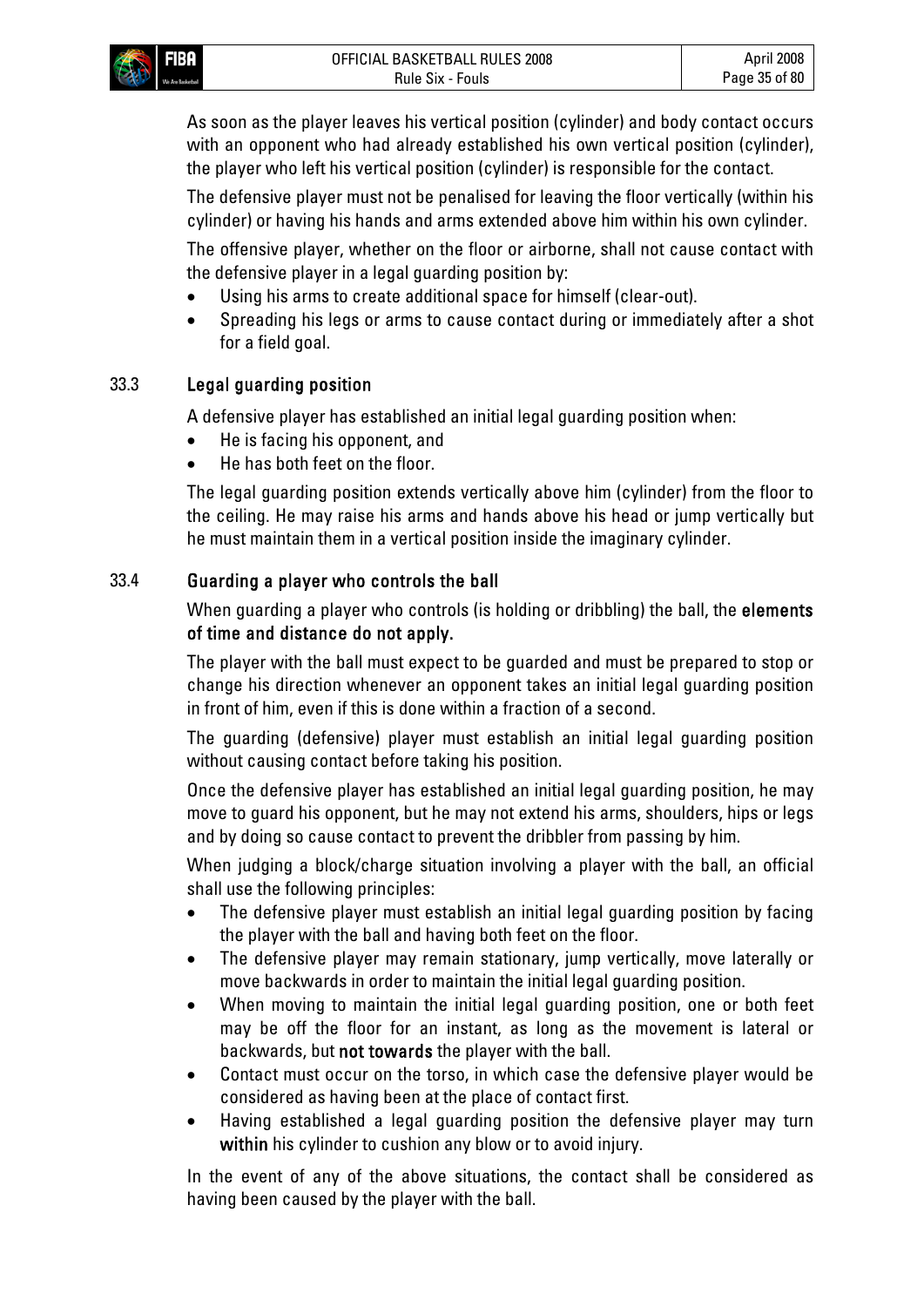

## 33.5 Guarding a player who does not control the ball

A player who does not control the ball is entitled to move freely on the playing court and take any position not already occupied by another player.

When guarding a player who does not control the ball, the elements of time and distance shall apply. A defensive player cannot take a position so near and/or so quickly in the path of a moving opponent that the latter does not have sufficient time or distance either to stop or change his direction.

The distance is directly proportional to the speed of the opponent, never less than one (1) and never more than two (2) normal steps.

If a defensive player does not respect the elements of time and distance in taking his initial legal guarding position and contact with an opponent occurs, he is responsible for the contact.

Once a defensive player has established an initial legal guarding position, he may move to guard his opponent. He may not prevent him from passing by extending his arms, shoulders, hips or legs in his path. He may turn or place his arm(s) in front of and close to his body, within his cylinder, to avoid injury.

#### 33.6 A player who is in the air

A player who has jumped into the air from a place on the playing court has the right to land again at the same place.

He has the right to land on another place on the playing court provided that the landing place and the direct path between the take-off and landing places is not already occupied by an opponent(s) at the time of take-off.

If a player has taken off and landed but his momentum causes him to contact an opponent who has taken a legal guarding position beyond the landing place, the jumper is responsible for the contact.

An opponent may not move into the path of a player after that player has jumped into the air.

Moving under a player who is in the air and causing contact is usually an unsportsmanlike foul and in certain circumstances may be a disqualifying foul.

## 33.7 Screening: Legal and illegal

Screening is an attempt to delay or prevent an opponent without the ball from reaching a desired position on the playing court.

Legal screening is when the player who is screening an opponent:

- Is stationary (inside his cylinder) when contact occurs.
- Has both feet on the floor when contact occurs.

Illegal screening is when the player who is screening an opponent:

- Was **moving** when contact occurred.
- Did not give sufficient distance in setting a screen outside the field of vision of a stationary opponent when contact occurred.
- Did not respect the elements of time and distance of an opponent in motion when contact occurred.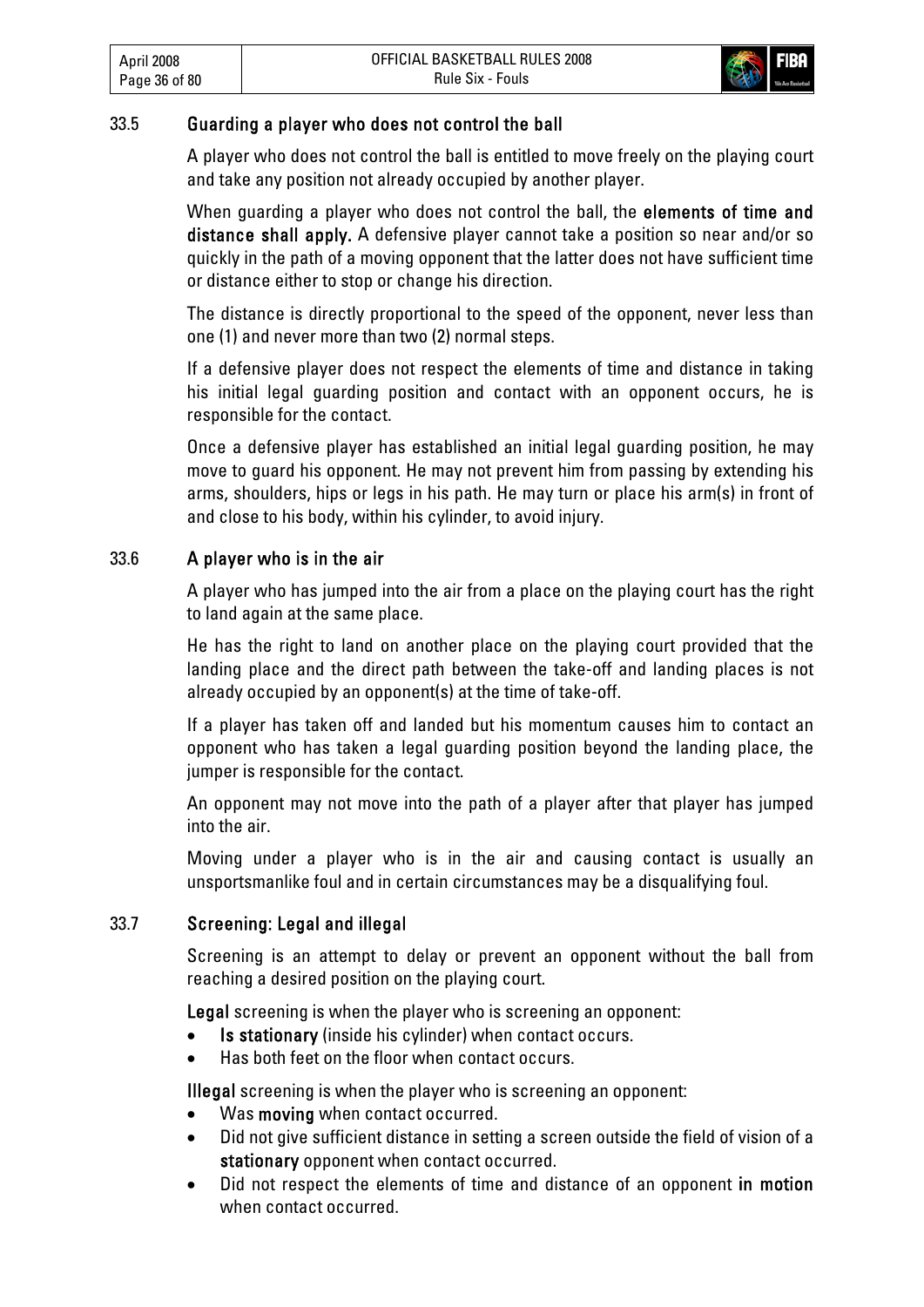If the screen is set within the field of vision of a stationary opponent (front or lateral), the screener may establish the screen as close to him as he desires, provided there is no contact.

If the screen is set outside the field of vision of a stationary opponent, the screener must permit the opponent to take one (1) normal step towards the screen without making contact.

If the opponent is in motion, the elements of time and distance shall apply. The screener must leave enough space so that the player who is being screened is able to avoid the screen by stopping or changing direction.

The distance required is never less than one (1) and never more than two (2) normal steps.

A player who is legally screened is responsible for any contact with the player who has set the screen.

## 33.8 Charging

Charging is illegal personal contact, with or without the ball, by pushing or moving into an opponent's torso.

#### 33.9 Blocking

Blocking is illegal personal contact which impedes the progress of an opponent with or without the ball.

A player who is attempting to screen is committing a blocking foul if contact occurs when he is moving and his opponent is stationary or retreating from him.

If a player disregards the ball, faces an opponent and shifts his position as the opponent shifts, he is primarily responsible for any contact that occurs, unless other factors are involved.

The expression 'unless other factors are involved' refers to deliberate pushing, charging or holding of the player who is being screened.

It is legal for a player to extend his arm(s) or elbow(s) outside of his cylinder in taking position on the floor but they must be moved inside his cylinder when an opponent attempts to go by. If the arm(s) or elbow(s) are outside his cylinder and contact occurs, it is blocking or holding.

## 33.10 Contacting an opponent with the hand(s) and/or arm(s)

The touching of an opponent with a hand(s) is, in itself, not necessarily a foul.

The officials shall decide whether the player who caused the contact has gained an unfair advantage. If contact caused by a player in any way restricts the freedom of movement of an opponent, such contact is a foul.

Illegal use of the hand(s) or extended arm(s) occurs when the defensive player is in a guarding position and his hand(s) or arm(s) is placed upon and remains in contact with an opponent with or without the ball, to impede his progress.

To repeatedly touch or 'jab' an opponent with or without the ball is a foul, as it may lead to rough play.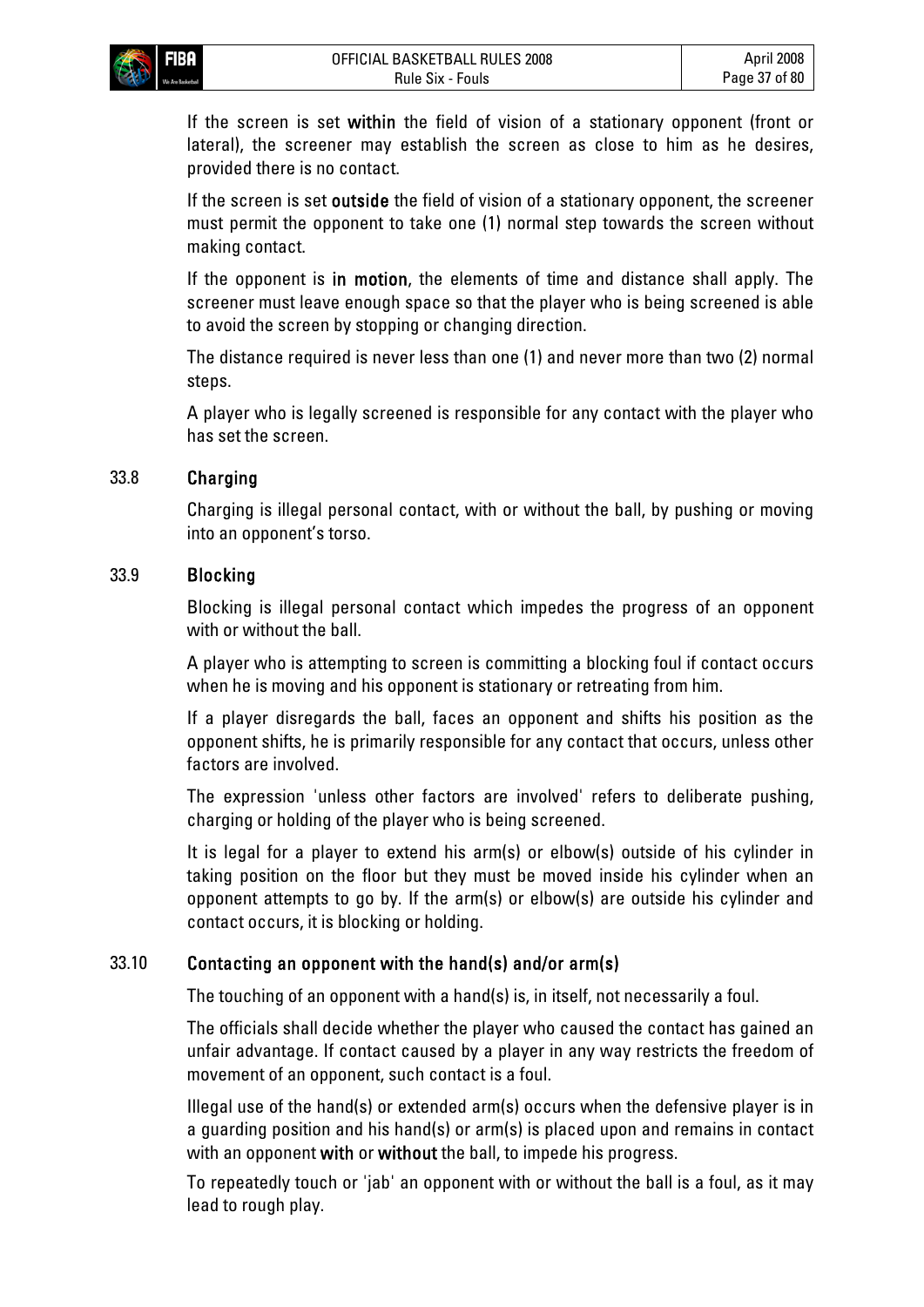

It is a foul by an offensive player with the ball to:

- 'Hook' or wrap an arm or an elbow around a defensive player in order to obtain an unfair advantage.
- 'Push off' to prevent the defensive player from playing or attempting to play the ball, or to create more space between himself and the defensive player.
- Use an extended forearm or hand, while dribbling, to prevent an opponent from gaining control of the ball.

It is a foul by an offensive player without the ball to 'push off' to:

- Get free to receive the ball.
- Prevent the defensive player from playing or attempting to play the ball.
- Create more space between himself and the defensive player.

## 33.11 Post play

The principle of verticality (cylinder principle) applies to post play.

The offensive player in the post position and the defensive player guarding him must respect each other's rights to a vertical position (cylinder).

It is a foul by an offensive or defensive player in the post position to shoulder or hip his opponent out of position or to interfere with his opponent's freedom of movement using extended elbows, arms, knees or other parts of the body.

## 33.12 Illegal guarding from the rear

Illegal guarding from the rear is personal contact with an opponent, by a defensive player, from behind. The fact that the defensive player is attempting to play the ball does not justify his contact with an opponent from the rear.

# 33.13 Holding

Holding is illegal personal contact with an opponent that interferes with his freedom of movement. This contact (holding) can occur with any part of the body.

# 33.14 Pushing

Pushing is illegal personal contact with any part of the body in which a player forcibly moves or attempts to move an opponent with or without control of the ball.

# **Art. 34 Personal foul**

# 34.1 Definition

34.1.1 A personal foul is a player's contact foul with an opponent, whether the ball is live or dead.

> A player shall not hold, block, push, charge, trip or impede the progress of an opponent by extending his hand, arm, elbow, shoulder, hip, leg, knee or foot, nor by bending his body into an 'abnormal' position (outside his cylinder), nor shall he indulge in any rough or violent play.

# 34.2 Penalty

A personal foul shall be charged against the offender.

- 34.2.1 If the foul is committed on a player not in the act of shooting:
	- The game shall be resumed with a throw-in by the non-offending team at the place nearest to the infraction.
	- If the offending team is in a team foul penalty situation, then [Art. 41 \(Team fouls:](#page-43-0)  [Penalty\)](#page-43-0) will apply.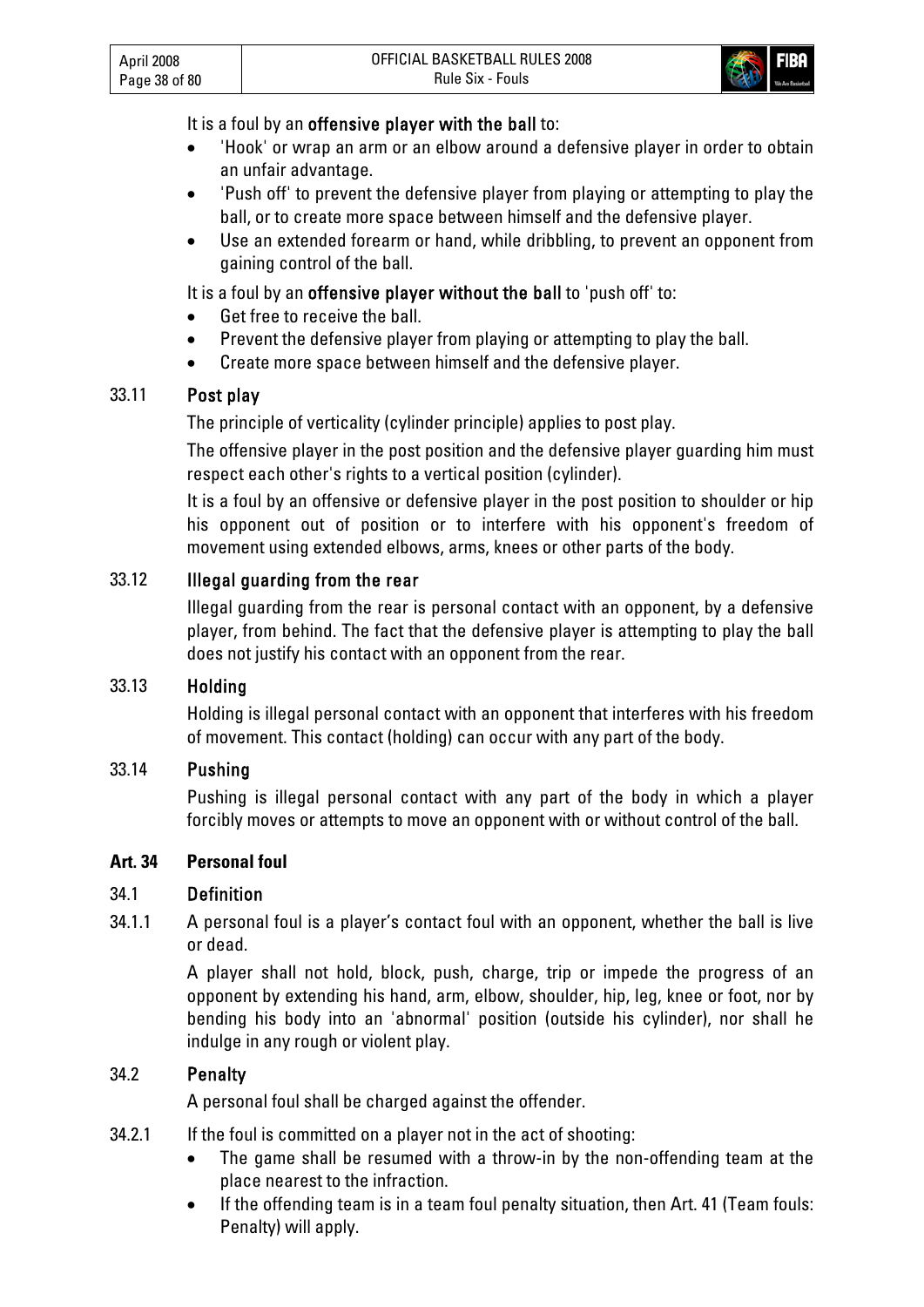- 34.2.2 If the foul is committed on a player in the act of shooting, that player shall be awarded a number of free throw(s) as follows:
	- If the shot from the field goal area is successful, the goal shall count and, in addition, one (1) free throw will be awarded.
	- If the shot from the two-point field goal area is unsuccessful, two (2) free throws will be awarded.
	- If the shot from the three-point field goal area is unsuccessful, three (3) free throws will be awarded.
	- If the player is fouled as, or just before, the game clock signal sounds for the end of the period or as, or just before, the twenty-four second device signal sounds, while the ball is still in the player's hand(s) and the field goal is successful, the goal shall not count and two (2) or three (3) free throws will be awarded.

## **Art. 35 Double foul**

#### 35.1 Definition

35.1.1 A double foul is a situation in which two opponents commit personal fouls against each other at approximately the same time.

#### 35.2 Penalty

A personal foul shall be charged against each offender. No free throws shall be awarded and the game shall be resumed as follows:

If at approximately the same time as the double foul

- A valid field goal, or a last or only free throw is scored, the ball shall be awarded to the non-scoring team for a throw-in at any place at the endline.
- A team had control of the ball or was entitled to the ball, the ball shall be awarded to this team for a throw-in at the place nearest to the infraction.
- Neither team had control of the ball nor was entitled to the ball, a jump ball situation occurs.

#### **Art. 36 Unsportsmanlike foul**

#### 36.1 Definition

- 36.1.1 An unsportsmanlike foul is a player contact foul which, in the judgement of the official, is not a legitimate attempt to directly play the ball within the spirit and intent of the rules.
- 36.1.2 Unsportsmanlike fouls must be interpreted consistently throughout the game.
- 36.1.3 The official must judge only the action.
- 36.1.4 To judge whether a foul is unsportsmanlike, the officials should apply the following principles:
	- If a player is making no effort to play the ball and contact occurs, it is an unsportsmanlike foul.
	- If a player, in an effort to play the ball, causes excessive contact (hard foul), then the contact shall be judged to be unsportsmanlike.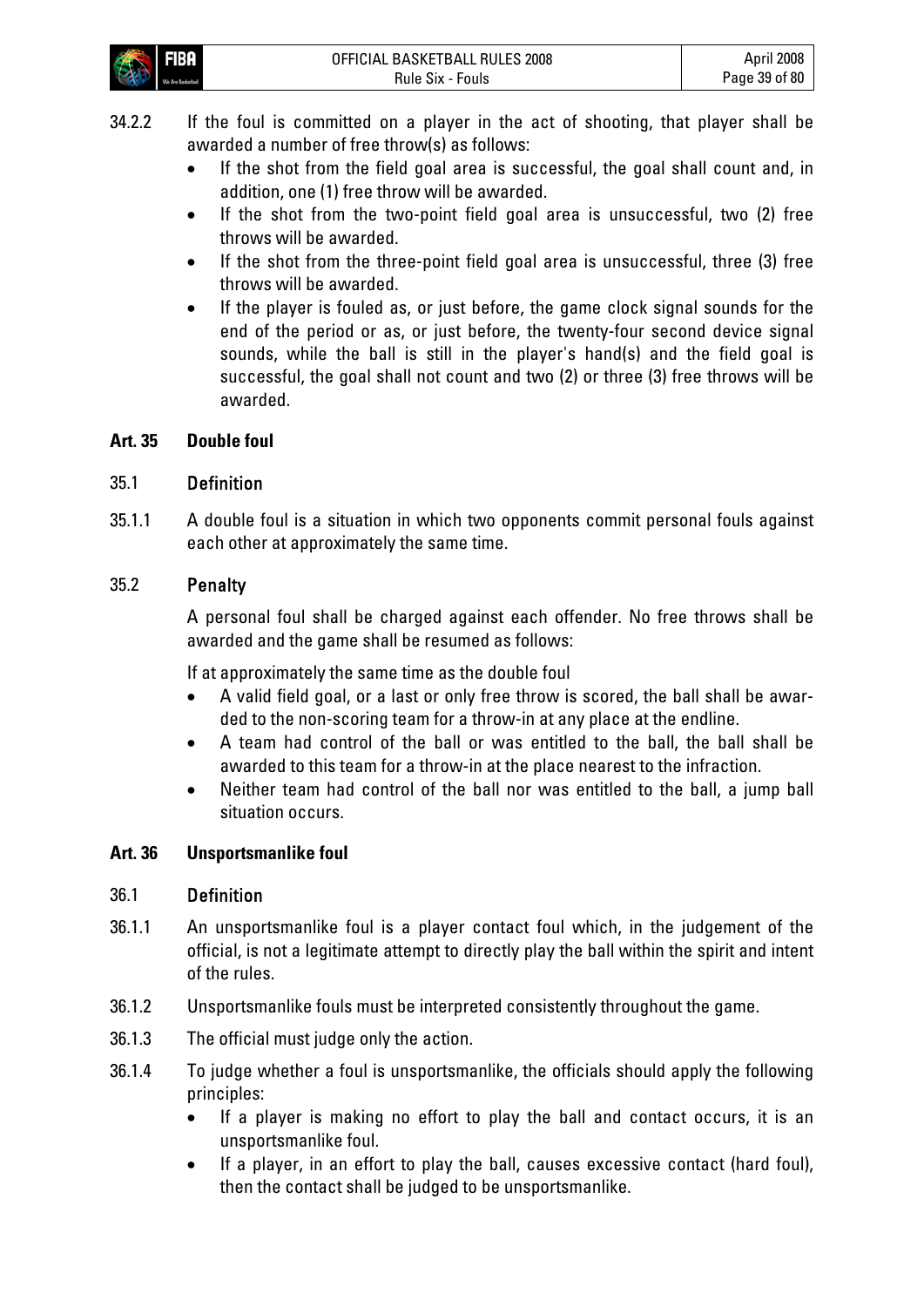

- If a defensive player causes contact with an opponent from behind or laterally in an attempt to stop a fast break and there is no opponent between the offensive player and the opponents' basket, then the contact shall be judged to be unsportsmanlike.
- If a player commits a foul while making a legitimate effort to play the ball (normal play), it is not an unsportsmanlike foul.

## 36.2 Penalty

- 36.2.1 An unsportsmanlike foul shall be charged against the offender.
- 36.2.2 Free throw(s) shall be awarded to the player who was fouled, followed by:
	- A throw-in at the centre line extended, opposite the scorer's table.
	- A jump ball in the centre circle to begin the first period.

The number of free throws shall be as follows:

- If the foul is committed on a player not in the act of shooting: two (2) free throws will be awarded.
- If the foul is committed on a player in the act of shooting: the goal, if made, shall count and, in addition, one (1) free throw will be awarded.
- If the foul is committed on a player in the act of shooting who fails to score: two (2) or three (3) free throws will be awarded.
- <span id="page-39-0"></span>36.2.3 A player shall be disqualified when he is charged with two (2) unsportsmanlike fouls.
- 36.2.4 If a player is disqualified under Art. [36.2.3](#page-39-0), that unsportsmanlike foul shall be the only foul to be penalised and no additional penalty for the disqualification shall be administered.

## **Art. 37 Disqualifying foul**

## 37.1 Definition

- 37.1.1 A disqualifying foul is any flagrantly unsportsmanlike action of a player, substitute, excluded player, coach, assistant coach or team follower.
- 37.1.2 A coach who has received a disqualifying foul shall be replaced by the assistant coach as entered on the scoresheet. If no assistant coach is entered on the scoresheet, he shall be replaced by the captain (CAP).

## 37.2 Penalty

- 37.2.1 A disqualifying foul shall be charged against the offender.
- 37.2.2 Whenever the offender is disqualified according to the respective articles of these rules, he shall go to, and remain in his team's dressing room for the duration of the game or, if he so chooses, he shall leave the building.
- 37.2.3 Free throw(s) shall be awarded:
	- To any opponent, as designated by his coach in the case of a non-contact foul.
	- To the player who was fouled in the case of a contact foul.

## Followed by:

- A throw-in at the centre line extended, opposite the scorer's table.
- A jump ball in the centre circle to begin the first period.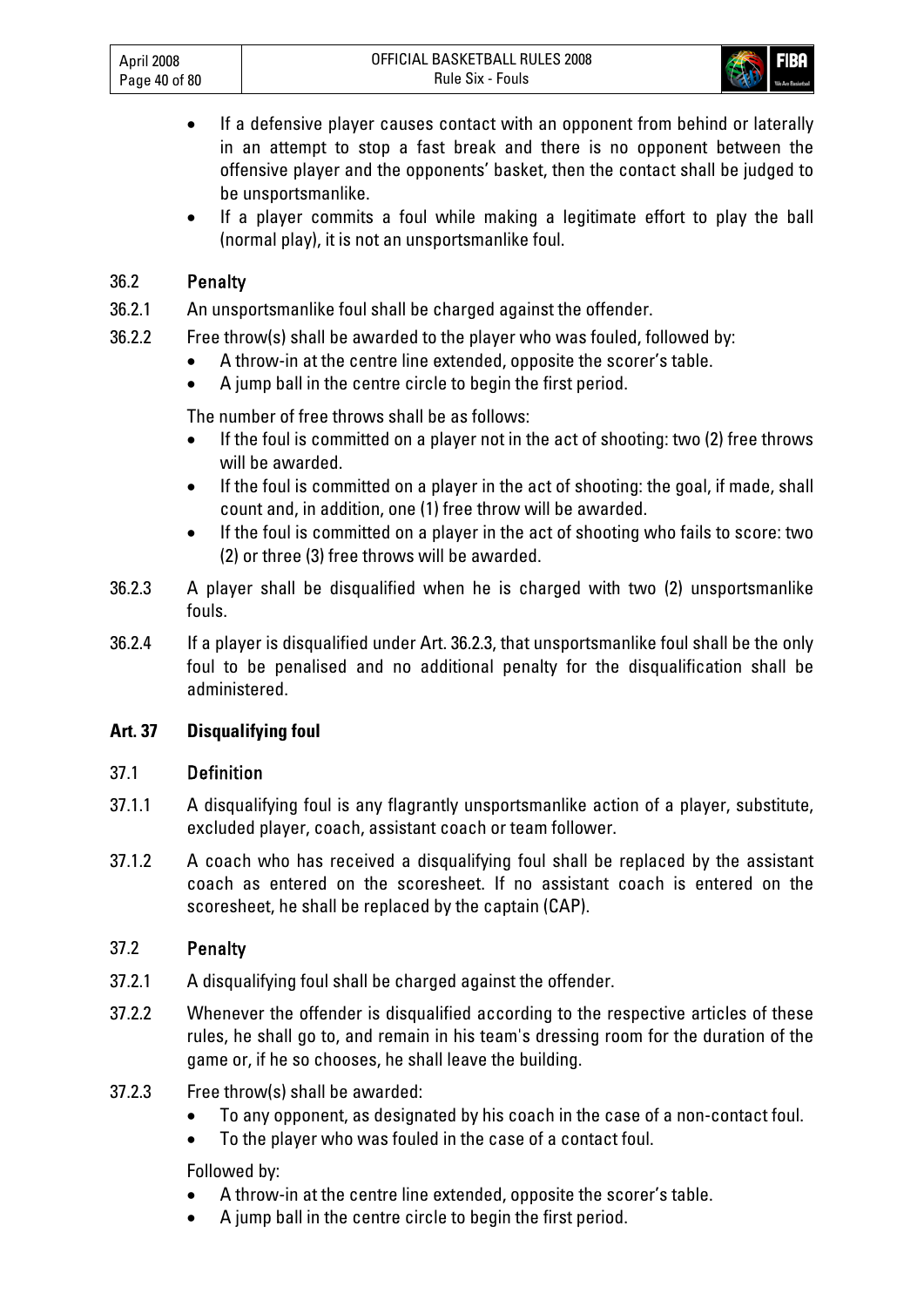

- 37.2.4 The number of free throws shall be as follows:
	- If the foul is committed on a player not in the act of shooting or if it is a technical foul: two (2) free throws will be awarded.
	- If the foul is committed on a player in the act of shooting: the goal, if made, shall count and in addition one (1) free throw will be awarded.
	- If the foul is committed on a player in the act of shooting who fails to score: two (2) or three (3) free throws will be awarded.

# **Art. 38 Technical foul**

# 38.1 Rules of conduct

- 38.1.1 The proper conduct of the game demands the full and loyal cooperation of the members of both teams (players, substitutes, coaches, assistant coaches, excluded players and team followers) with the officials, table officials and commissioner, if present.
- 38.1.2 Each team shall do its best to secure victory, but this must be done in the spirit of sportsmanship and fair play.
- 38.1.3 Any deliberate or repeated non-cooperation or non-compliance with the spirit of this rule shall be considered as a technical foul.
- 38.1.4 The official may prevent technical fouls by warnings or even overlooking minor technical infractions of an administrative character which are obviously unintentional and have no direct effect upon the game, unless there is repetition of the same infraction after the warning.
- 38.1.5 If a technical infraction is recognised after the ball becomes live, the game shall be stopped and a technical foul charged. The penalty shall be administered as if the technical foul had occurred at the time it is charged. Whatever occurred during the interval between the technical infraction and the game being stopped shall be valid.

# 38.2 Violence

- 38.2.1 Acts of violence may occur during the game, contrary to the spirit of sportsmanship and fair play. These should be stopped immediately by the officials and, if necessary, by public order enforcement officers.
- 38.2.2 Whenever acts of violence occur between players, substitutes, excluded players, coaches, assistant coaches or team followers, on the playing court or in its vicinity, the officials shall take the necessary action to stop them.
- 38.2.3 Any of the above persons who are guilty of flagrant acts of aggression against opponents or officials shall be disqualified. The referee must report the incident to the organising body of the competition.
- 38.2.4 Public order enforcement officers may enter the playing court only if requested to do so by the officials. However, should spectators enter the playing court with the obvious intention of committing acts of violence, the public order enforcement officers must intervene immediately to protect the teams and officials.
- 38.2.5 All other areas, including entrances, exits, hallways, dressing rooms, etc., come under the jurisdiction of the organising body of the competition and the public order enforcement officers.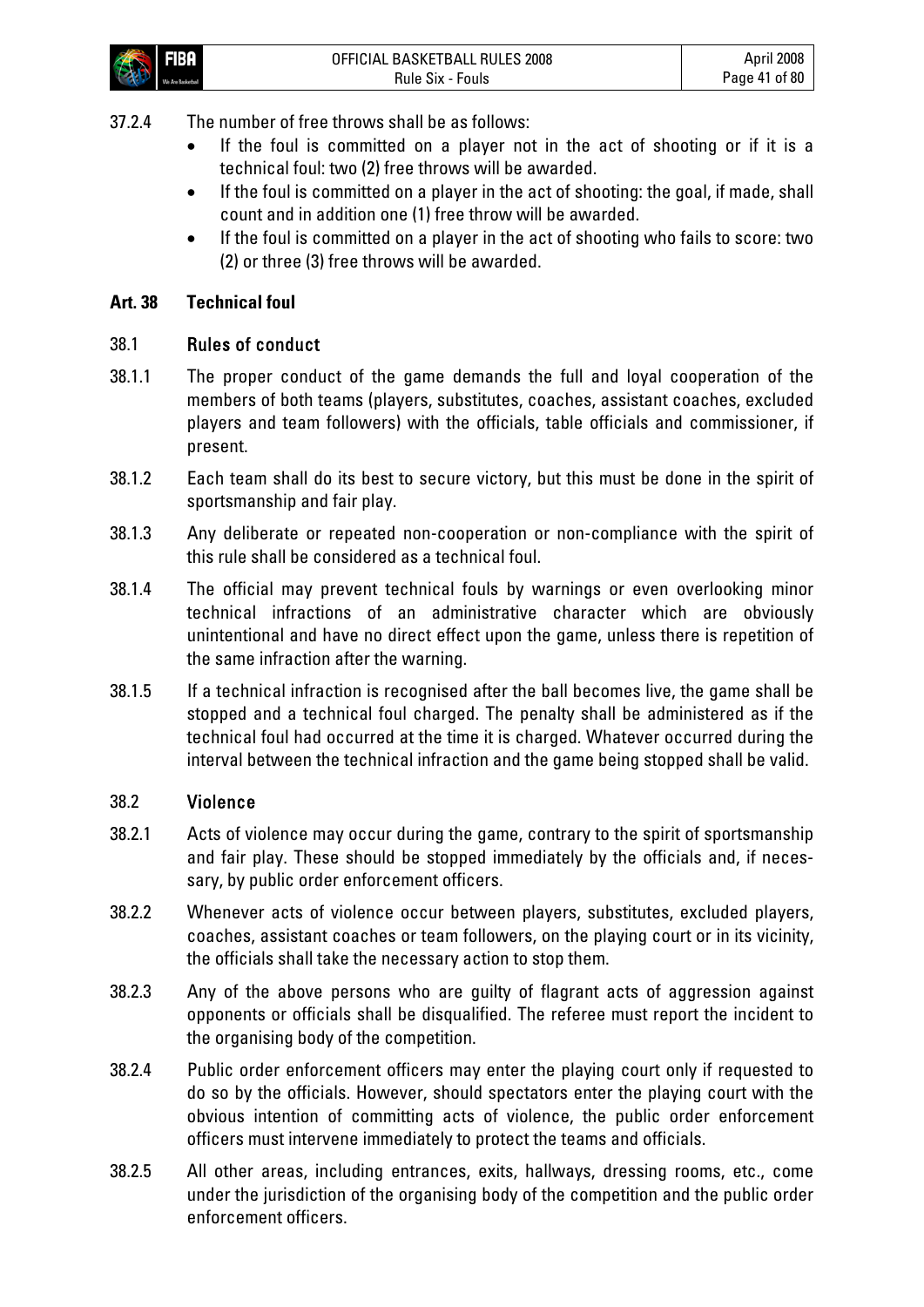

38.2.6 Physical actions by players, substitutes, excluded players, coaches, assistant coaches and team followers which could lead to damaging of game equipment, must not be permitted by the officials.

> When behaviour of this nature is observed by the officials, the coach of the offending team shall be given a warning immediately.

> Should the action(s) be repeated, a technical foul shall immediately be called on the individual(s) involved.

## Decisions made by the officials are final and cannot be contested or disregarded.

#### 38.3 Definition

- 38.3.1 A technical foul is a player non-contact foul of a behavioural nature including, but not limited to:
	- Disregarding warnings by officials.
	- Disrespectfully touching the officials, the commissioner, the table officials or the team bench personnel.
	- Disrespectfully communicating with the officials, the commissioner, the table officials or the opponents.
	- Using language or gestures likely to offend or incite the spectators.
	- Baiting an opponent or obstructing his vision by waving his hands near his eyes.
	- Excessive swinging of elbows.
	- Delaying the game by deliberately touching the ball after it passes through the basket or by preventing a throw-in from being taken promptly.
	- Falling down to fake a foul.
	- Hanging on the ring in such a way that the weight of the player is supported by the ring, unless a player grasps the ring momentarily following a dunk shot or, in the judgement of the official, is trying to prevent injury to himself or to another player.
	- Goal tending or interference during a last or only free throw by a defensive player. One (1) point shall be awarded to the offensive team, followed by the technical foul penalty charged against the defensive player.
- 38.3.2 A technical foul by a coach, assistant coach, substitute, excluded player or team follower is a foul for disrespectfully communicating with or touching the officials, the commissioner, the table officials or the opponents, or an infraction of a procedural or an administrative nature.
- <span id="page-41-0"></span>38.3.3 A coach shall be disqualified when:
	- He is charged with two (2) technical fouls ('C') as a result of his personal unsportsmanlike behaviour.
	- He is charged with three (3) technical fouls accumulated as a result of unsportsmanlike behaviour of the team bench ('B') (assistant coach, substitute, excluded player or team follower) or a combination of three (3) technical fouls, one of which has been charged against the coach ('C').
- 38.3.4 If a coach is disqualified under Art. [38.3.3](#page-41-0), that technical foul shall be the only foul to be penalised and no additional penalty for the disqualification shall be administered.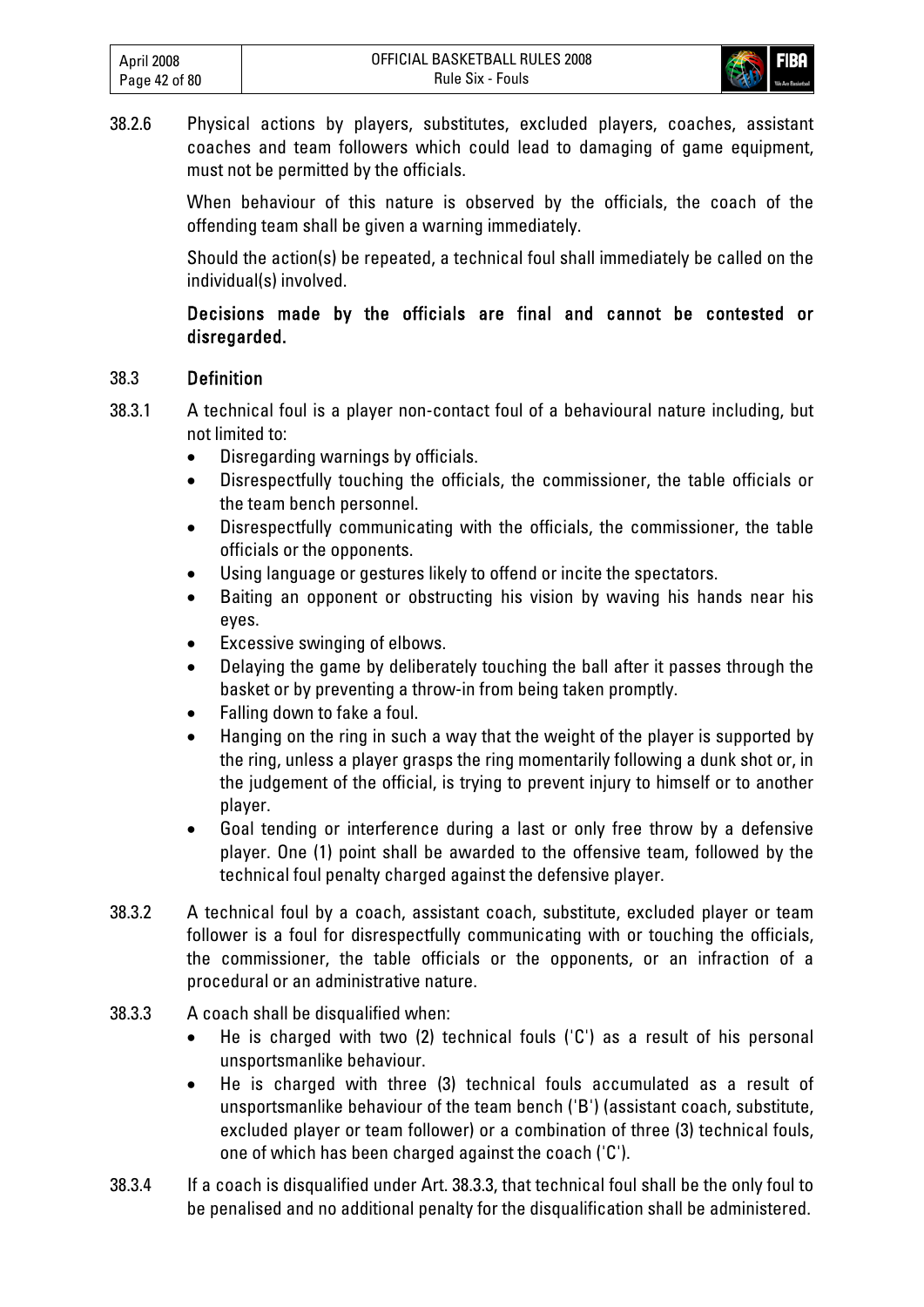

#### 38.4 Penalty

- 38.4.1 If a technical foul is committed:
	- By a player, a technical foul shall be charged against him as a player foul and shall count as one of the team fouls.
	- By a coach ('C'), assistant coach ('B'), substitute ('B'), excluded player ('B') or team follower ('B'), a technical foul shall be charged against the coach and shall not count as one of the team fouls.
- 38.4.2 Two (2) free throws shall be awarded to the opponents, followed by:
	- A throw-in at the centre line extended, opposite the scorer's table.
	- A jump ball in the centre circle to start the first period.

#### <span id="page-42-0"></span>**Art. 39 Fighting**

#### 39.1 Definition

Fighting is physical interaction between two or more opponents (players, substitutes, excluded players, coaches, assistant coaches and team followers).

This article only applies to substitutes, excluded players, coaches, assistant coaches and team followers who leave the confines of the team bench area during a fight or during any situation which may lead to a fight.

#### 39.2 Rule

- 39.2.1 Substitutes, excluded players or team followers who leave the team bench area during a fight, or during any situation which may lead to a fight, shall be disqualified.
- 39.2.2 Only the coach and/or assistant coach is permitted to leave the team bench area during a fight, or during any situation which may lead to a fight, to assist the officials to maintain or to restore order. In this situation, he shall not be disqualified.
- 39.2.3 If a coach and/or assistant coach leaves the team bench area and does not assist or attempt to assist the officials to maintain or to restore order, he shall be disqualified.

#### 39.3 Penalty

- 39.3.1 Irrespective of the number of coaches, assistant coaches, substitutes, excluded players or team followers disqualified for leaving the team bench area, a single technical foul ('B') shall be charged against the coach.
- 39.3.2 If members of both teams are disqualified under this article and there are no other foul penalties remaining for administration, the game shall be resumed as follows.

If at approximately the same time as the game was stopped because of the fighting:

- A valid field goal is scored, the ball shall be awarded to the non-scoring team for a throw-in at any place at the endline.
- A team had control of the ball or was entitled to the ball, the ball shall be awarded to this team for a throw-in at the centre line extended, opposite the scorer's table.
- Neither team has control of the ball nor was entitled to the ball, a jump ball situation occurs.
- 39.3.3 All disqualifying fouls shall be recorded as described in B.8.3 and shall not count as a team foul.
- 39.3.4 All foul penalties occurring before the fighting situation shall be dealt with in accordance with [Art. 42](#page-43-1) [\(Special situations](#page-43-1)).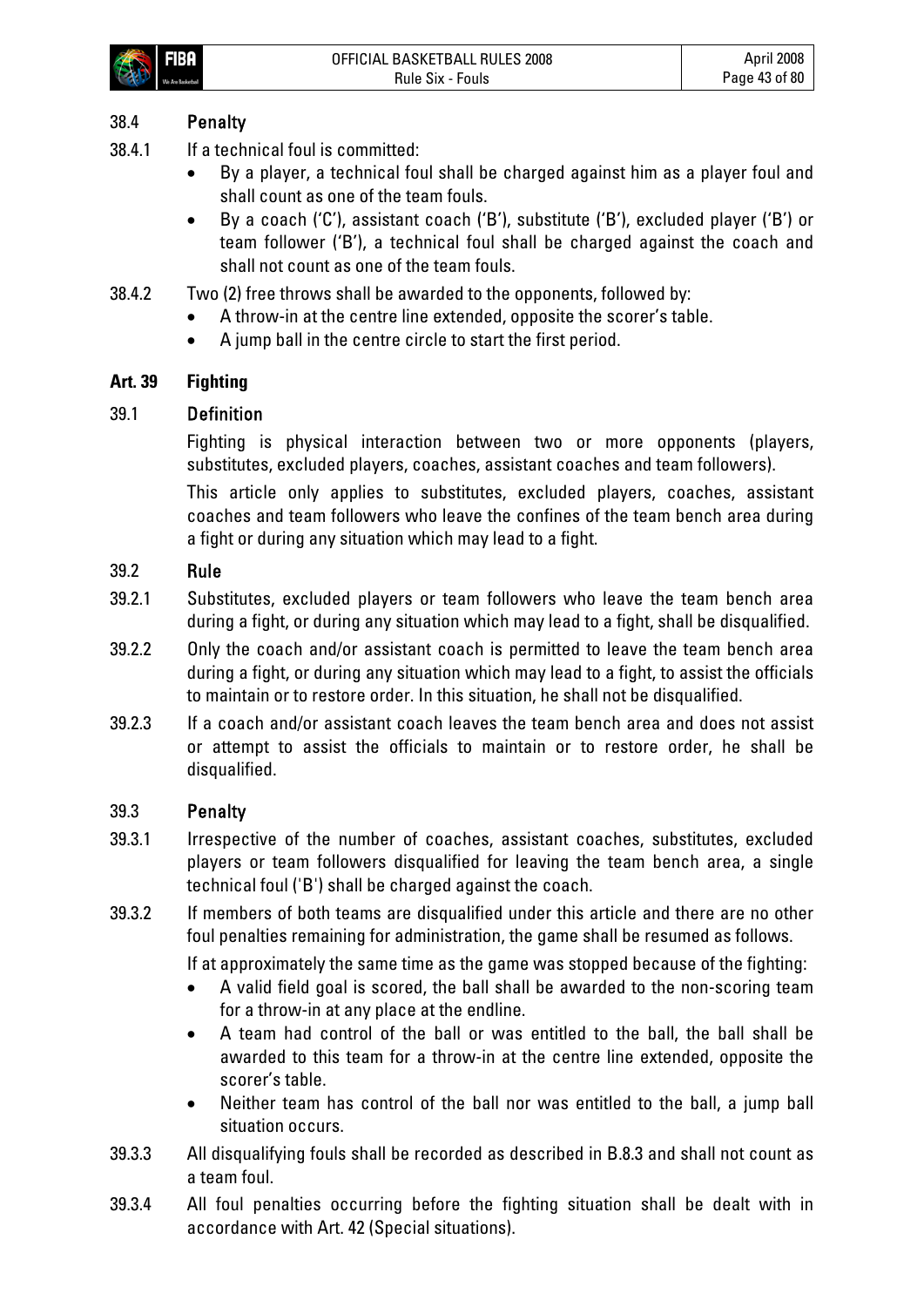

#### **RULE SEVEN - GENERAL PROVISIONS**

#### **Art. 40 Five fouls by a player**

- 40.1 A player who has committed five (5) fouls, personal and/or technical, shall be informed thereof by the referee and must leave the game immediately. He must be substituted within thirty (30) seconds.
- 40.2 A foul by a player who has previously committed his fifth foul is considered as an excluded player's foul and it is charged and entered in the scoresheet against the coach ('B').

#### <span id="page-43-0"></span>**Art. 41 Team fouls: Penalty**

#### 41.1 Definition

- 41.1.1 A team is in a team foul penalty situation when it has committed four (4) team fouls in a period.
- 41.1.2 All team fouls committed in an interval of play shall be considered to be part of the period or extra period following.
- 41.1.3 All team fouls committed in an extra period shall be considered as being committed in the fourth period.

#### 41.2 Rule

- 41.2.1 When a team is in a team foul penalty situation, all subsequent player personal fouls committed on a player not in the act of shooting shall be penalised by two (2) free throws, instead of a throw-in.
- 41.2.2 If a personal foul is committed by a player of the team in control of the live ball, or of the team entitled to the ball, such a foul shall be penalised by a throw-in for the opponents.

#### <span id="page-43-1"></span>**Art. 42 Special situations**

#### 42.1 Definition

In the same stopped-clock period which follows an infraction, special situations may arise when additional foul(s) are committed.

#### 42.2 Procedure

- 42.2.1 All fouls shall be charged and all penalties identified.
- 42.2.2 The order in which all fouls occurred shall be determined.
- 42.2.3 All equal penalties against the teams and all double foul penalties shall be cancelled in the order in which they were called. Once the penalties have been cancelled they are considered as never having occurred.
- 42.2.4 The right to possession of the ball as part of the last penalty still to be administered shall cancel any prior rights to possession of the ball.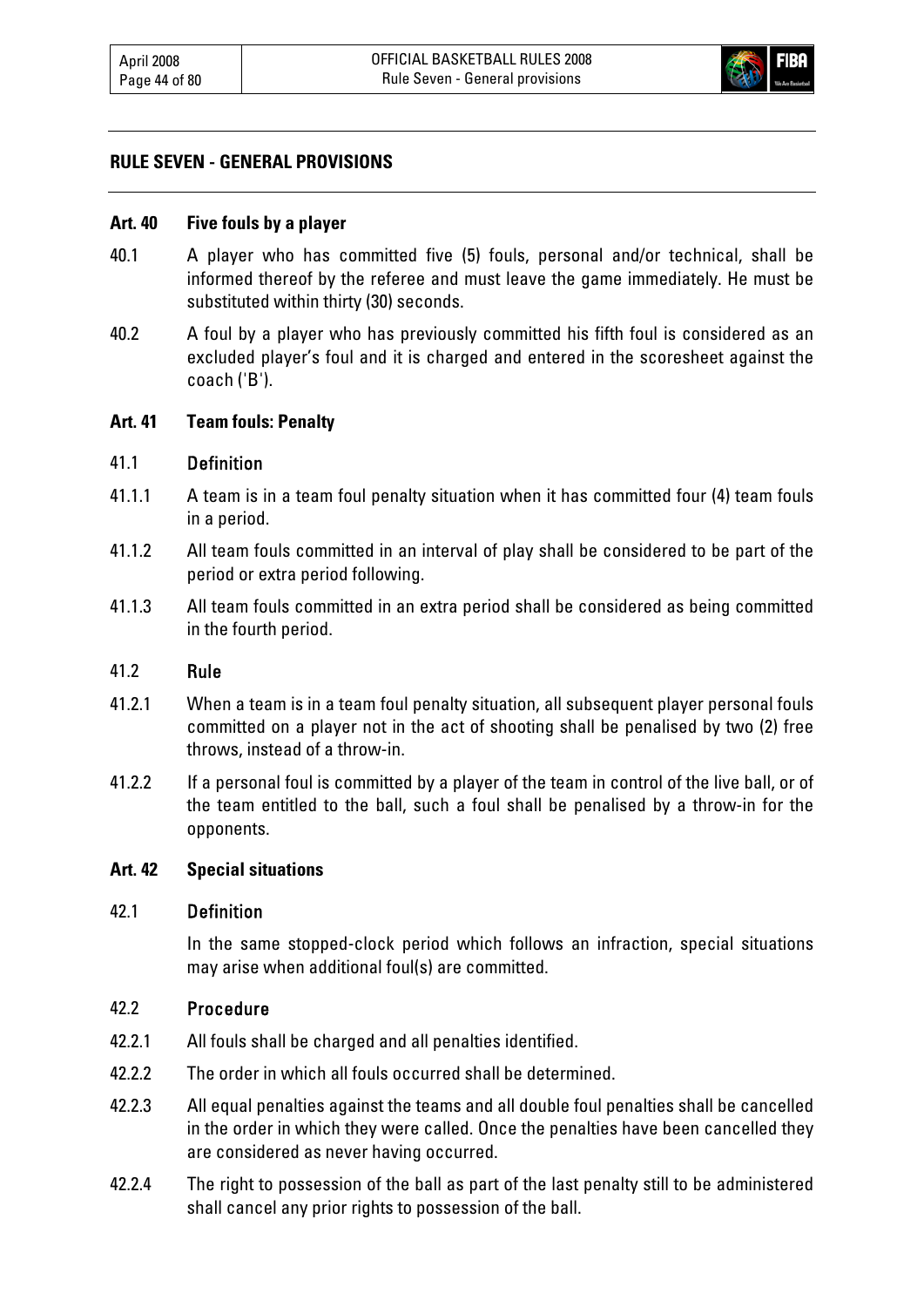

- 42.2.5 Once the ball has become live on the first or only free throw or on a throw-in, that penalty can no longer be used for cancelling another penalty.
- 42.2.6 All remaining penalties shall be administered in the order in which they were called.
- 42.2.7 If, after the cancellation of equal penalties against the teams, there are no other penalties remaining for administration, the game shall be resumed as follows.

If at approximately the same time as the first infraction:

- A valid field goal is scored, the ball shall be awarded to the non-scoring team for a throw-in at any place at the endline.
- A team had control of the ball or was entitled to the ball, the ball shall be awarded to this team for a throw-in at the place nearest to the first infraction.
- Neither team had control of the ball nor was entitled to the ball, a jump ball situation occurs.

#### **Art. 43 Free throws**

#### 43.1 Definition

- 43.1.1 A free throw is an opportunity given to a player to score one (1) point, uncontested, from a position behind the free-throw line and inside the semicircle.
- 43.1.2 A set of free throws is defined as all free throws and/or subsequent possession of the ball resulting from a single foul penalty.

#### 43.2 Rule

- 43.2.1 When a personal foul is called and the penalty is the awarding of a free throw(s):
	- The player against whom the foul was committed shall attempt the free throw(s).
	- If there is a request for him to be substituted, he must attempt the free throw(s) before leaving the game.
	- If he must leave the game due to injury, having committed his fifth foul or having been disqualified, his substitute shall attempt the free throw(s). If no substitute is available, any team-mate shall attempt the free throw(s).
- 43.2.2 When a technical foul is called, any member of the opponent's team as designated by his coach shall attempt the free throw(s).
- <span id="page-44-0"></span>43.2.3 The free-throw shooter shall:
	- Take a position behind the free-throw line and inside the semicircle.
	- Use any method to shoot a free throw in such a way that the ball enters the basket from above or the ball touches the ring.
	- Release the ball within five (5) seconds of the time when it is placed at his disposal by the official.
	- Not touch the free-throw line or enter the restricted area until the ball has entered the basket or has touched the ring.
	- Not fake a free throw.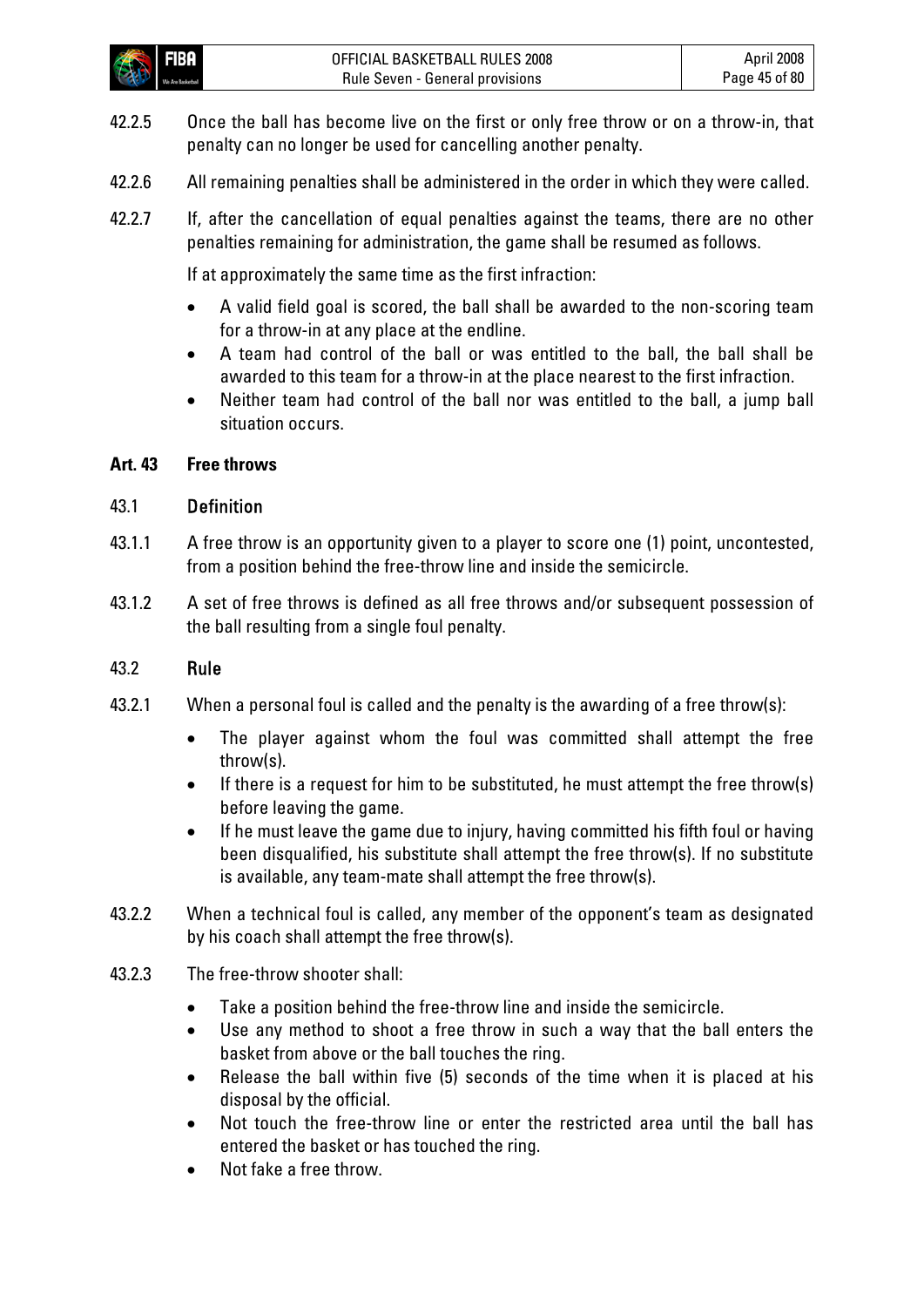| April 2008    | OFFICIAL BASKETBALL RULES 2008         | <b>AND FIBA</b> |  |
|---------------|----------------------------------------|-----------------|--|
| Page 46 of 80 | <b>Rule Seven - General provisions</b> |                 |  |

<span id="page-45-1"></span>43.2.4 The players in the free-throw rebound places shall be entitled to occupy alternating positions in these spaces, which are considered to be one (1) metre in depth ([Diagram 6](#page-45-0)).

During the free throws these players shall not:

- Occupy free-throw rebound places to which they are not entitled.
- Enter the restricted area, the neutral zone or leave the free-throw rebound place until the ball has left the hand(s) of the free-throw shooter.
- The opponents of the free-throw shooter shall not distract him by their actions.



**Diagram 6 Players' positions during free throws** 

- <span id="page-45-2"></span><span id="page-45-0"></span>43.2.5 Players not in the free-throw rebound places shall remain behind the free-throw line extended and behind the three-point field goal line until the ball touches the ring or the free throw ends.
- <span id="page-45-3"></span>43.2.6 During a free throw(s) which is to be followed by another set(s) of free throws or by a throw-in, all players shall be behind the free-throw line extended and behind the three-point field goal line.

# An infraction of Art. [43.2.3,](#page-44-0) [43.2.4](#page-45-1), [43.2.5](#page-45-2) and [43.2.6](#page-45-3) is a violation.

## 43.3 Penalty

- 43.3.1 If a violation is committed by a free-throw shooter:
	- Point, if made, shall not count.
	- Any other player's violation, which occurs immediately before, at approximately the same time as, or after the violation committed by the free-throw shooter, shall be disregarded.

The ball shall be awarded to the opponents for a throw-in at the free-throw line extended unless there is a further free throw(s) or possession penalty to be administered.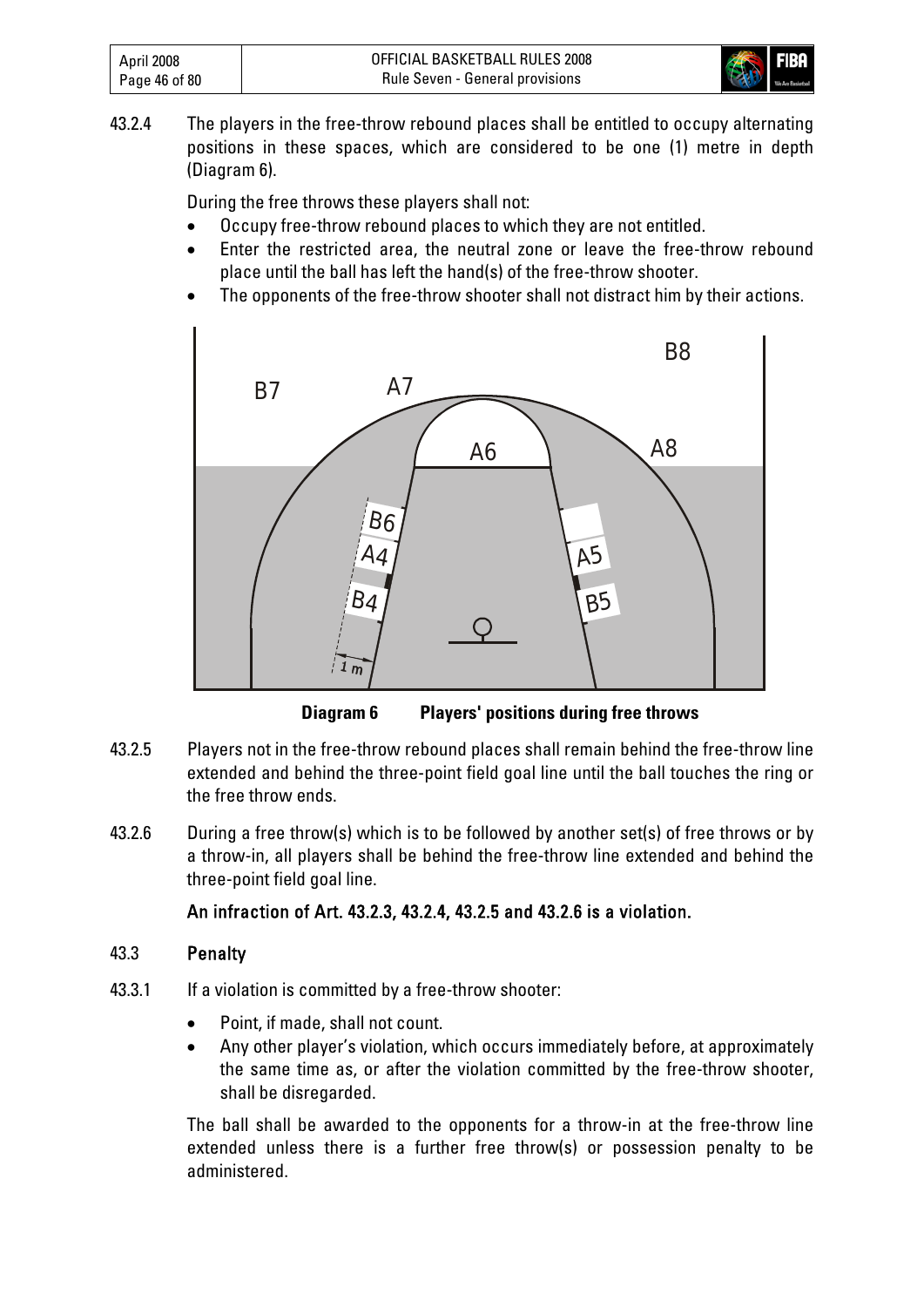

#### 43.3.2 If a free throw is successful and the violation(s) is committed by any player(s) other than the free-throw shooter:

- Point(s), if made, shall count.
- Violation(s) shall be disregarded.

In case of the last or only free throw, the ball shall be awarded to the opponents for a throw-in at any place at the endline.

#### 43.3.3 If a free throw is not successful and the violation is committed by:

- A team-mate of the free-throw shooter on the last or only free throw, the ball shall be awarded to the opponents for a throw-in at the free-throw line extended unless that team is entitled to further possession.
- An opponent of the free-throw shooter, a substitute free throw shall be awarded to the free-throw shooter.
- Both teams, on the last or only free throw, a jump ball situation occurs.

#### **Art. 44 Correctable errors**

#### 44.1 Definition

Officials may correct an error if a rule is inadvertently disregarded in the following situations only:

- Awarding an unmerited free throw(s).
- Failure to award a merited free throw(s).
- Erroneous awarding or cancelling of a point(s).
- Permitting the wrong player to attempt a free throw(s).

#### 44.2 General procedure

- 44.2.1 To be correctable the above-mentioned errors must be recognized by the officials, commissioner, if present, or table officials before the ball becomes live following the first dead ball after the game clock has started following the error.
- 44.2.2 An official may stop the game immediately upon recognition of a correctable error, as long as neither team is placed at a disadvantage.
- 44.2.3 Any fouls committed, points scored, time used, additional activity which may have occurred after the error has occurred and before its recognition, shall not be nullified.
- 44.2.4 After the correction of the error, unless otherwise stated in these rules, the game shall be resumed at the point it was stopped to correct the error. The ball shall be awarded to the team entitled to the ball at the time the game was stopped for the correction.
- 44.2.5 Once an error that is still correctable has been recognised:
	- If the player involved in the correction of the error is on the team bench after having been legally substituted (not for having been disqualified or having committed his fifth foul), he must re-enter the playing court to participate in the correction of the error (at this point he becomes a player).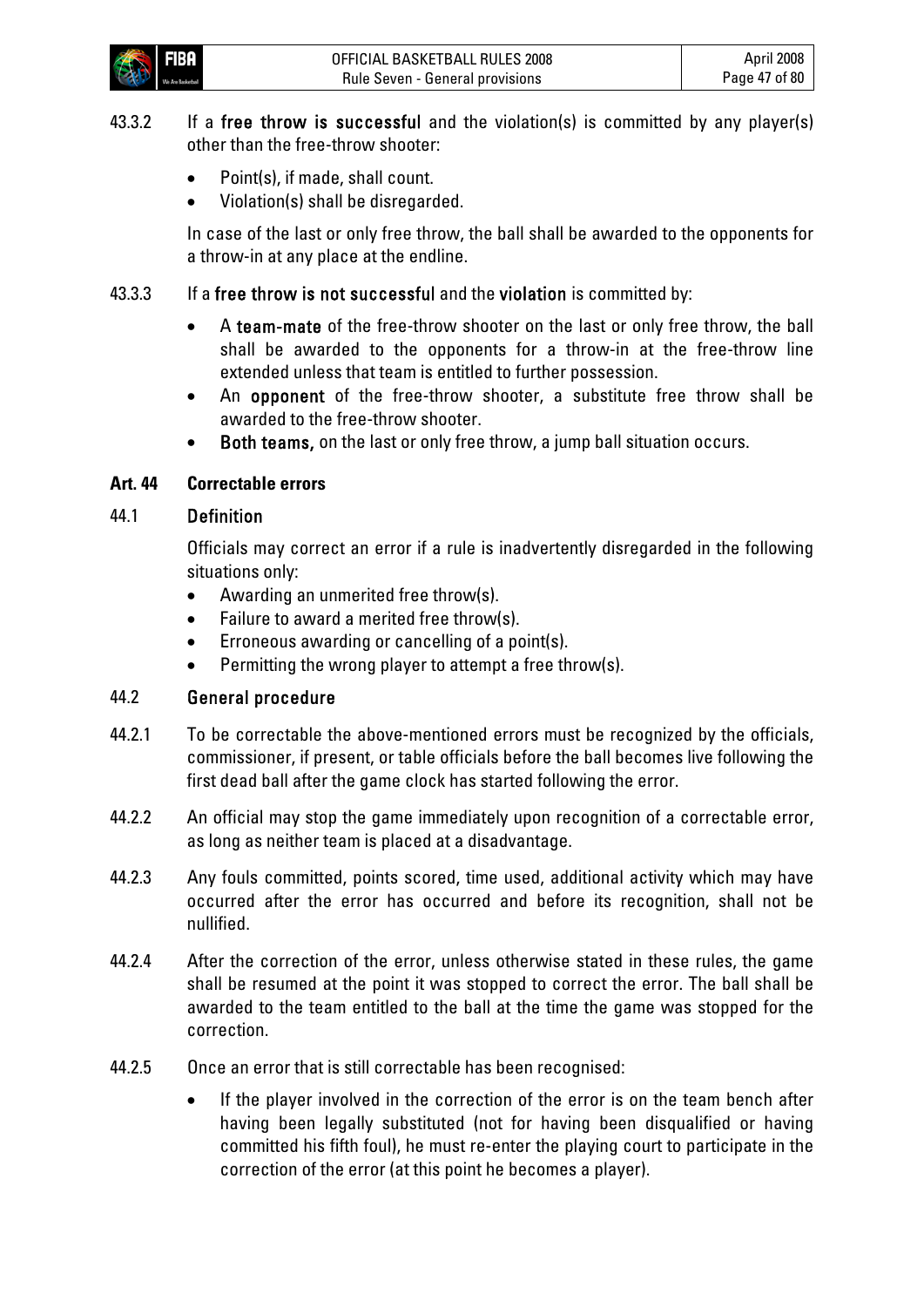

Upon completion of the correction, he may remain in the game unless a legal substitution has been requested again, in which case the player may leave the playing court.

- If the player was substituted because he had committed his fifth foul or was disqualified, his substitute must participate in the correction of the error.
- 44.2.6 Correctable errors cannot be corrected after the referee has signed the scoresheet.
- 44.2.7 Any errors in scorekeeping by the scorer or time-keeping by the timer involving the score, number of fouls, number of time-outs or time consumed or omitted, may be corrected by the officials at any time before the referee signs the scoresheet.

#### 44.3 Special procedure

44.3.1 Awarding an unmerited free throw(s).

The free throw(s) attempted as a result of the error shall be cancelled and the game shall be resumed as follows:

- If the game clock has not started, the ball shall be awarded for a throw-in to the team whose free throws had been cancelled from the free-throw line extended.
- If the game clock has started and:
	- The team in control of the ball (or entitled to the ball) at the time the error is recognised is the same team that was in control of the ball at the time the error occurred, or
	- Neither team is in control of the ball at the time the error is recognised,
	- the ball shall be awarded to the team entitled to the ball at the time of the error.
- If the game clock has started and, at the time the error is recognised, the team in control of the ball (or entitled to the ball) is the opponent of the team that was in control of the ball at the time of the error, a jump ball situation occurs.
- If the game clock has started and, at the time the error is recognised, a foul penalty involving a free throw(s) has been awarded, the free throw(s) shall be administered and the ball shall be awarded for a throw-in to the team that was in control of the ball at the time the error occurred.
- 44.3.2 Failure to award a merited free throw(s).
	- If there has been no change in possession of the ball since the error was made, the game shall be resumed after correction of the error as after any normal free throw.
	- If the same team scores after having been erroneously awarded possession of the ball for a throw-in, the error shall be disregarded.
- 44.3.3 Permitting the wrong player to attempt a free throw(s).

The free throw(s) attempted as a result of the error shall be cancelled and the ball shall be awarded to the opponents for a throw-in at the free-throw line extended, unless penalties for further infractions are to be administered.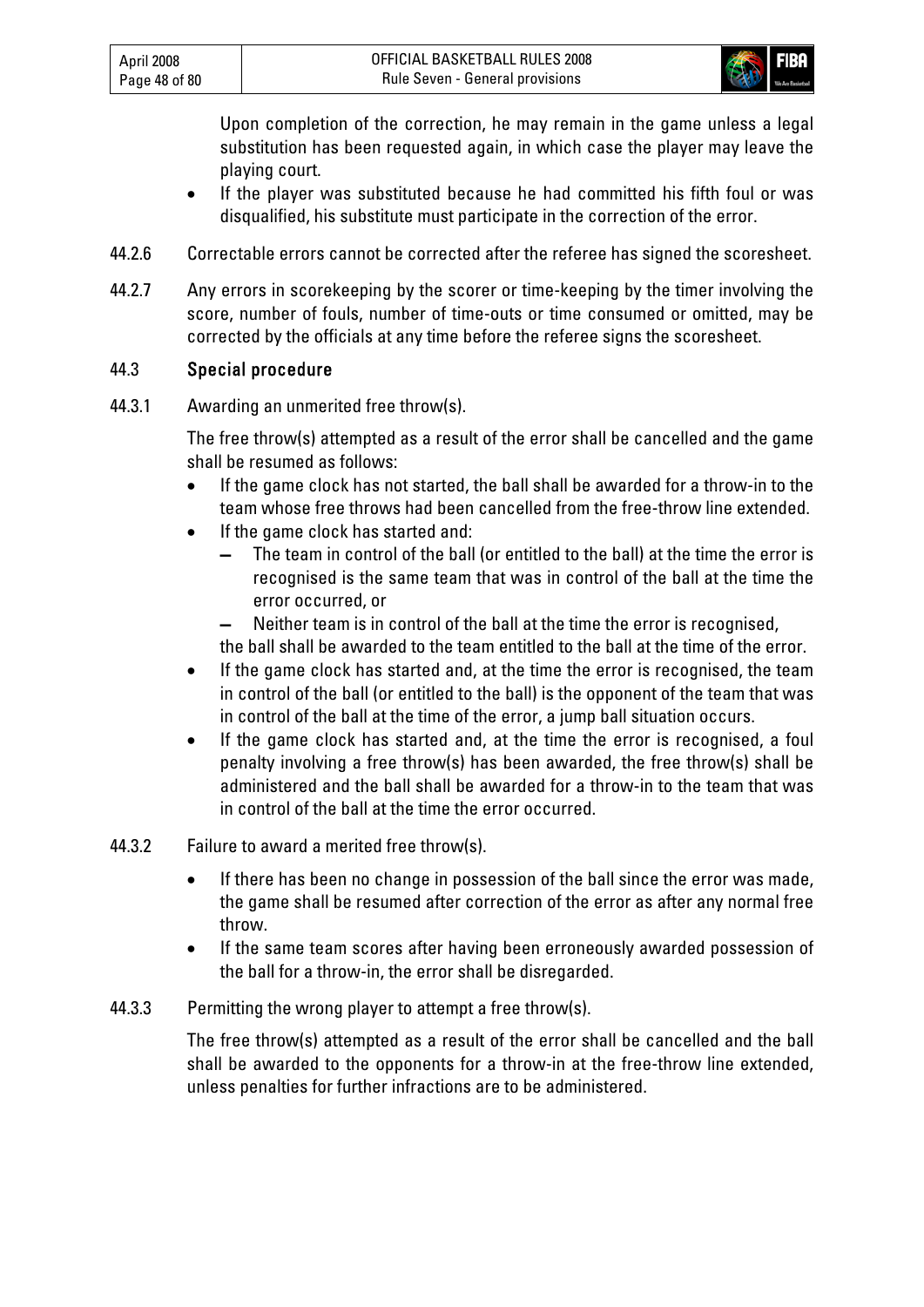

#### **RULE EIGHT - OFFICIALS, TABLE OFFICIALS, COMMISSIONER: DUTIES AND POWERS**

#### **Art. 45 Officials, table officials and commissioner**

- 45.1 The **officials** shall be a referee and one or two umpire(s). They shall be assisted by the table officials and by a commissioner, if present.
- 45.2 The table officials shall be a scorer, an assistant scorer, a timer and a twenty-four second operator.
- 45.3 The commissioner shall sit between the scorer and the timer. His primary duty during the game is to supervise the work of the table officials and to assist the referee and umpire(s) in the smooth functioning of the game.
- 45.4 The officials of a given game should not be connected in any way with either team on the playing court.
- 45.5 The officials, the table officials and the commissioner shall conduct the game in accordance with these rules and have no authority to change them.
- 45.6 The officials' uniform shall consist of an officials' shirt, long black trousers, black socks and black basketball shoes.
- 45.7 The officials and table officials shall be uniformly dressed.

#### **Art. 46 Referee: Duties and powers**

The referee shall:

- 46.1 Inspect and approve all equipment to be used during the game.
- 46.2 Designate the official game clock, twenty-four second device, stopwatch and recognise the table officials.
- 46.3 Select a game ball from at least two (2) used balls provided by the home team. Should neither of these balls be suitable as the game ball, he may select the best quality ball available.
- 46.4 Not permit any player to wear objects which may cause injury to other players.
- 46.5 Administer a jump ball to start the first period and a throw-in to start all other periods.
- 46.6 Have the power to stop a game when conditions warrant it.
- 46.7 Have the power to determine that a team shall forfeit the game.
- 46.8 Carefully examine the scoresheet at the end of playing time or at any time he feels is necessary.
- 46.9 Approve and sign the scoresheet at the end of playing time, terminating the officials' administration and connection with the game. The officials' power shall begin when they arrive on the playing court twenty (20) minutes before the game is scheduled to begin, and end with the end of the playing time as approved by the officials.
- 46.10 Record, on the reverse side of the scoresheet, before signing it, any forfeit, any disqualifying foul or unsportsmanlike behaviour by players, coaches, assistant coaches or team followers that occurs prior to the twenty (20) minutes before the game is scheduled to begin, or between the end of playing time and the approval and signing of the scoresheet. In such a case, the referee (commissioner, if present) must send a detailed report to the organising body of the competition.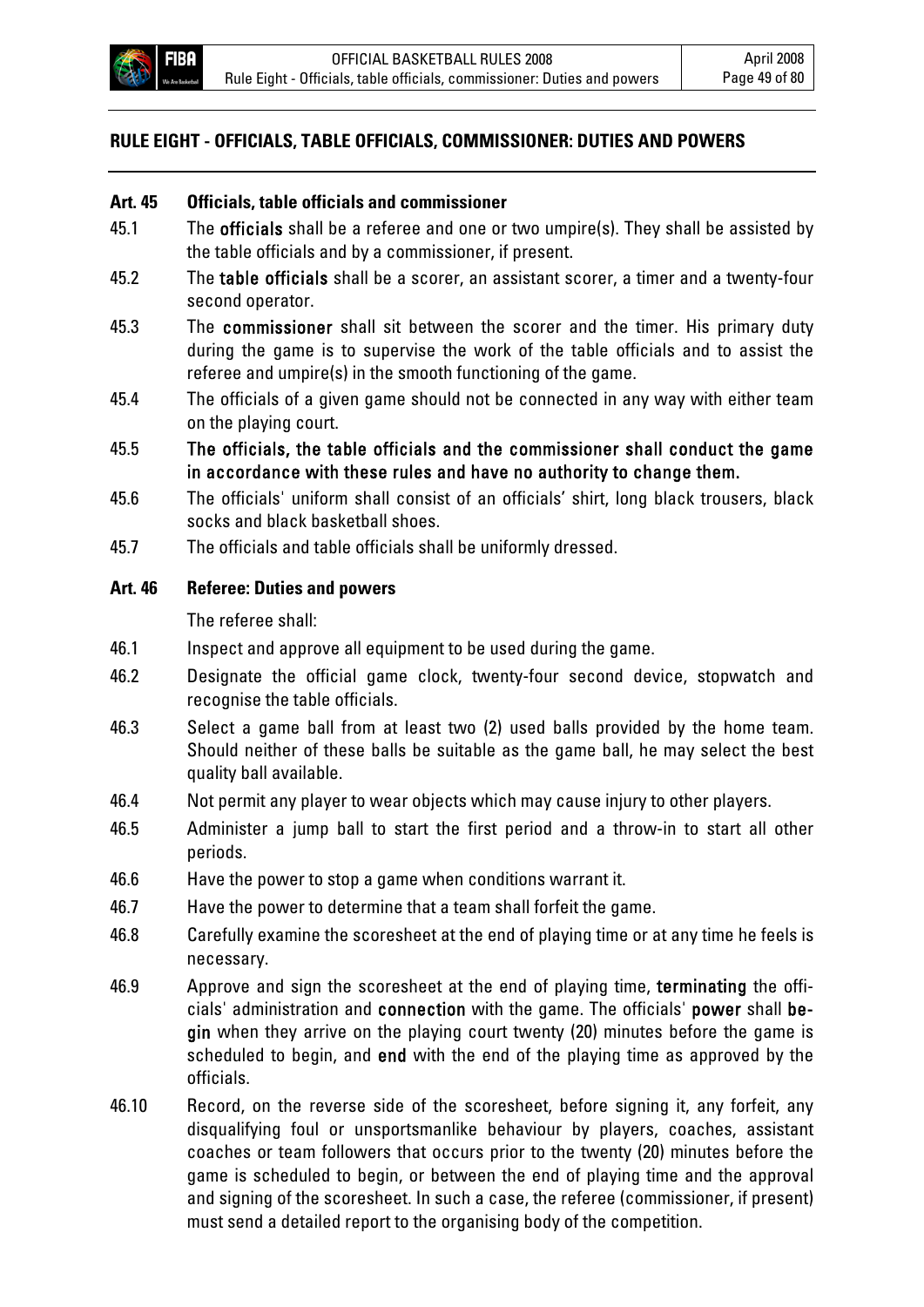| April 2008    | OFFICIAL BASKETBALL RULES 2008                                           | AD. |  |
|---------------|--------------------------------------------------------------------------|-----|--|
| Page 50 of 80 | Rule Eight - Officials, table officials, commissioner: Duties and powers |     |  |

- 46.11 Make the final decision whenever necessary or when the officials disagree. To make a final decision he may consult the umpire, the commissioner, if present, and/or the table officials.
- 46.12 Be authorised to approve and use the technical equipment, if available, to decide, before he signs the scoresheet, if a last shot at the end of each period or any extra period was released during playing time.

#### 46.13 Have the power to make decisions on any point not specifically covered by these rules.

#### **Art. 47 Officials: Duties and powers**

- 47.1 The officials shall have the power to make decisions on infractions of the rules committed either within or outside the boundary line including the scorer's table, the team benches and the areas immediately behind the lines.
- 47.2 The officials blow their whistles when an infraction of the rules occurs, a period ends or the officials find it necessary to stop the game. The officials shall not blow their whistles after a successful field goal, a successful free throw or when the ball becomes live.
- 47.3 When deciding on a personal contact or violation, the officials shall, in each instance, have regard to and weigh the following fundamental principles:
	- The spirit and intent of the rules and the need to uphold the integrity of the game.
	- Consistency in the application of the concept of 'advantage/disadvantage', whereby the officials should not seek to interrupt the flow of the game unnecessarily in order to penalise personal contact that is incidental and which does not give the player responsible an advantage nor place his opponent at a disadvantage.
	- Consistency in the application of common sense to each game, bearing in mind the abilities of the players concerned and their attitude and conduct during the game.
	- Consistency in the maintenance of a balance between game control and game flow, having a 'feeling' for what the participants are trying to do and calling what is right for the game.
- 47.4 Should a protest be filed by one of the teams, the referee (commissioner, if present) shall, within the hour following the end of playing time, report the protest to the organising body of the competition.
- 47.5 If an official is injured or for any other reason cannot continue to perform his duties within five (5) minutes of the incident, the game shall be resumed. The other official will officiate alone until the end of the game, unless there is the possibility of replacing the injured official with a qualified substitute official. After consulting with the commissioner, if present, the other official will decide upon the possible replacement.
- 47.6 For all international games, if verbal communication is necessary to make a decision clear, it shall be conducted in English.
- 47.7 Each official has the power to make decisions within the limits of his duties, but has no authority to disregard or question decisions made by the other official(s).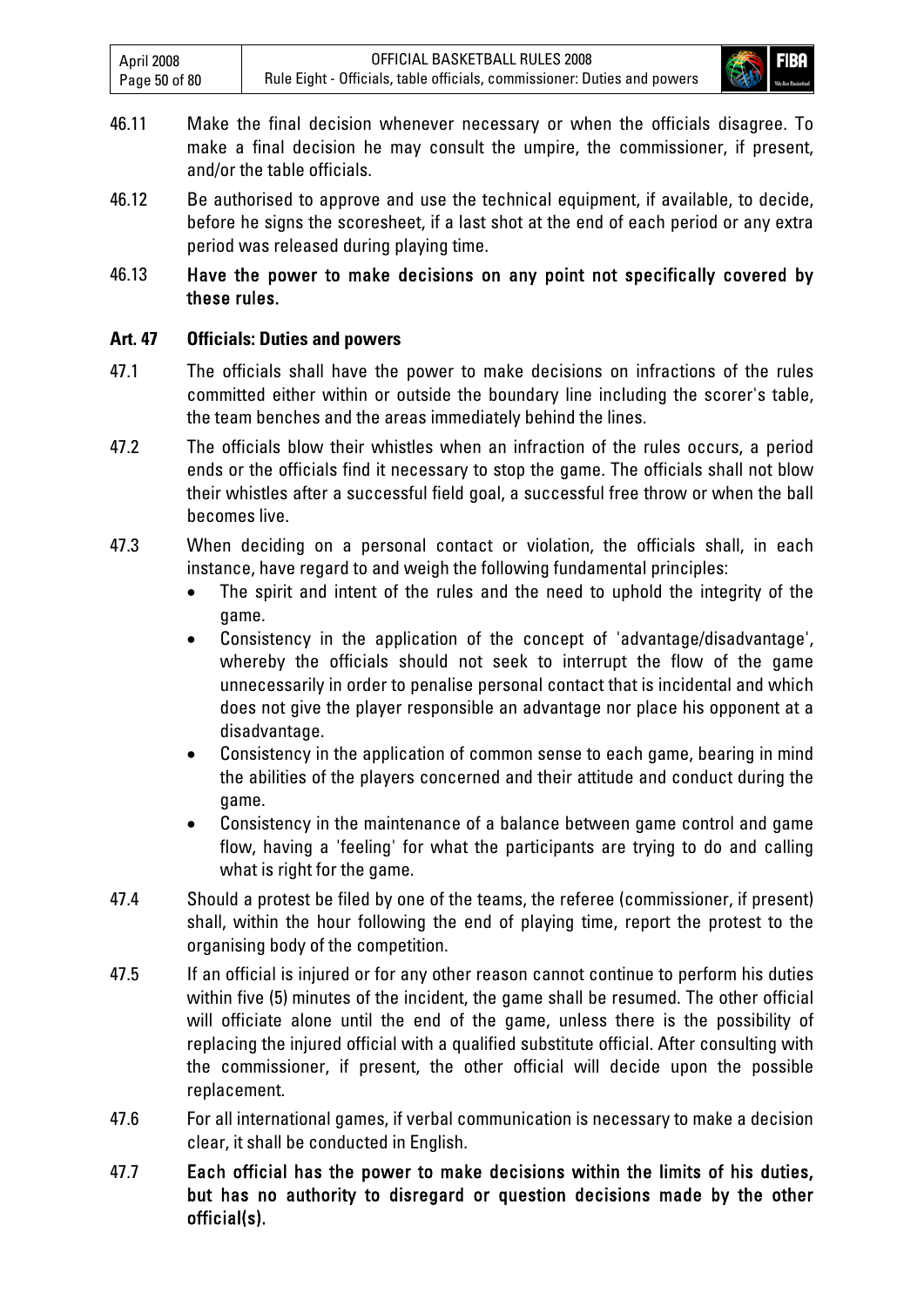

## **Art. 48 Scorer and assistant scorer: Duties**

- 48.1 The scorer shall be provided with a scoresheet and shall keep a record of:
	- Teams, by entering the names and numbers of the players who are to start the game and of all substitutes who enter the game. When there is an infraction of the rules regarding the five (5) players to start the game, substitutions or numbers of players, he shall notify the nearest official as soon as possible.
	- Running summary of points scored, by entering the field goals and the free throws made.
	- Fouls charged against each player. The scorer must notify an official immediately when a fifth foul is charged against any player. He shall record the fouls charged against each coach and must notify an official immediately when a coach should be disqualified. Similarly, he must notify an official immediately when a player has committed two (2) unsportsmanlike fouls and should be disqualified.
	- Time-outs. He must notify the officials of the next time-out opportunity when a team has requested a time-out and notify the coach through an official when the coach has no more time-out(s) left in a half or extra period.
	- The next alternating possession, by operating the alternating possession arrow. The scorer shall adjust the direction of the alternating possession arrow immediately after the end of the first half as the team shall exchange baskets for the second half.
- 48.2 The scorer shall also:
	- Indicate the number of fouls committed by each player by raising, in a manner visible to both coaches, the marker with the number of fouls committed by that player.
	- Position the team foul marker on the scorer's table, at the end nearest to the bench of the team in a team foul penalty situation, when the ball becomes live following the fourth team foul in a period.
	- **Effect substitutions.**
	- Sound his signal only when the ball becomes dead and before the ball becomes live again. The sound of his signal does not stop the game clock or the game nor cause the ball to become dead.
- 48.3 The assistant scorer shall operate the scoreboard and assist the scorer. In the case of any discrepancy between the scoreboard and the scoresheet which cannot be resolved, the scoresheet shall take precedence and the scoreboard shall be corrected accordingly.
- 48.4 If a scorekeeping error is recognised:
	- During the game, the scorer must wait for the first dead ball before sounding his signal.
	- After the end of the playing time and before the scoresheet has been signed by the referee, the error shall be corrected, even if this correction influences the final result of the game.
	- After the scoresheet has been signed by the referee, the error may no longer be corrected. The referee or the commissioner, if present, must send a detailed report to the organising body of the competition.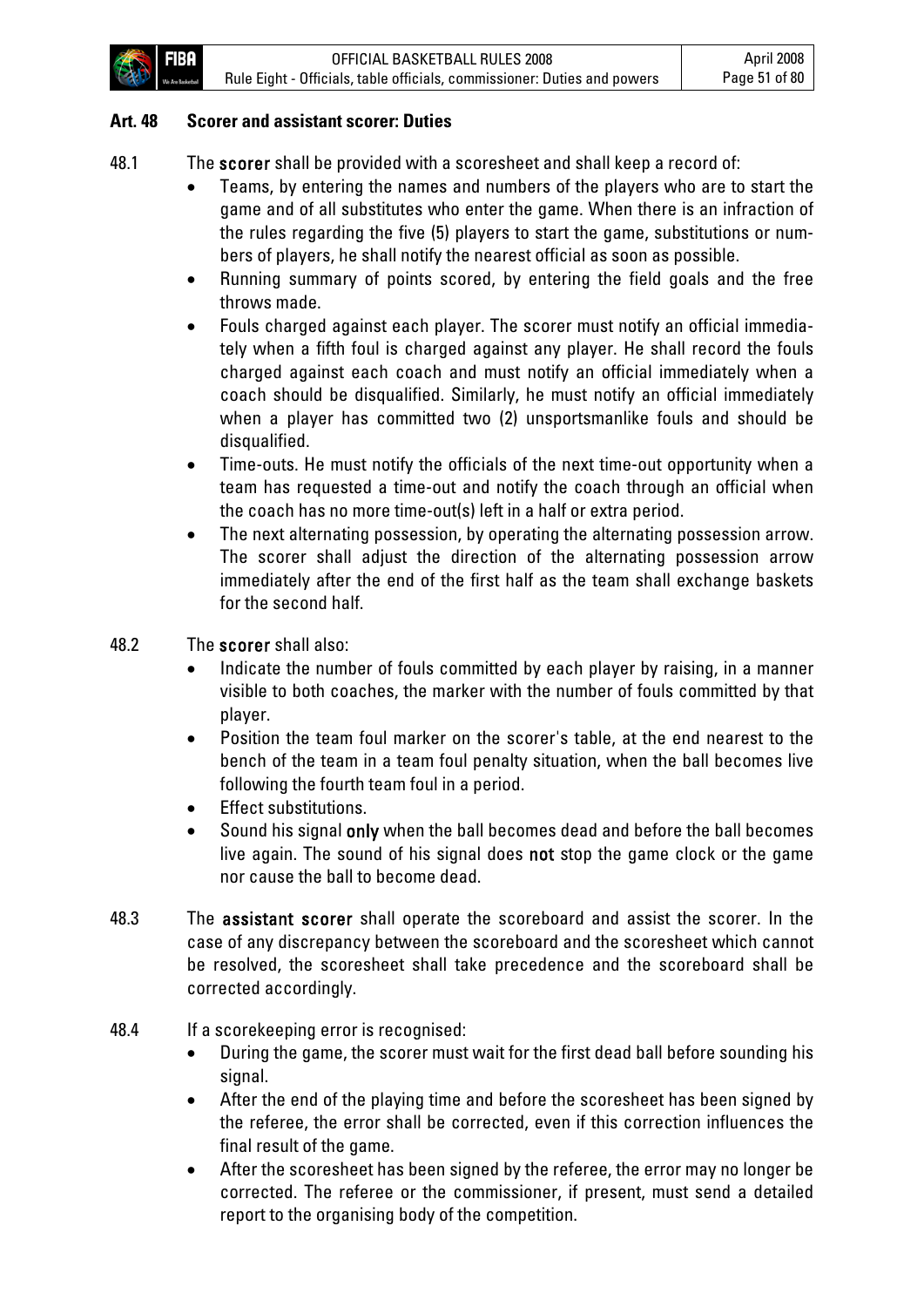

# **Art. 49 Timer: Duties**

- 49.1 The timer shall be provided with a game clock and a stopwatch and shall:
	- Measure playing time, time-outs and intervals of play.
	- Ensure that a signal sounds very loudly and automatically at the end of playing time in a period.
	- Use any means possible to notify the officials immediately if his signal fails to sound or is not heard.
	- Notify the teams and the officials at least three (3) minutes before the third period is to start.

# 49.2 The timer shall measure playing time as follows:

- Starting the game clock when:
	- During a jump ball, the ball is legally tapped by a jumper.
	- ▬ After an unsuccessful last or only free throw and the ball continues to be live, the ball touches or is touched by a player on the playing court.
	- ▬ During a throw-in, the ball touches or is legally touched by a player on the playing court.
- Stopping the game clock when:
	- Time expires at the end of playing time for a period.
	- An official blows his whistle while the ball is live.
	- $-$  A field goal is scored against a team which has requested a time-out.
	- ▬ A field goal is scored in the last two (2) minutes of the fourth period and in the last two (2) minutes of any extra period.
	- $-$  The twenty-four second device signal sounds while a team is in control of the ball.
- 49.3 The timer shall measure a time-out as follows:
	- Starting the timing device immediately when the official blows his whistle and gives the time-out signal.
	- Sounding his signal when fifty (50) seconds of the time-out have elapsed.
	- Sounding his signal when the time-out has ended.
- 49.4 The timer shall measure an interval of play as follows:
	- Starting the timing device immediately when a previous period has ended.
	- Sounding his signal before the first and third period when three (3) minutes, one (1) minute and thirty (30) seconds remain until the beginning of the period.
	- Sounding his signal before the second, fourth and each extra period when thirty (30) seconds remain until the beginning of the period.
	- Sounding his signal and simultaneously stopping the timing device immediately when an interval of play has ended.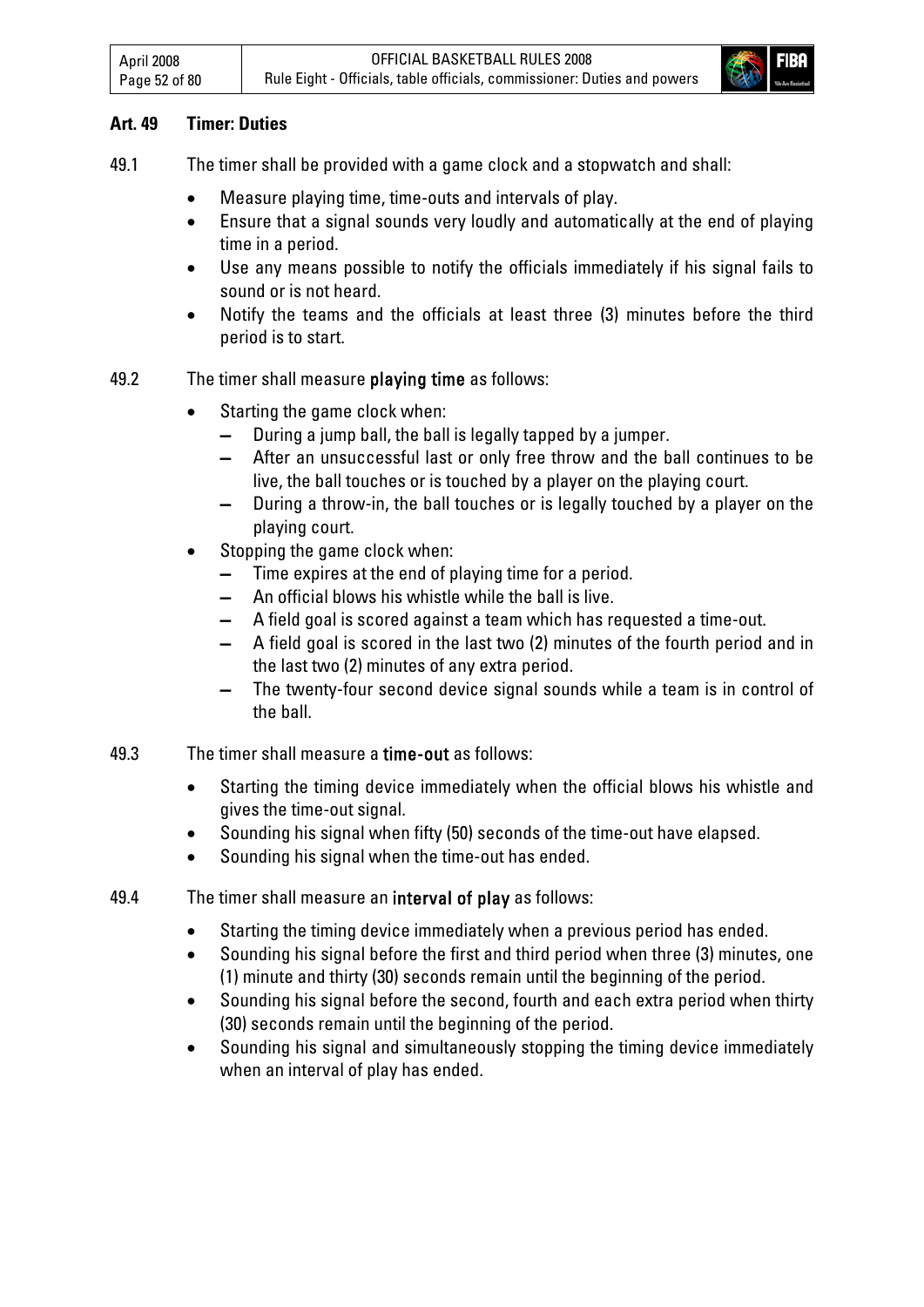

## **Art. 50 Twenty-four second operator: Duties**

The twenty-four second operator shall be provided with a twenty-four second device and operate it so that it shall be:

- 50.1 Started or restarted whenever a team gains control of a live ball on the playing court.
- 50.2 Stopped and reset to twenty-four (24) seconds, with no display visible, as soon as:
	- An official blows his whistle for a foul or violation.
	- The ball legally enters the basket.
	- The ball touches the ring of the opponents' basket unless the ball lodges on the basket support.
	- The game is stopped because of an action connected with the team not in control of the ball.
	- The game is stopped because of an action not connected with either team, unless the opponents would be placed at a disadvantage.
- 50.3 Reset to twenty-four (24) seconds with the display visible and restarted as soon as a team gains control of a live ball on the playing court.

The mere touching of the ball by an opponent does not start a new twenty-four second period if the same team remains in control of the ball.

- 50.4 Stopped, but not reset to twenty-four (24) seconds, when the same team that previously had control of the ball is awarded a throw-in as a result of:
	- A ball having gone out-of-bounds.
	- A player of the same team having been injured.
	- A jump ball situation.
	- A double foul.
	- A cancellation of equal penalties against the teams.
- 50.5 Stopped and switched off when a team gains control of a live ball on the playing court, and there are fewer than twenty-four (24) seconds remaining on the game clock in any period.

The twenty-four second device signal does not stop the game clock or the game, nor cause the ball to become dead, unless a team is in a control of the ball.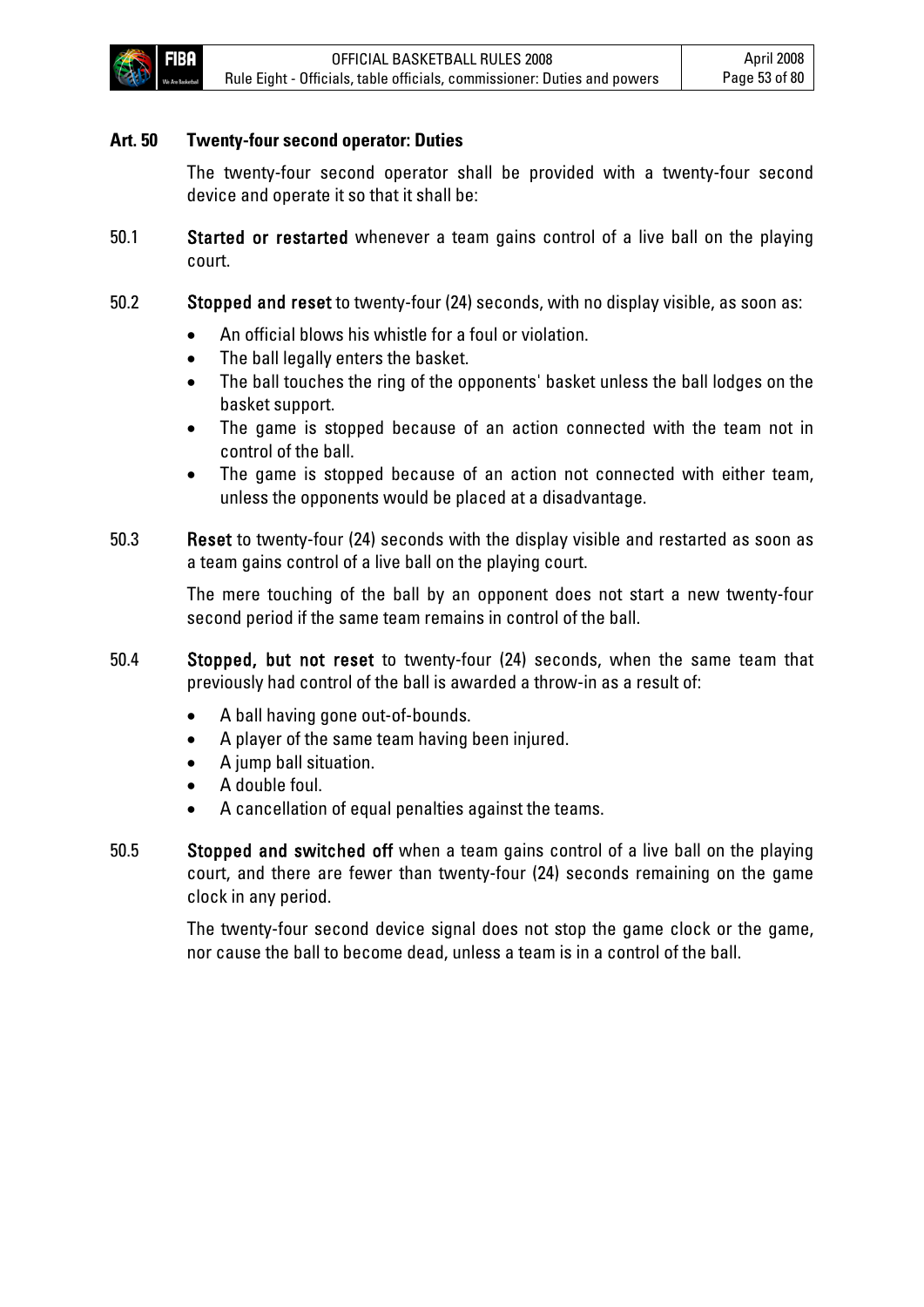

## **A - OFFICIALS' SIGNALS**

- A.1 The hand signals illustrated in these rules are the only official signals. They must be used by all officials in all games.
- A.2 It is important that the table officials are also familiar with these signals.
- **I. SCORING**

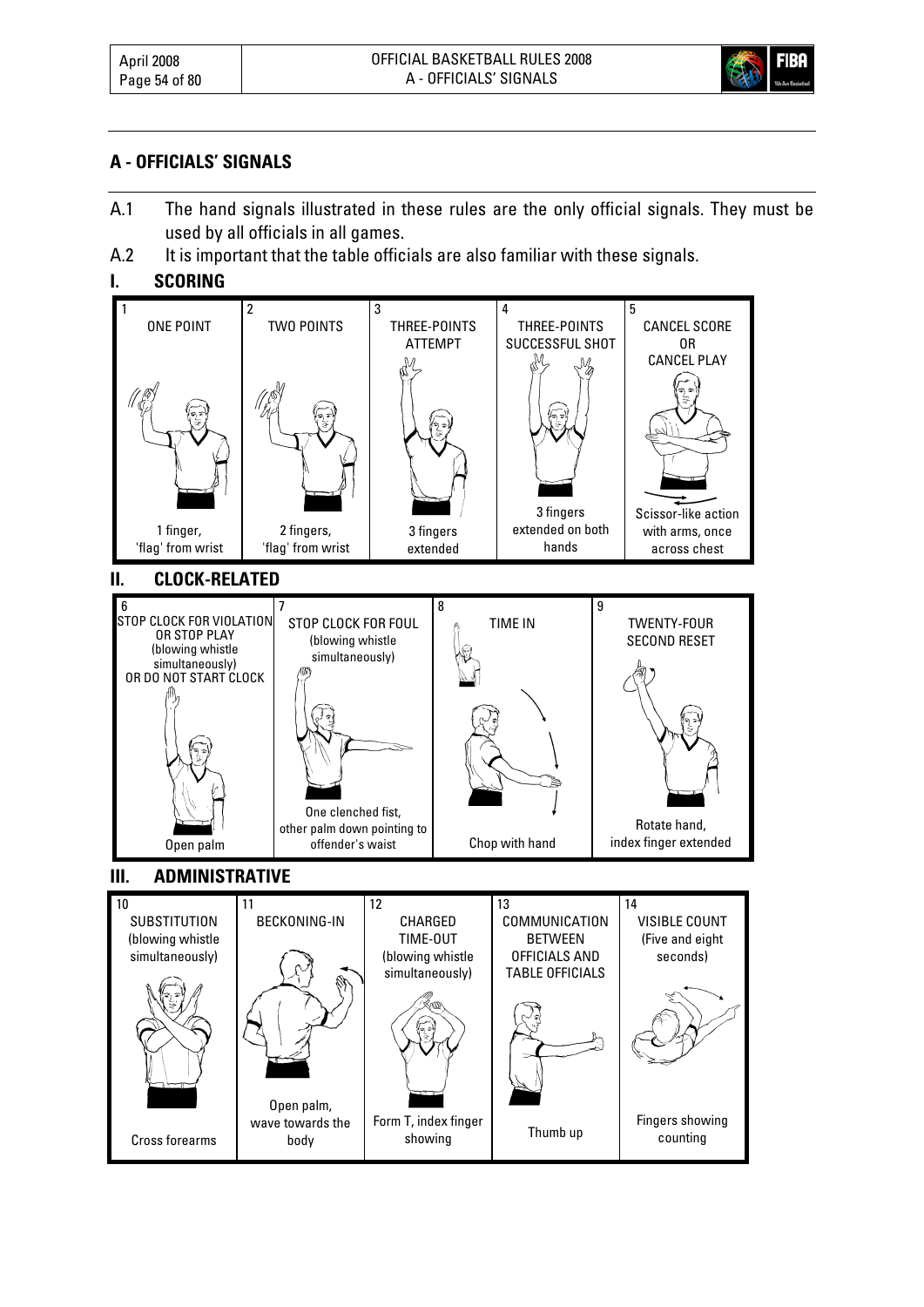

#### **IV. TYPE OF VIOLATIONS**

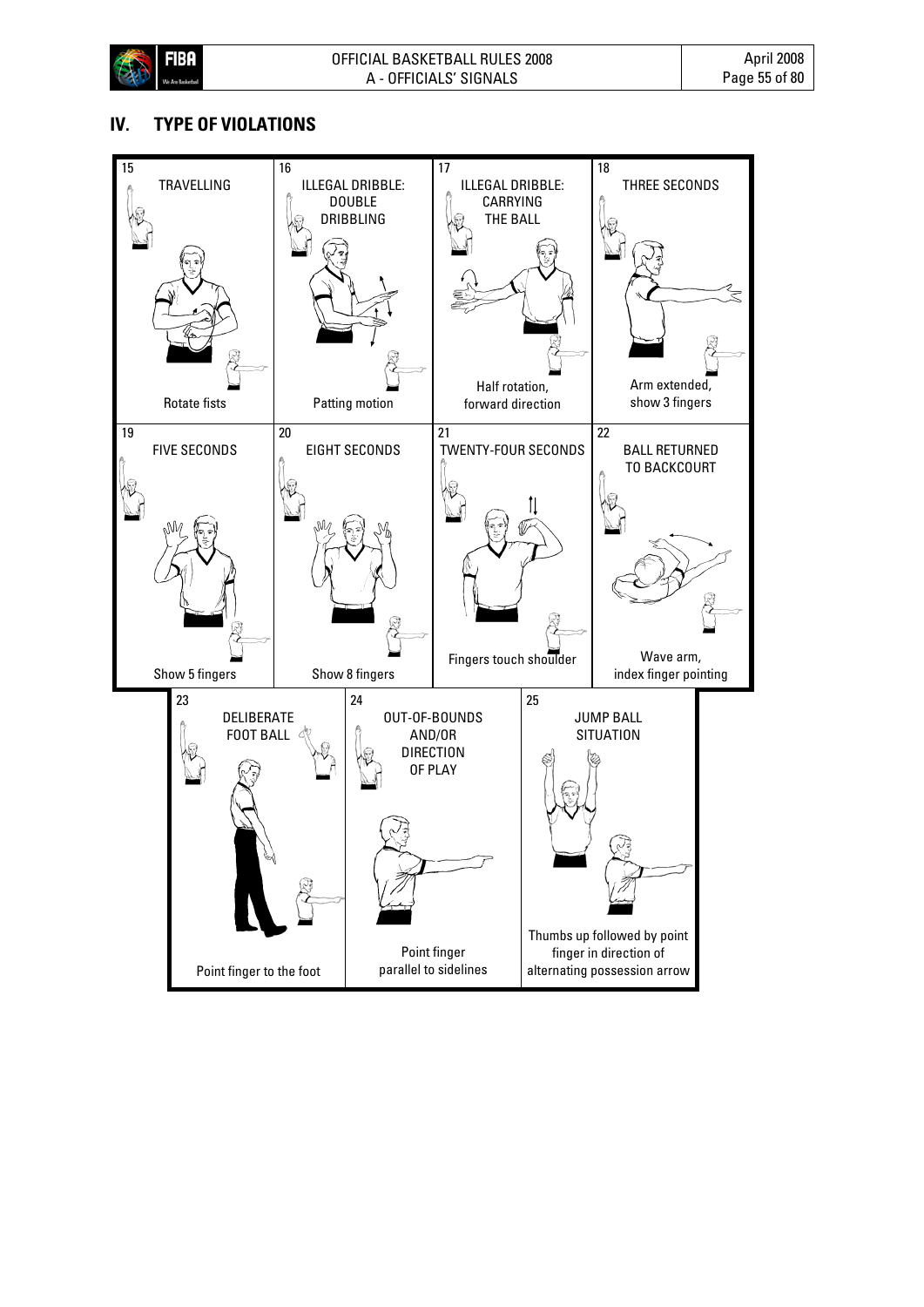

# **V. REPORTING A FOUL TO THE SCORER'S TABLE (3 Steps)**

# **STEP 1 - NUMBER OF PLAYER**

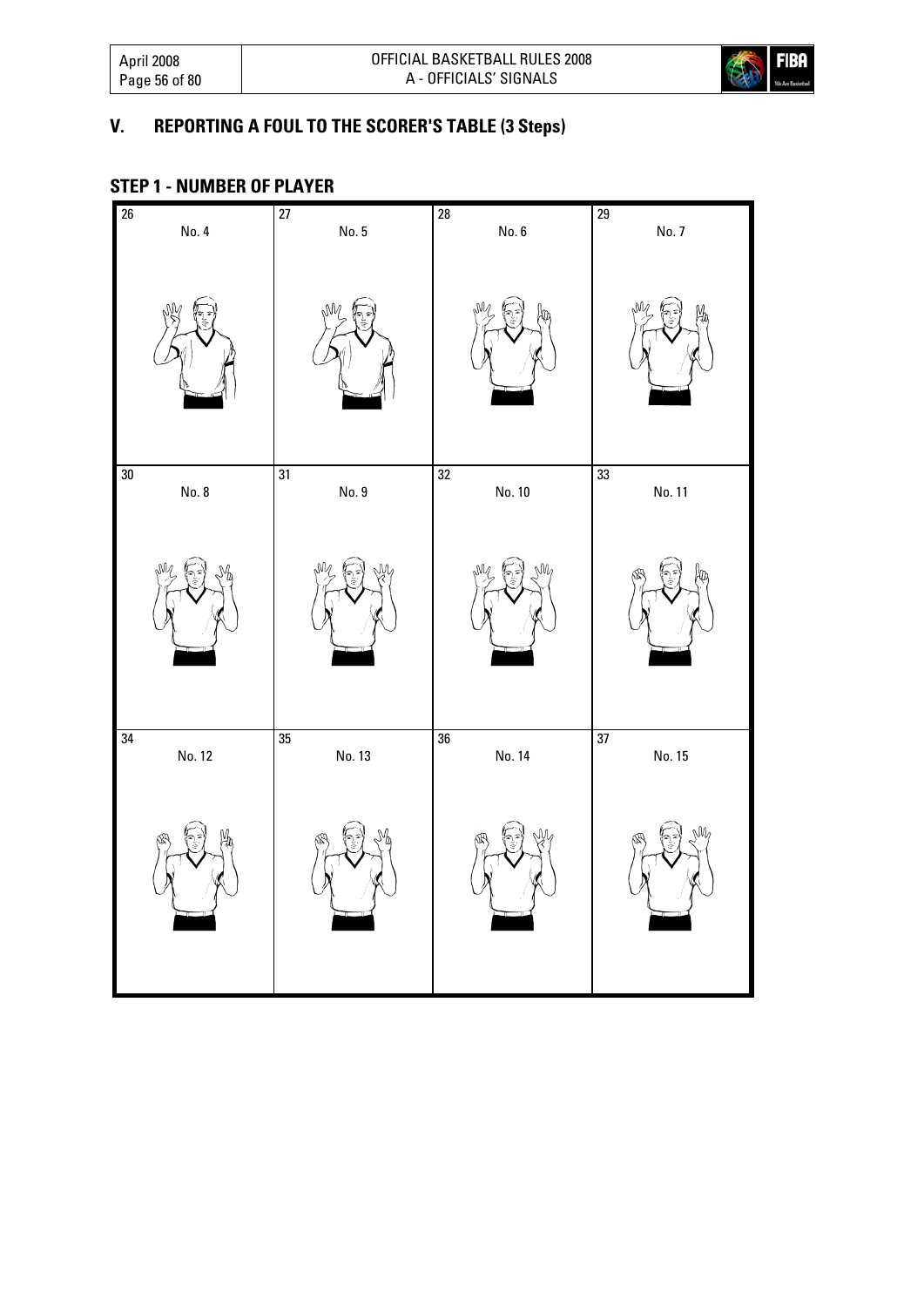

#### **STEP 2 - TYPE OF FOUL**

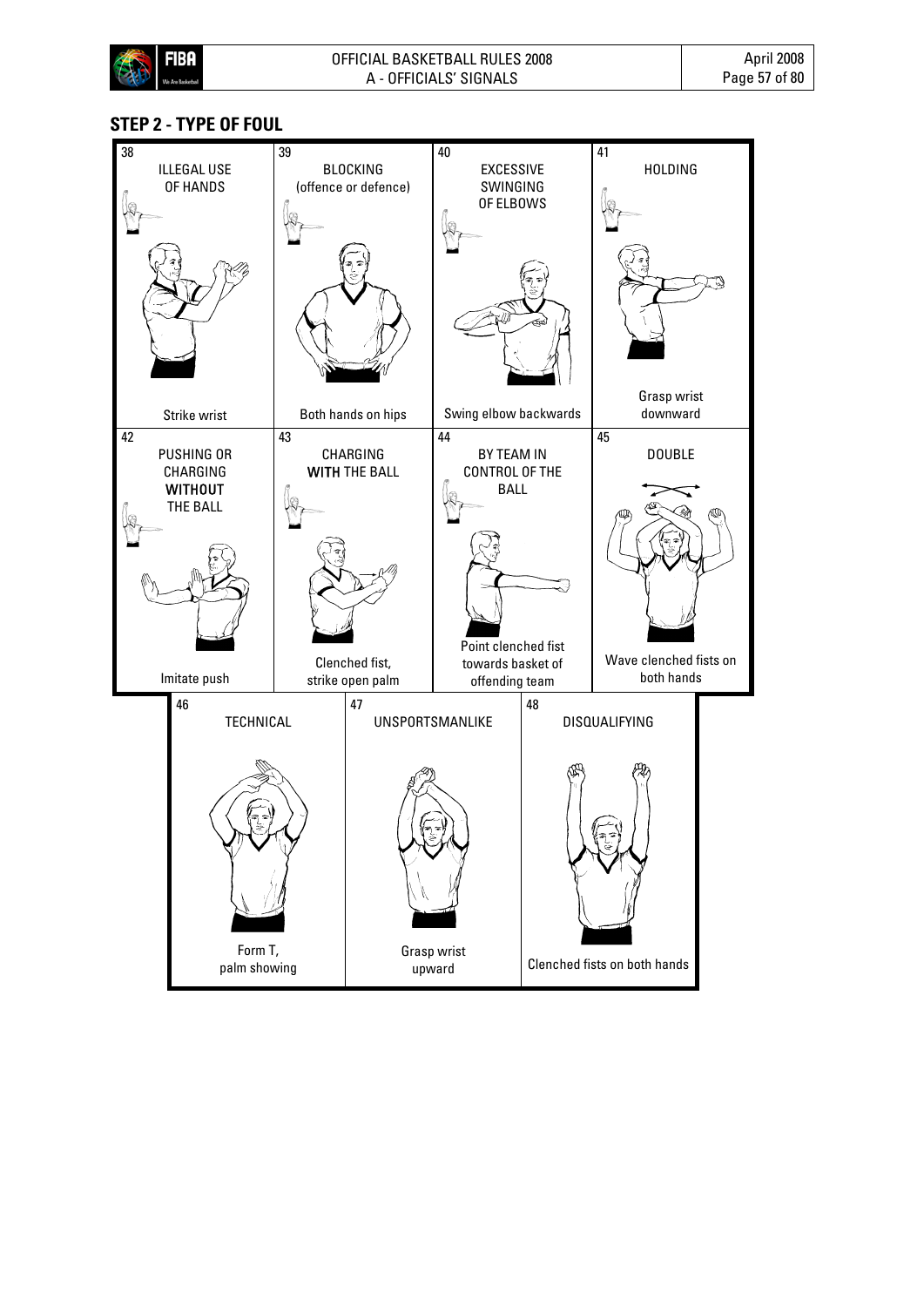

## **STEP 3 - NUMBER OF FREE THROW(S) AWARDED**



# **OR - DIRECTION OF PLAY**

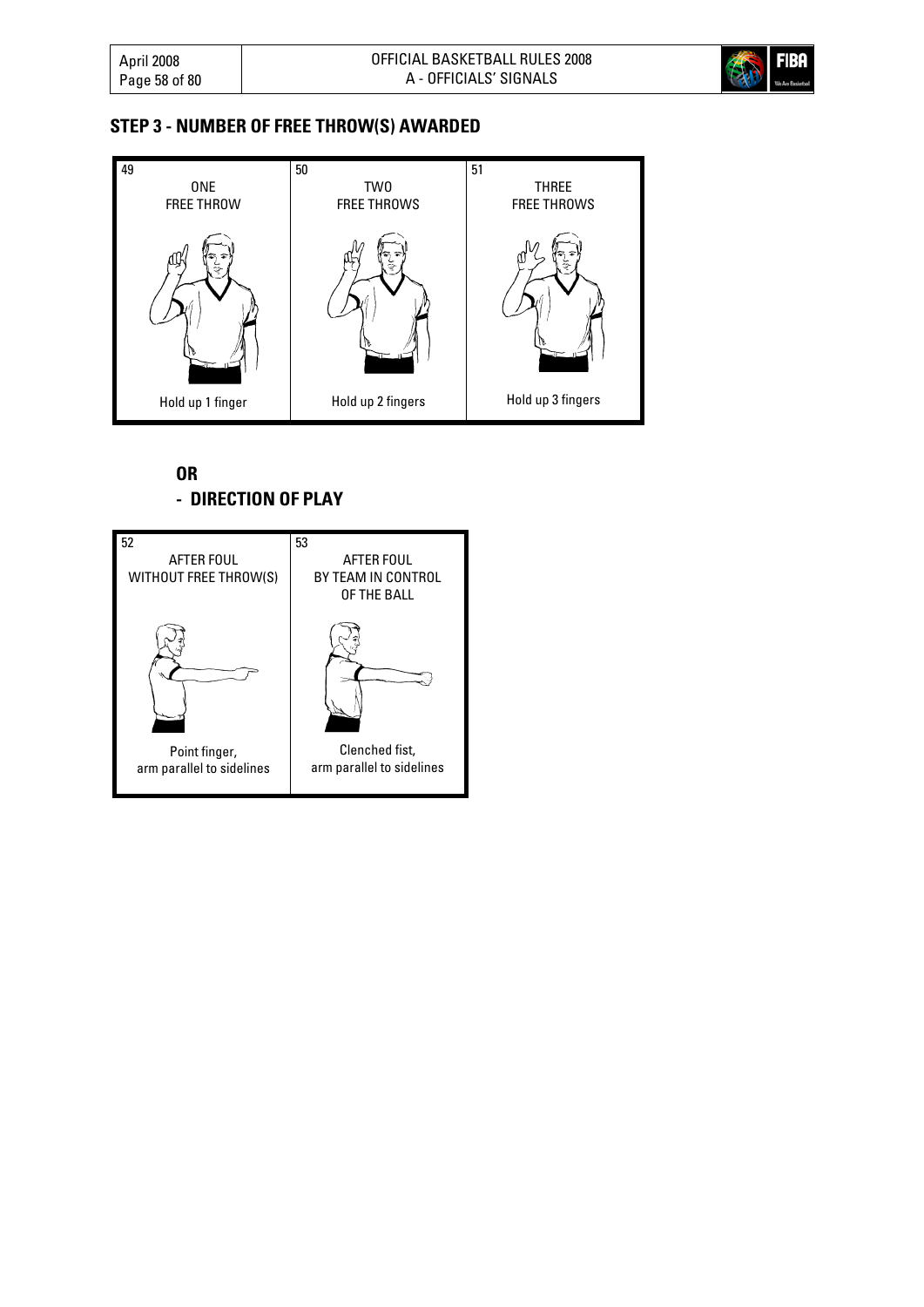

# **VI. FREE-THROW ADMINISTRATION (2 Steps)**

# **STEP 1 - INSIDE THE RESTRICTED AREA**



# **STEP 2 - OUTSIDE THE RESTRICTED AREA**



**Diagram 7 Officials' signals**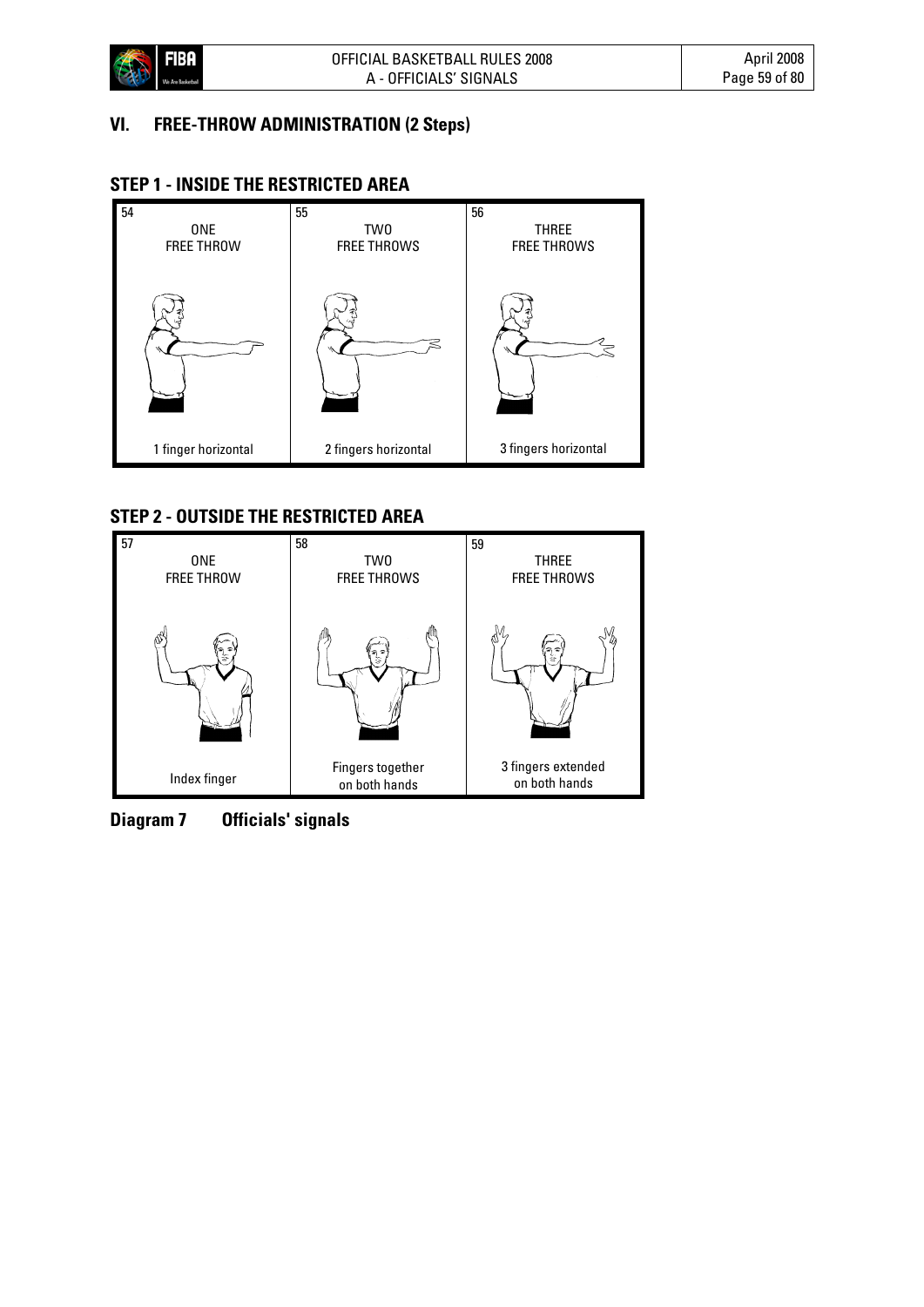

## **B - THE SCORESHEET**

--

<span id="page-59-0"></span>

| <b>FIBA</b><br>We Are Basketball                                        | FEDERATION INTERNATIONALE DE BASKETBALL<br><b>INTERNATIONAL BASKETBALL FEDERATION</b>                                                                                                                                                                                                                                                                                                                                                            |               |                     |                     | <b>SCORESHEET</b>                              |          |                                              |                      |                      |                  |
|-------------------------------------------------------------------------|--------------------------------------------------------------------------------------------------------------------------------------------------------------------------------------------------------------------------------------------------------------------------------------------------------------------------------------------------------------------------------------------------------------------------------------------------|---------------|---------------------|---------------------|------------------------------------------------|----------|----------------------------------------------|----------------------|----------------------|------------------|
| <b>Team A</b>                                                           |                                                                                                                                                                                                                                                                                                                                                                                                                                                  |               |                     |                     |                                                |          | Team B                                       |                      |                      |                  |
| Competition ________ Date _________ Time __________ Referee ___________ |                                                                                                                                                                                                                                                                                                                                                                                                                                                  |               |                     |                     |                                                |          |                                              |                      |                      |                  |
| Game No. ______                                                         |                                                                                                                                                                                                                                                                                                                                                                                                                                                  |               |                     |                     |                                                |          |                                              |                      |                      |                  |
|                                                                         |                                                                                                                                                                                                                                                                                                                                                                                                                                                  |               |                     |                     |                                                |          | <b>RUNNING SCORE</b>                         |                      |                      |                  |
| <b>Team A</b><br><b>Time-outs</b>                                       | <b>Team fouls</b>                                                                                                                                                                                                                                                                                                                                                                                                                                |               | A                   | B                   |                                                | В        | Α                                            | B                    | A                    | B                |
|                                                                         | Period 1234 21234                                                                                                                                                                                                                                                                                                                                                                                                                                |               | $\overline{1}$      | $\mathbf{1}$        | A<br>41 <sup>1</sup>                           | 41       | 81                                           | 81                   | $121$ $121$          |                  |
|                                                                         | Period $\textcircled{3}$ 1234 $\textcircled{4}$ 1234                                                                                                                                                                                                                                                                                                                                                                                             |               | $\overline{2}$      | $\overline{2}$      | 42                                             | 42       | 82                                           | 82                   | 122 122              |                  |
| <b>Extra periods</b>                                                    |                                                                                                                                                                                                                                                                                                                                                                                                                                                  |               | 3                   | 3                   | 43                                             | 43       | 83                                           | 83                   | 123 123              |                  |
| Licence<br><b>Players</b><br>no.                                        | Player<br>$\begin{array}{@{}c@{\hspace{1em}}c@{\hspace{1em}}c@{\hspace{1em}}c@{\hspace{1em}}c@{\hspace{1em}}c@{\hspace{1em}}c@{\hspace{1em}}c@{\hspace{1em}}c@{\hspace{1em}}c@{\hspace{1em}}c@{\hspace{1em}}c@{\hspace{1em}}c@{\hspace{1em}}c@{\hspace{1em}}c@{\hspace{1em}}c@{\hspace{1em}}c@{\hspace{1em}}c@{\hspace{1em}}c@{\hspace{1em}}c@{\hspace{1em}}c@{\hspace{1em}}c@{\hspace{1em}}c@{\hspace{1em}}c@{\hspace{$<br>No.<br>$\mathbf{in}$ |               | $\overline{4}$<br>5 | $\overline{4}$<br>5 | 44<br>45                                       | 44<br>45 | 84<br>85                                     | 84<br>85             | 124<br>125           | 124<br>125       |
|                                                                         | 4                                                                                                                                                                                                                                                                                                                                                                                                                                                |               | 6                   | 6                   | 46                                             | 46       | 86                                           | 86                   | 126                  | 126              |
|                                                                         | 5                                                                                                                                                                                                                                                                                                                                                                                                                                                |               | $\overline{7}$      | $\overline{7}$      | 47                                             | 47       | 87                                           | 87                   | 127                  | 127              |
|                                                                         | 6<br>$\overline{\mathbf{z}}$                                                                                                                                                                                                                                                                                                                                                                                                                     |               | 8                   | 8                   | 48                                             | 48       | 88                                           | 88                   | 128                  | 128              |
|                                                                         | 8                                                                                                                                                                                                                                                                                                                                                                                                                                                |               | 9                   | 9                   | 49                                             | 49       | 89                                           | 89                   | 129                  | 129              |
|                                                                         | 9                                                                                                                                                                                                                                                                                                                                                                                                                                                |               | 10<br>11            | 10<br>11            | 50<br>51                                       | 50<br>51 | 90<br>91                                     | 90<br>91             | 130 130<br>131       | $\overline{131}$ |
|                                                                         | 10                                                                                                                                                                                                                                                                                                                                                                                                                                               |               | 12                  | 12                  | 52                                             | 52       | 92                                           | 92                   | 132                  | 132              |
|                                                                         | 11                                                                                                                                                                                                                                                                                                                                                                                                                                               |               | 13                  | 13                  | 53                                             | 53       | 93                                           | 93                   | 133                  | 133              |
|                                                                         | 12<br>13                                                                                                                                                                                                                                                                                                                                                                                                                                         |               | 14                  | 14                  | 54                                             | 54       | 94                                           | 94                   | 134                  | 134              |
|                                                                         | 14                                                                                                                                                                                                                                                                                                                                                                                                                                               |               | 15<br>16            | 15<br>16            | 55<br>56                                       | 55<br>56 | 95<br>96                                     | 95<br>96             | 135<br>136           | 135<br>136       |
|                                                                         | 15                                                                                                                                                                                                                                                                                                                                                                                                                                               |               | 17                  | 17                  | 57                                             | 57       | 97                                           | 97                   | 137                  | 137              |
| Coach                                                                   |                                                                                                                                                                                                                                                                                                                                                                                                                                                  |               | 18                  | 18                  | 58                                             | 58       | 98                                           | 98                   | 138                  | 138              |
| <b>Assistant Coach</b>                                                  |                                                                                                                                                                                                                                                                                                                                                                                                                                                  |               | 19                  | 19                  | 59                                             | 59       | 99                                           | 99                   | 139                  | 139              |
| <b>Team B</b>                                                           |                                                                                                                                                                                                                                                                                                                                                                                                                                                  |               | 20                  | 20                  | 60                                             | 60       |                                              | 100 100              | 140                  | 140              |
| <b>Time-outs</b><br>Period $\bigcirc$ 1234                              | <b>Team fouls</b><br>$Q$ [1][2][3][4]                                                                                                                                                                                                                                                                                                                                                                                                            |               | 21<br>22            | 21<br>22            | 61<br>62                                       | 61<br>62 |                                              | 101 101<br>102 102   | 141<br>142           | 141<br>142       |
|                                                                         | Period $\textcircled{3}$ 1234 $\textcircled{4}$ 1234                                                                                                                                                                                                                                                                                                                                                                                             |               | 23                  | 23                  | 63                                             | 63       |                                              | 103 103              | 143                  | 143              |
| <b>Extra periods</b>                                                    |                                                                                                                                                                                                                                                                                                                                                                                                                                                  |               | 24                  | 24                  | 64                                             | 64       |                                              | 104 104              | 144                  | 144              |
| Licence                                                                 | $\overline{\text{No}}$ Player                                                                                                                                                                                                                                                                                                                                                                                                                    |               | 25                  | 25                  | 65                                             | 65       |                                              | 105 105              | 145                  | 145              |
| <b>Players</b><br>no.                                                   | $\begin{array}{c} \text{Player} \\ \text{in} \end{array}$ 1 2 3 4 5<br>4                                                                                                                                                                                                                                                                                                                                                                         |               | 26<br>27            | 26<br>27            | 66<br>67                                       | 66<br>67 | 106                                          | 106<br>107 107       | 146<br>147           | 146<br>147       |
|                                                                         | 5                                                                                                                                                                                                                                                                                                                                                                                                                                                |               | 28                  | 28                  | 68                                             | 68       | 108                                          | 108                  | 148                  | 148              |
|                                                                         | 6                                                                                                                                                                                                                                                                                                                                                                                                                                                |               | 29                  | 29                  | 69                                             | 69       | 109                                          | 109                  | 149                  | 149              |
|                                                                         | $\overline{\mathbf{z}}$                                                                                                                                                                                                                                                                                                                                                                                                                          |               | 30                  | 30                  | 70                                             | 70       |                                              | 110 110              | 150                  | 150              |
|                                                                         | 8                                                                                                                                                                                                                                                                                                                                                                                                                                                |               | 31                  | 31                  | 71<br>$\overline{72}$                          | 71       |                                              | 111 111<br>$112$ 112 | 151                  | 151              |
|                                                                         | 9<br>10                                                                                                                                                                                                                                                                                                                                                                                                                                          |               | 32<br>33            | 32<br>33            | 73                                             | 72<br>73 |                                              | 113 113              | 152<br>153 153       | 152              |
|                                                                         | 11                                                                                                                                                                                                                                                                                                                                                                                                                                               |               | 34                  | 34                  | 74                                             | 74       |                                              | 114 114              | 154 154              |                  |
|                                                                         | 12                                                                                                                                                                                                                                                                                                                                                                                                                                               |               | 35                  | 35                  | 75                                             | 75       |                                              | 115 115              | $155$ 155            |                  |
|                                                                         | 13                                                                                                                                                                                                                                                                                                                                                                                                                                               |               | 36                  | 36                  | 76                                             | 76       |                                              | 116 116              | 156 156              |                  |
|                                                                         | 14<br>15                                                                                                                                                                                                                                                                                                                                                                                                                                         |               | 37<br>38            | 37<br>38            | 77<br>78                                       | 77<br>78 |                                              | 117 117<br>118 118   | 157 157<br>158 158   |                  |
| Coach                                                                   |                                                                                                                                                                                                                                                                                                                                                                                                                                                  |               | 39                  | 39                  | 79                                             | 79       |                                              | 119 119              | 159 159              |                  |
| <b>Assistant Coach</b>                                                  |                                                                                                                                                                                                                                                                                                                                                                                                                                                  |               | 40                  | 40                  | 80                                             | 80       |                                              | 120 120              | 160 160              |                  |
| <b>Scorer</b>                                                           |                                                                                                                                                                                                                                                                                                                                                                                                                                                  | <b>Scores</b> |                     |                     | <b>Period</b> ①                                |          |                                              | B                    |                      |                  |
| <b>Assistant scorer</b>                                                 |                                                                                                                                                                                                                                                                                                                                                                                                                                                  |               |                     |                     | <b>Period</b> 2                                |          |                                              |                      | B                    |                  |
| Timer                                                                   |                                                                                                                                                                                                                                                                                                                                                                                                                                                  |               |                     |                     | <b>Period <b><sup>3</sup></b></b>              |          |                                              |                      |                      |                  |
| 24" operator                                                            |                                                                                                                                                                                                                                                                                                                                                                                                                                                  |               |                     |                     | <b>Period</b> $\oplus$<br><b>Extra periods</b> |          |                                              |                      | <b>B</b><br><b>B</b> |                  |
| <b>Referee</b>                                                          |                                                                                                                                                                                                                                                                                                                                                                                                                                                  |               |                     |                     |                                                |          |                                              |                      |                      |                  |
| <b>Umpire 1</b>                                                         | <b>Umpire 2</b>                                                                                                                                                                                                                                                                                                                                                                                                                                  |               | <b>Final Score</b>  |                     |                                                |          | $Team A$ $\qquad$ $\qquad$ $Team B$ $\qquad$ |                      |                      |                  |
| Captain's signature in case of protest                                  |                                                                                                                                                                                                                                                                                                                                                                                                                                                  |               |                     |                     | <b>Name of winning team</b>                    |          |                                              |                      |                      |                  |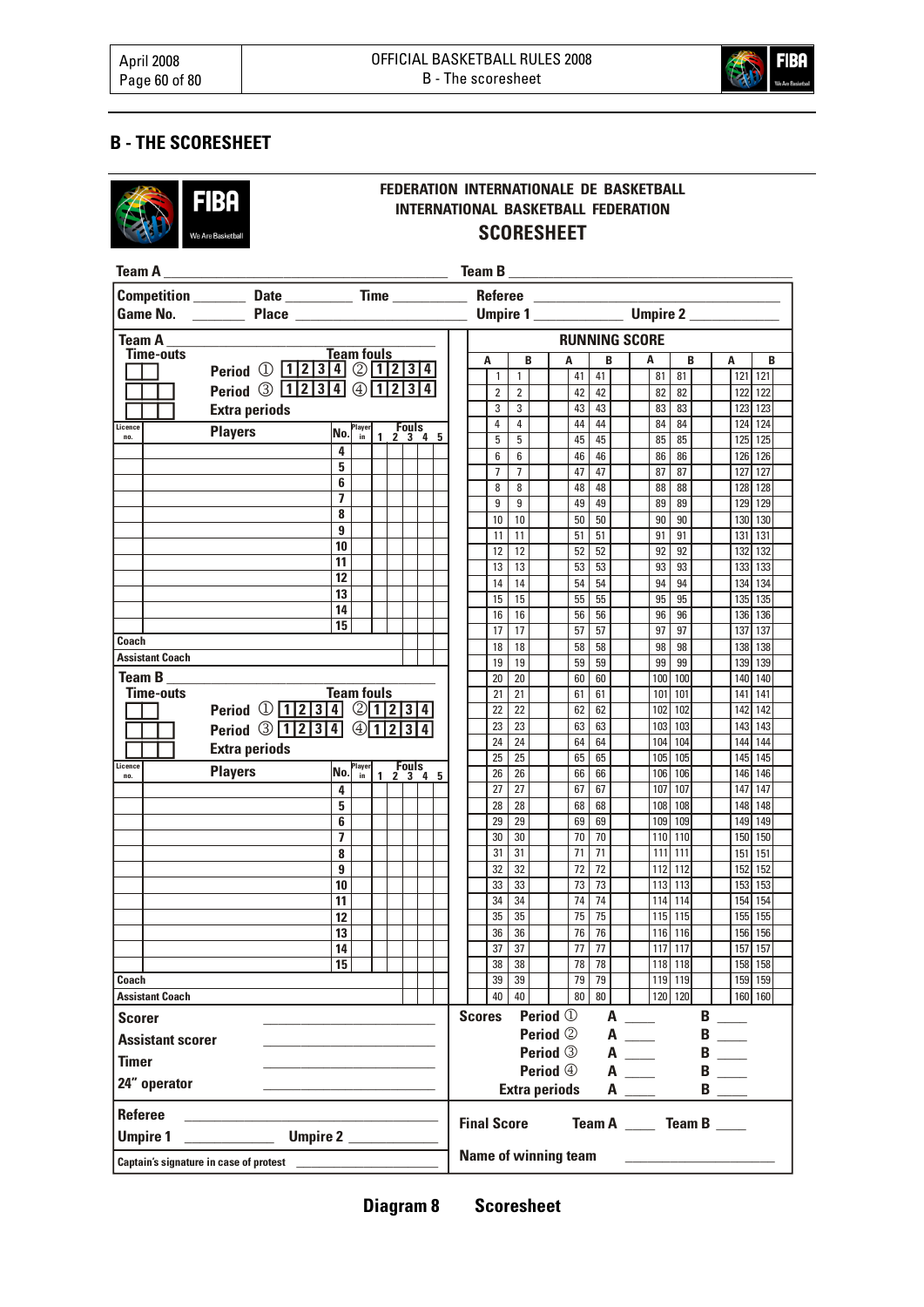B.1 The scoresheet shown in [Diagram 8](#page-59-0) is the one approved by the FIBA Technical Commission.

B.2 It consists of one original and three copies, each of a different colour of paper. The original, on white paper, is for FIBA. The first copy, on blue paper, is for the organising body of the competition, the second copy, on pink paper, is for the winning team, and the last copy, on yellow paper, is for the losing team.

- Note: 1. It is recommended that the scorer uses two different colours of pen, one for the first and third periods and one for the second and fourth periods.
	- 2. The scoresheet may be prepared and completed electronically.
- B.3 At least twenty (20) minutes before the beginning of the game, the scorer shall prepare the scoresheet in the following manner:
- B.3.1 He shall enter the names of the two teams in the space at the top of the scoresheet. The first team shall always be the local (home) team.

For tournaments or games on a neutral playing court, the first team shall be the one mentioned first in the programme.

The first team shall be team 'A' and the second team shall be team 'B'.

- B.3.2 He shall then enter:
	- The name of the competition.
	- The number of the game.
	- The date, the time and the place of the game.
	- The names of the referee and the umpire(s).



**FEDERATION INTERNATIONALE DE BASKETBALL INTERNATIONAL BASKETBALL FEDERATION SCORESHEET**

| Team A HOOPERS                                                | <b>Team B POINTERS</b>   |                                                              |  |  |
|---------------------------------------------------------------|--------------------------|--------------------------------------------------------------|--|--|
| Competition WCM Date 20.11.2004 Time<br><b>Game No.</b><br>-5 | 20:00<br>GENEVA<br>Place | Referee WALTON, M.<br>Umpire 1 CHANG, Y. Umpire 2 BARTOK, K. |  |  |

## **Diagram 9 Top of the scoresheet**

- B.3.3 He shall then enter the names of the members of each team, using the list of team members as provided by the coach or his representative. Team 'A' shall occupy the upper part of the scoresheet, and team 'B' the lower part.
- B.3.3.1 In the first column, the scorer shall enter the number (last three digits) of each player's licence. For tournaments, the number of the player's licence shall only be indicated for the first game played by his team.
- B.3.3.2 In the second column, the scorer shall enter each player's name and initials, all in BLOCK CAPITAL letters, beside the number corresponding to that which the player will be wearing during the game. The captain of the team shall be indicated by entering (CAP) immediately after his name.
- B.3.3.3 If a team presents fewer than twelve (12) players, the scorer shall draw a line through the spaces for the licence number, name, number, etc. of the player(s) not participating.
- B.3.4 At the bottom of each team's section, the scorer shall enter (in BLOCK CAPITAL letters) the names of the team's coach and assistant coach.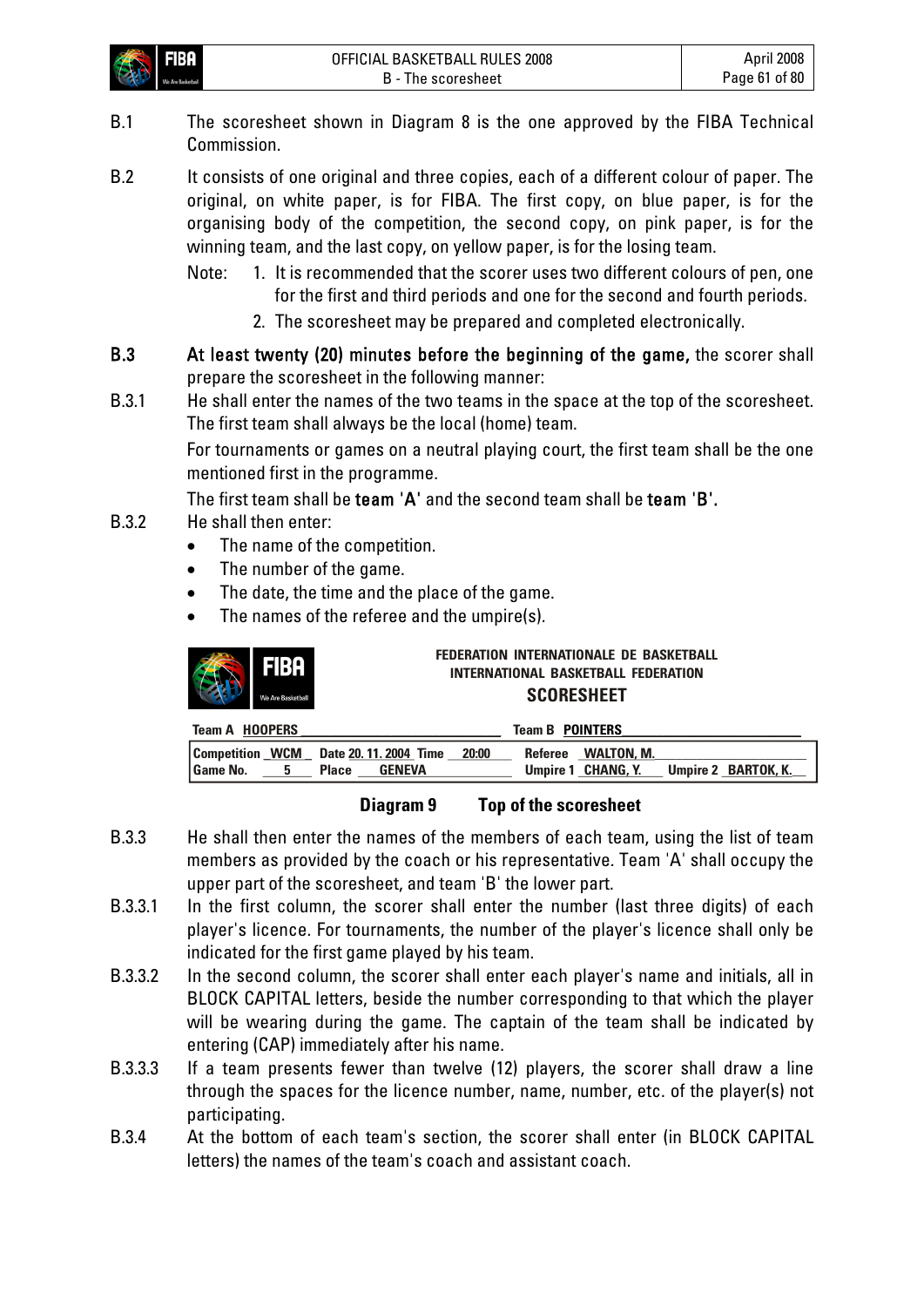

## B.4 At least ten (10) minutes before the game the both coaches shall:

- B.4.1 Confirm their agreement with the names and the corresponding numbers of their team members.
- B.4.2 Confirm the names of the coach and assistant coach.
- B.4.3 Indicate the five (5) players who are to start the game by marking a small 'x' beside the player's number in the 'Player in' column.
- B.4.4 Sign the scoresheet.

The coach of team 'A' shall be the first to provide the above information.

- B.5 At the beginning of the game, the scorer shall circle the small 'x' of the five (5) players in each team who are to start the game.
- B.6 During the game, the scorer shall draw a small 'x' (not circled) in the 'Player in' column, beside the number of a player when he enters the game for the first time as a substitute.

|                | Time-outs                                                                                | <b>Team fouls</b> |                             |                    |                     |                     |         |                            |
|----------------|------------------------------------------------------------------------------------------|-------------------|-----------------------------|--------------------|---------------------|---------------------|---------|----------------------------|
|                | Period 1 XXXXX 2 XXXX<br>Period 3 XXXX 4 XXXX<br><b>10</b><br>41<br><b>Extra periods</b> |                   |                             |                    |                     |                     |         |                            |
| Licence<br>no. | <b>Players</b>                                                                           | No.               | <b>Player</b><br>in         |                    |                     | <b>Fouls</b><br>3   |         | 5                          |
| 001            | <b>MAYER, F.</b>                                                                         | 4                 | $\infty$                    | P <sub>2</sub>     |                     |                     |         |                            |
| 002 I          | JONES, M.                                                                                | 5                 |                             | P                  | P                   | $P_{\rm _2}$        |         |                            |
| OO3 I          | SMITH, E.                                                                                | 6                 | $\otimes$                   | $P_2$              | $U_{2}$             | P                   | $P_{1}$ |                            |
| 004            | FRANK, Y.                                                                                | 7                 | $\times$                    | $\overline{T}_2$   | $P_{2}$             |                     |         |                            |
| 010            | NANCE, L.                                                                                | 8                 | $\overline{\otimes}$        | P                  | P                   | U.                  |         |                            |
| 012            | KING, H. (CAP)                                                                           | 9                 | $\otimes$                   | $P_1$              |                     |                     |         |                            |
| 014            | WONG, P.                                                                                 | 10                |                             |                    |                     |                     |         |                            |
| 015            | RUSH, S.                                                                                 | 11                | $\overline{\mathsf{x}}$     | $P_{3}$            | $\overline{P_{_2}}$ |                     |         |                            |
|                |                                                                                          | 10<br>12          |                             |                    |                     |                     |         |                            |
| 021            | <b>MARTINEZ, M.</b>                                                                      | 13                | $\times$                    | $\overline{P_{2}}$ | P                   | $P_{2}$             |         |                            |
| 022 I          | SANCHES, N.                                                                              | 14                | $\boldsymbol{\mathsf{X}}$ . | $P_2$              | $\overline{P}_2$    | $P_{2}$             |         | $U_{\scriptscriptstyle 2}$ |
|                | 024   MANOS, K.                                                                          | 15                | $\times$                    |                    | $P_{2} D_{2}$       |                     |         |                            |
| Coach          | LOOR, A.                                                                                 |                   |                             |                    |                     | $\mathcal{C}_i$ $ $ | $ B_2 $ |                            |
|                | <b>Assistant Coach MONTA, B.</b>                                                         |                   |                             |                    |                     |                     |         |                            |

## **Diagram 10 Teams on the scoresheet**

## B.7 Time-outs

- B.7.1 Time-outs granted shall be recorded on the scoresheet by entering the minute of the playing time of the period or extra period in the appropriate boxes below the team's name.
- B.7.2 At the end of each half and extra period, unused boxes shall be marked with two horizontal parallel lines as appropriate.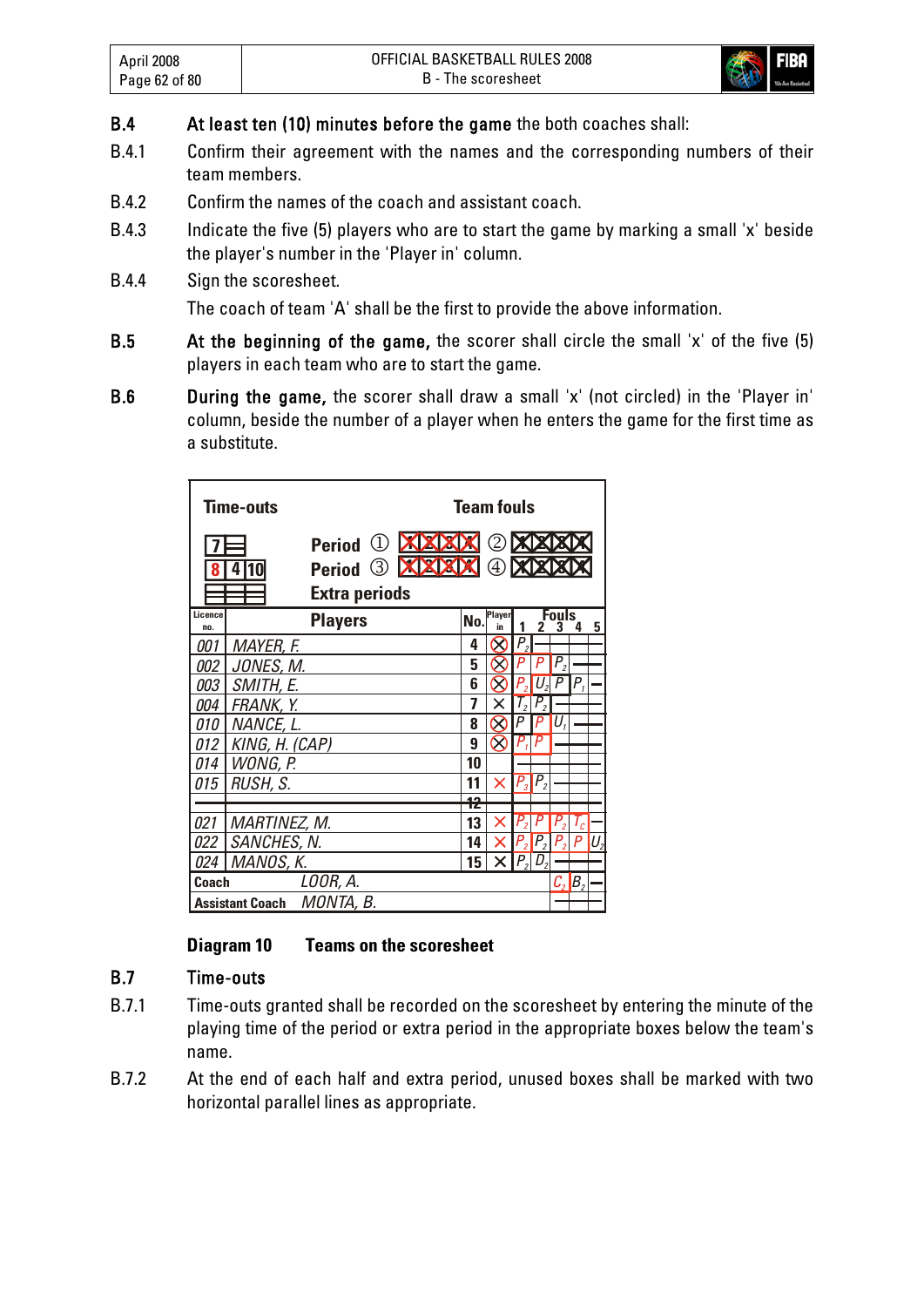

#### B.8 Fouls

- B.8.1 Player fouls may be personal, technical, unsportsmanlike or disqualifying and shall be recorded against the player.
- B.8.2 Coach, assistant coach, substitute and team follower fouls may be technical or disqualifying and shall be recorded against the coach.
- B.8.3 All fouls shall be recorded as follows:
- B.8.3.1 A personal foul shall be indicated by entering a 'P'.
- B.8.3.2 A technical foul against a player shall be indicated by entering a 'T'.
- B.8.3.3 A technical foul against the coach for his personal unsportsmanlike behaviour shall be indicated by entering a 'C'. A second similar technical foul shall also be indicated by entering a 'C', followed by a 'D' in the remaining space.
- B.8.3.4 A technical foul against the coach for any other reason shall be indicated by entering a 'B'.
- B.8.3.5 An unsportsmanlike foul shall be indicated by entering a 'U'. A second unsportsmanlike foul shall also be indicated by entering a 'U', followed by a 'D' in the remaining spaces.
- B.8.3.6 A disqualifying foul shall be indicated by entering a 'D'.
- B.8.3.7 Any foul involving a free throw(s) shall be indicated by adding the corresponding number of free throws (1, 2 or 3) beside the 'P', 'T', 'C', 'B', 'U' or 'D'.
- B.8.3.8 All fouls against both teams involving penalties of the same severity and cancelled according to [Art. 42 \(Special situations\)](#page-43-1) shall be indicated by adding a small 'c' beside the 'P', 'T', 'C', 'B', 'U' or 'D'.
- B.8.3.9 At the end of each period, the scorer shall draw a thick line between the spaces that have been used and those that have not been used.

At the end of the playing time, the scorer shall obliterate the remaining spaces with a thick horizontal line.

#### B.8.3.10 Examples for disqualifying fouls:

Disqualifying fouls against coaches, assistant coaches, substitutes, excluded players and team followers for leaving the team bench area ([Art. 39](#page-42-0)) shall be recorded as shown below. In all remaining foul spaces of the disqualified person an 'F' shall be entered.

If only the coach is disqualified:

| Coach           |                        |  | - |
|-----------------|------------------------|--|---|
| Assistant Coach | MON <sup>-</sup><br>В. |  |   |

If only the assistant coach is disqualified:

| <b>Coach</b>           |            | D<br>- |  |
|------------------------|------------|--------|--|
| <b>Assistant Coach</b> | MON'<br>В. |        |  |

If both the coach and the assistant coach are disqualified:

| <b>Coach</b>           | Α.           |  |  |
|------------------------|--------------|--|--|
| <b>Assistant Coach</b> | MONTA,<br>В. |  |  |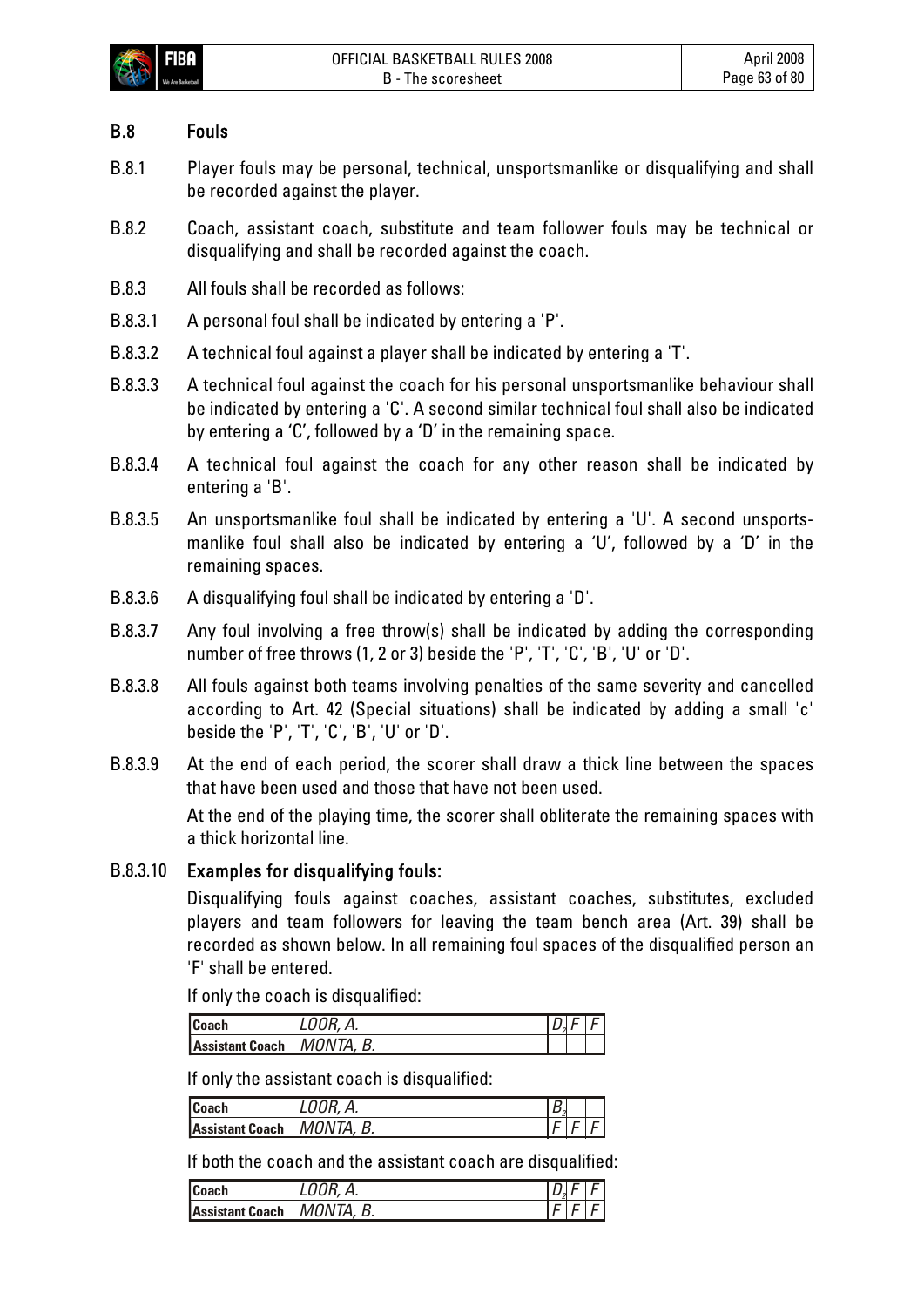

If the substitute has fewer than four fouls, then an 'F' shall be entered in all remaining foul spaces:

003 SMITH, E. **6**  $\bigotimes P_2 \bigg| P_2 \bigg| F \bigg| F \bigg| F \bigg| F$ 

If it is the substitute's fifth foul, then an 'F' shall be entered inside the last foul space:

**002** JONES, M. **5**  $\left[\bigotimes T_{2} | P_{3} | P_{1} | P_{2} | F\right]$ 

If the excluded player has already committed five fouls (fouled out), then an 'F' shall be entered in the column after the last foul:

015 RUSH, S. **11**  $\times$   $T_2$   $P_3$   $P_2$   $P_1$   $P_2$   $F_3$ 

In addition to the above examples of the players Smith, Jones and Rush, or if a team follower is disqualified, a technical foul shall be entered:

| <b>ICoach</b>          |              | D |  |
|------------------------|--------------|---|--|
| <b>Assistant Coach</b> | MONTA,<br>В. |   |  |

Note: Technical or disqualifying fouls according to [Art. 39](#page-42-0) shall not count as team fouls.

B.8.3.11 A disqualifying foul against a substitute (not including [Art. 39](#page-42-0)) shall be recorded as follows:

| 001 MAYER, F. |  |  |  |  |
|---------------|--|--|--|--|
| And           |  |  |  |  |

| Coach                     |  |  |
|---------------------------|--|--|
| Assistant Coach MONTA, B. |  |  |

B.8.3.12 A disqualifying foul against an assistant coach (not including [Art. 39](#page-42-0)) shall be recorded as follows:

| <b>Coach</b>    |              | D      |  |
|-----------------|--------------|--------|--|
| Assistant Coach | MONTA,<br>В. | Ē<br>υ |  |

B.8.3.13 A disqualifying foul against an excluded player after his fifth foul (not including [Art.](#page-42-0)  [39](#page-42-0)) shall be recorded as follows:

|015 |RUSH, S.  $\left| 11 \right| \times \left| \frac{7}{2} \right| P_3 \left| P_2 \right| P_1 \left| P_2 \right| D$ 

And

| <b>ICoach</b>          |              |  |  |
|------------------------|--------------|--|--|
| <b>Assistant Coach</b> | MONTA,<br>В. |  |  |

#### B.9 Team fouls

- B.9.1 For each period, four spaces are provided in the scoresheet (immediately below the team's name and above the players' names) in which to enter the team fouls.
- B.9.2 Whenever a player commits a personal, technical, unsportsmanlike or disqualifying foul, the scorer shall record the foul against the team of that player by marking a large 'X' in the designated spaces in turn.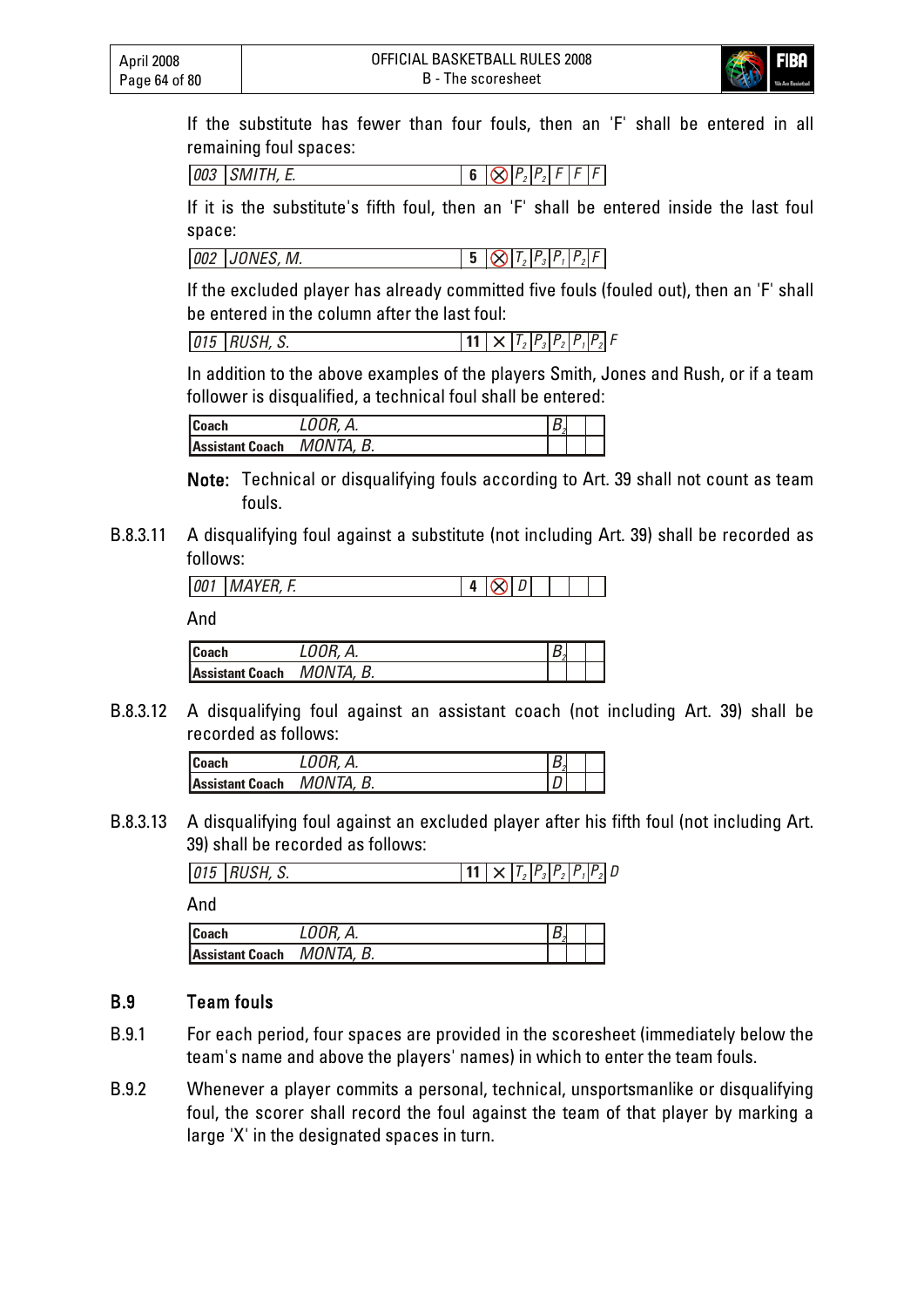

#### B.10 The running score

- B.10.1 The scorer shall keep a chronological running summary of the points scored by each team.
- B.10.2 There are four columns on the scoresheet for this running score.
- B.10.3 Each column is divided again into four columns. The two on the left are for team 'A' and the two on the right for team 'B'. The centre columns are for the running score (160 points) for each team.

The scorer shall:

- First, draw a diagonal line (/) for any valid field goal scored and a filled circle  $(\bullet)$  for any valid free throw scored, over the new total number of points as accumulated by the team that has just scored.
- Then, in the blank space on the same side of the new total number of points (beside the new / or  $\bullet$ ), enter the number of the player who scored the field goal or the free throw.

## B.11 The running score: Additional instructions

- B.11.1 A three-point field goal scored by a player shall be recorded by drawing a circle around the player's number.
- B.11.2 A field goal accidentally scored by a player in his team's own basket shall be recorded as having been scored by the captain of the opposing team on the playing court.
- B.11.3 Points scored when the ball does not enter the basket ([Art.](#page-30-0)  - [Goal tending and interference](#page-30-0)) shall be recorded as having been scored by the player who attempted the shot.
- B.11.4 At the end of each period, the scorer shall draw a thick circle  $|0\rangle$  around the latest number of points scored by each team and a thick horizontal line under those points and under the number of each player who scored those last points.
- B.11.5 At the beginning of each period the scorer shall continue to keep a chronological running summary of the points scored from the point of interruption.
- B.11.6 Whenever possible, the scorer should check his running score with the visual scoreboard. If there is a discrepancy, and his score is correct, he shall immediately take steps to have the scoreboard corrected. If in doubt or if one of the teams raises an objection to the correction, he shall inform the referee as soon as the ball becomes dead and the game clock is stopped.



#### **Diagram 11 Running score**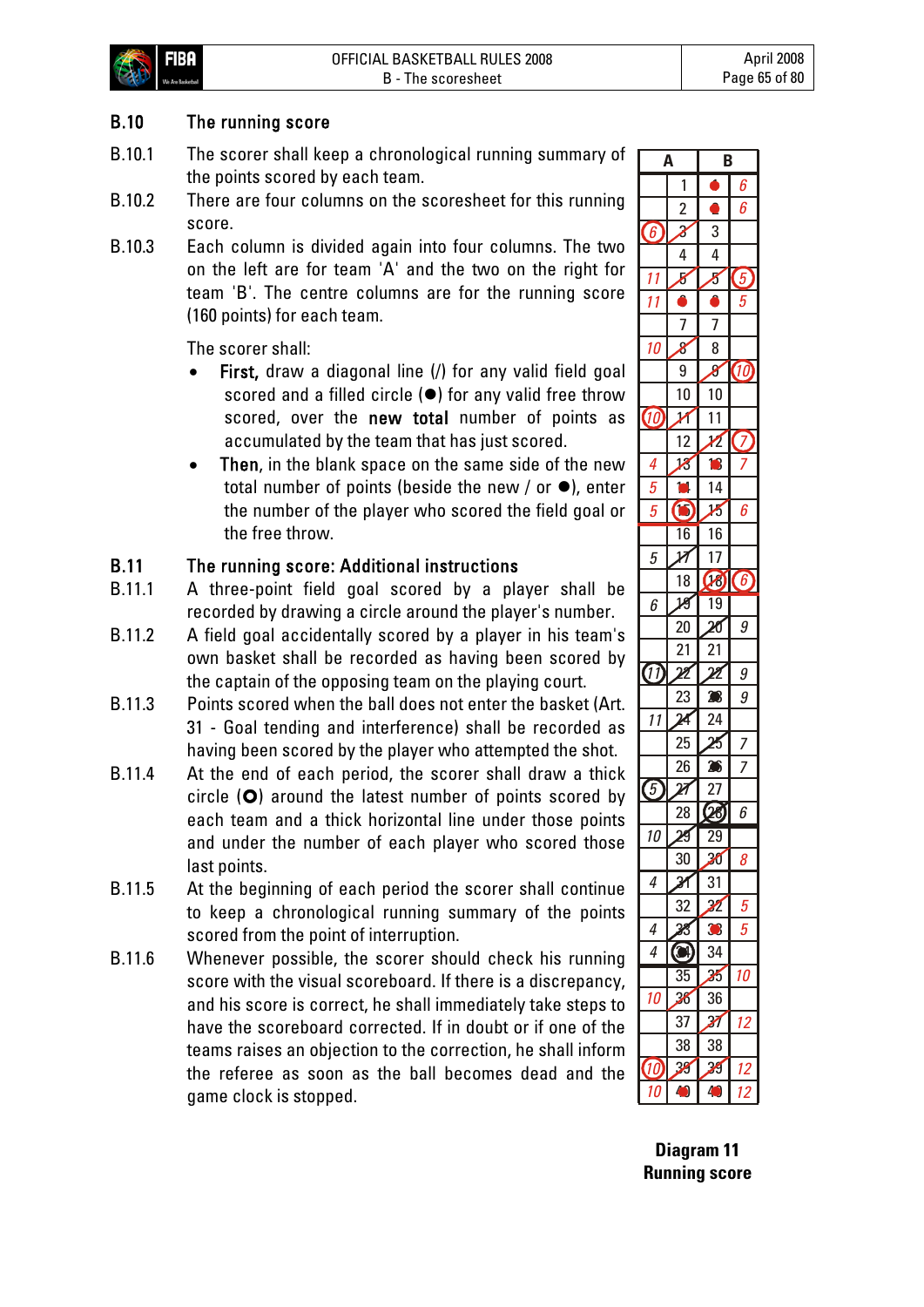

## B.12 The running score: Summing up

April 2008 Page 66 of 80

- B.12.1 At the end of the game, the scorer shall draw two thick horizontal lines under the final number of points scored by each team and the numbers of the players who scored those last points. He shall also draw a diagonal line to the bottom of the column in order to obliterate the remaining numbers (running score) for each team.
- B.12.2 At the end of each period, the scorer shall enter the score of that period in the proper section in the lower part of the scoresheet.
- B.12.3 At the end of the game, the scorer shall enter the final score and the name of the winning team.
- B.12.4 The scorer shall then enter his surname, in block capital letters, on the scoresheet, after this has been done by the assistant scorer, timer and the twenty-four second operator.

|   | 70          | 70              | 6 |
|---|-------------|-----------------|---|
|   | M           | 71              |   |
|   | 72          | $\mathcal{D}$   | 6 |
|   | 73          | $\overline{73}$ |   |
| 9 | 74          | 4               |   |
|   | 75          |                 |   |
|   | $11$ $(26)$ | 76              |   |
|   |             | 77              |   |
|   | 78          | 78              |   |
|   | 9           | 79              |   |
|   | 80          | 80              |   |

**Diagram 12 Summing up** 

- B.12.5 Once signed by the umpire(s), the referee shall be the last to approve and sign the scoresheet. This act terminates the officials' administration and connection with the game.
	- Note: Should one of the captains (CAP) sign the scoresheet under protest (using the space marked 'Captain's signature in case of protest'), the table officials and the umpire(s) shall remain at the disposal of the referee until he gives them permission to leave.

| <b>Scorer</b>                          | N. MAIER                                  | Period <sup>1</sup><br><b>Scores</b><br>15<br>$B$ 18<br>A                  |
|----------------------------------------|-------------------------------------------|----------------------------------------------------------------------------|
| <b>Assistant scorer</b>                | O. SABAY                                  | Period $\oslash$<br>10<br>- 19<br>B<br>А                                   |
| Timer                                  | R. LEBLANC                                | Period 3<br>19<br>26<br>В<br>А                                             |
| 24" operator                           | K. AUSTIN                                 | Period $\circledcirc$<br>25<br>- 16<br>в<br>A<br><b>Extra periods</b><br>A |
| Referee<br>Wh,<br><b>Umpire 1</b>      | $T \circ \mathbb{V}$<br>Umpire 2 K. Barth | <b>Final Score</b><br>Team A 76<br>Team $B$ 72                             |
| Captain's signature in case of protest |                                           | Name of winning team<br><b>HOOPERS</b>                                     |

**Diagram 13 Bottom of the scoresheet**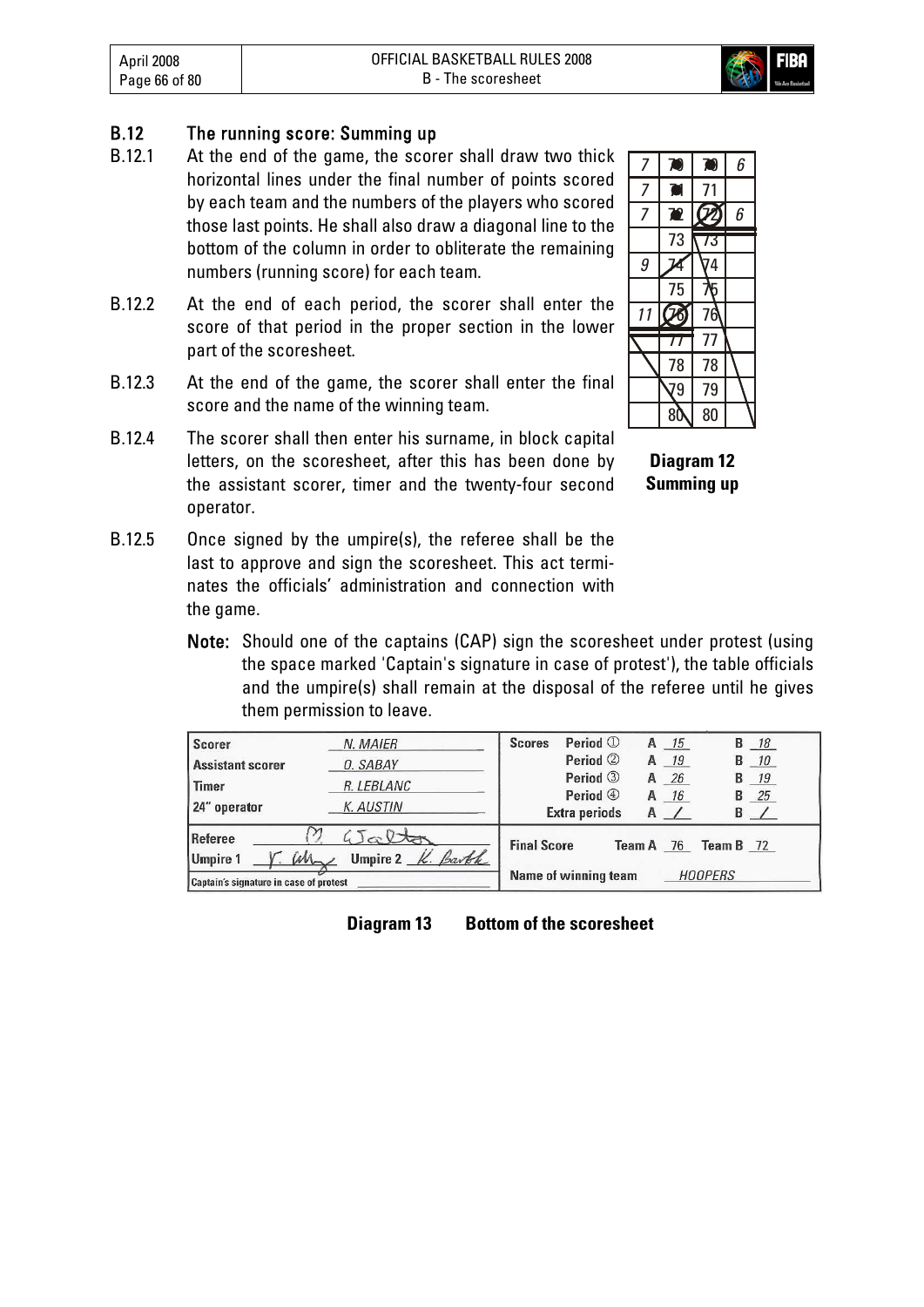

# **C - PROTEST PROCEDURE**

If, during a FIBA official competition, a team believes its interests have been adversely affected by a decision of an official [referee or umpire(s)] or by any event that took place during a game, it must proceed in the following manner:

C.1 The captain (CAP) of that team shall, immediately at the end of the game, inform the referee that his team is protesting against the result of the game and sign the scoresheet in the space marked 'Captain's signature in case of protest'.

> To make this protest valid, it is necessary for the official representative of the national federation or of the club to give confirmation of this protest in writing. This must be made within twenty (20) minutes following the end of the game.

> Detailed explanations are not necessary. It is sufficient to write: 'The national federation (or club) X protests against the result of the game between the teams X and Y'. Then he shall deposit with the FIBA representative or with the President of the Technical Committee, a sum equivalent to US\$ 250 as security.

> The national federation of the team or the club in question must submit to the FIBA representative or to the President of the Technical Committee the text of its protest within the hour following the end of the game.

If the protest is accepted, the security will be refunded.

- C.2 The referee shall, within the hour following the end of the game, report the incident which lead to the protest, to the FIBA representative or to the President of the Technical Committee.
- C.3 Should the national federation of the team or the club in question, or that of the opposing team or club, not be in agreement with the decision of the Technical Committee, it may then address an appeal to the Jury of Appeal.

To make this appeal valid, it must be made, in writing, within twenty (20) minutes following the delivery of the decision of the Technical Committee and be accompanied by a deposit equivalent to US\$ 500, as security.

The Jury of Appeal shall judge the appeal in the last instance, and its decision shall be final.

- C.4 Videos, films, pictures or any equipment, visual, electronic, digital, or otherwise, may be used only to:
	- Decide if a last shot at the end of each period or any extra period was released during playing time.
	- Determine responsibility in matters of discipline or for educational (training) purposes after the game has ended.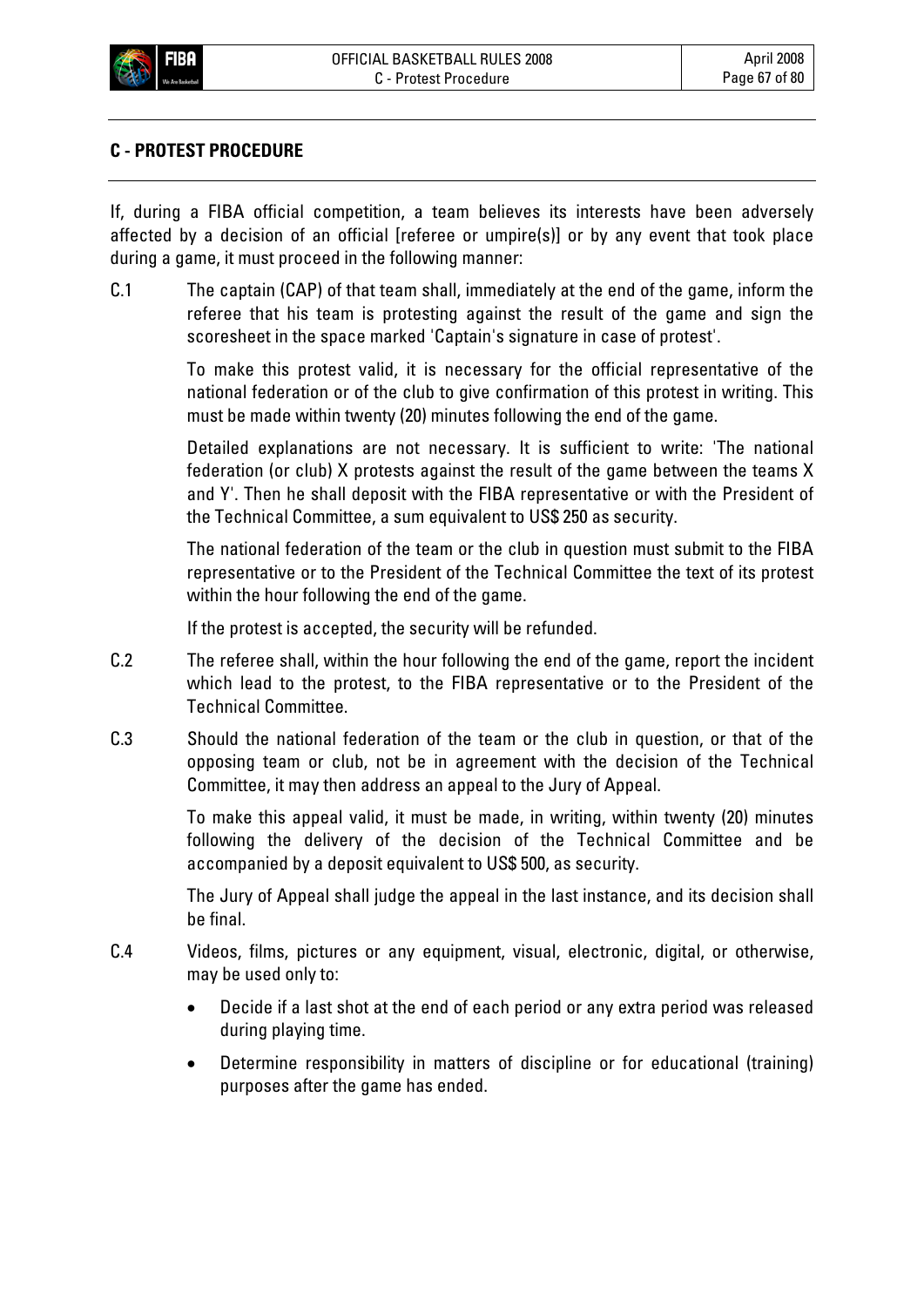

#### **D - CLASSIFICATION OF TEAMS**

#### **D.1 Procedure**

Teams shall be classified according to their win-loss records, namely two (2) points for each game won, one (1) point for each game lost (including lost by default) and zero (0) points for a game lost by forfeit.

- D.1.1 If there are two teams in the classification with equal points, the result(s) of the game(s) between the two teams involved will be used to determine the placings.
- D.1.2 If the points and the goal average in the games between the two teams are still the same, the classification will be determined by the goal average of all the games played in the group by each team.
- D.1.3 If more than two teams are equal in the placing, a second classification will be established, taking into account only the results of the games between the teams that are tied.
- D.1.4 If there are still teams tied after the second classification, then goal average will be used to determine the placing, taking into account only the results of the games between the teams still tied.
- D.1.5 If there are still teams tied, the placing will be determined using the goal average from the results of all their games played in the group.
- D.1.6 If, at any stage, using the above criteria, a multiple team tie is reduced to a tie involving only two teams, the procedure in D.1.1 and D.1.2 above will be applied.
- D.1.7 If, at any stage, it is reduced to a tie still involving more than two teams, the procedure, beginning with D.1.3 above, is repeated.
- D.1.8 Goal average will always be calculated by division.

#### **D.2 Exception:**

If only three teams take part in a competition and the situation cannot be resolved following the steps outlined above (the goal average by division is identical), then the points scored will determine the placing.

#### Example:

| Results between A, B, C: |                 |      | A vs. B<br>A vs. C<br>B vs. C |        | $82 - 75$<br>$64 - 71$<br>$91 - 84$ |                 |
|--------------------------|-----------------|------|-------------------------------|--------|-------------------------------------|-----------------|
| Team                     | Games<br>played | Wins | Losses                        | Points | Goal<br>difference                  | Goal<br>average |
| А                        | 2               |      |                               | 3      | 146:146                             | 1.000           |
| В                        | 2               |      |                               | 3      | 166:166                             | 1.000           |
| C                        | 2               |      |                               | 3      | 155:155                             | 1.000           |
| Therefore:               |                 |      | 1 <sup>st</sup>               |        | B - 166 points scored               |                 |
|                          |                 |      | 2 <sub>nd</sub>               |        | C - 155 points scored               |                 |
|                          |                 |      | 3 <sup>rd</sup>               |        | A - 146 points scored               |                 |

If the teams are still tied after all the above steps have been followed, a draw will be used for the final placing. The method for the draw will be determined by the commissioner or by the competent local authority.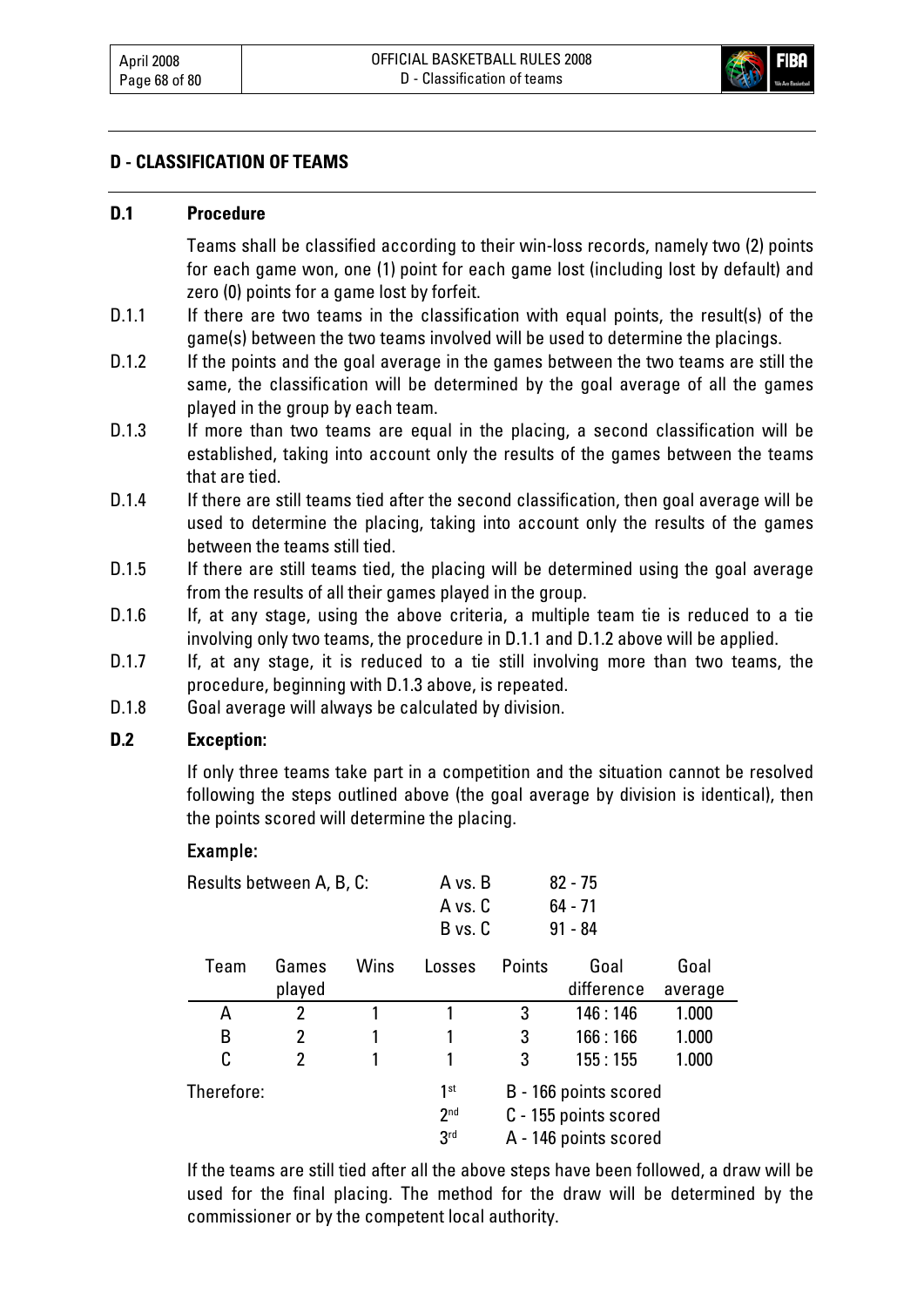

# **D.3 Further examples of the classification rule:**

D.3.1 Two teams - equal points and only one game played between them.

| Team | Games<br>played | Wins | Losses | Points |
|------|-----------------|------|--------|--------|
|      | 5               |      |        |        |
| B    | 5               |      |        | 9      |
| C    | 5               | 3    |        | 8      |
|      | 5               |      | 3      |        |
| F    | 5               | 2    | 3      |        |
|      | 5               |      | 5      |        |

The winner of the game between A and B will be classified first and the winner of D and E will be classified fourth.

D.3.2 Two teams - equal points and two games played between them.

|         | Team                  | Games                   | Wins            | Losses    | Points |
|---------|-----------------------|-------------------------|-----------------|-----------|--------|
|         |                       | played                  |                 |           |        |
|         | A                     | 10 <sup>°</sup>         | 7               | 3         | 17     |
|         | В                     | 10                      | 7               | 3         | 17     |
|         | C                     | 10                      | 6               | 4         | 16     |
|         | D                     | 10                      | 5               | 5         | 15     |
|         | E                     | 10                      | 3               | 7         | 13     |
|         | F                     | 10                      | 2               | 8         | 12     |
|         | Results between A, B: |                         |                 |           |        |
| D.3.2.1 | A won both games:     |                         |                 |           |        |
|         | <b>Therefore</b>      |                         | 1 <sup>st</sup> | A         |        |
|         |                       |                         | 2 <sub>nd</sub> | B         |        |
| D.3.2.2 |                       | Each team won one game: |                 |           |        |
|         |                       |                         | A vs. B         | $90 - 82$ |        |
|         |                       |                         | B vs. A         | $69 - 62$ |        |
|         | Goal difference:      |                         | A               | 152 - 151 |        |
|         |                       |                         | B               | 151 - 152 |        |
|         | Goal average:         |                         | A               | 1.0066    |        |
|         |                       |                         | B               | 0.9934    |        |
|         | <b>Therefore</b>      |                         | 1 <sup>st</sup> | А         |        |
|         |                       |                         | 2 <sub>nd</sub> | B         |        |
|         |                       |                         |                 |           |        |

D.3.2.3 Each team won one game:

| A vs. B | $90 - 82$ |
|---------|-----------|
| B vs. A | 70 - 62   |

The two teams have the same goal difference (152 - 152) and the same goal average by division (1.000).

The placing will be determined using the goal average from the results of all their games played in the group.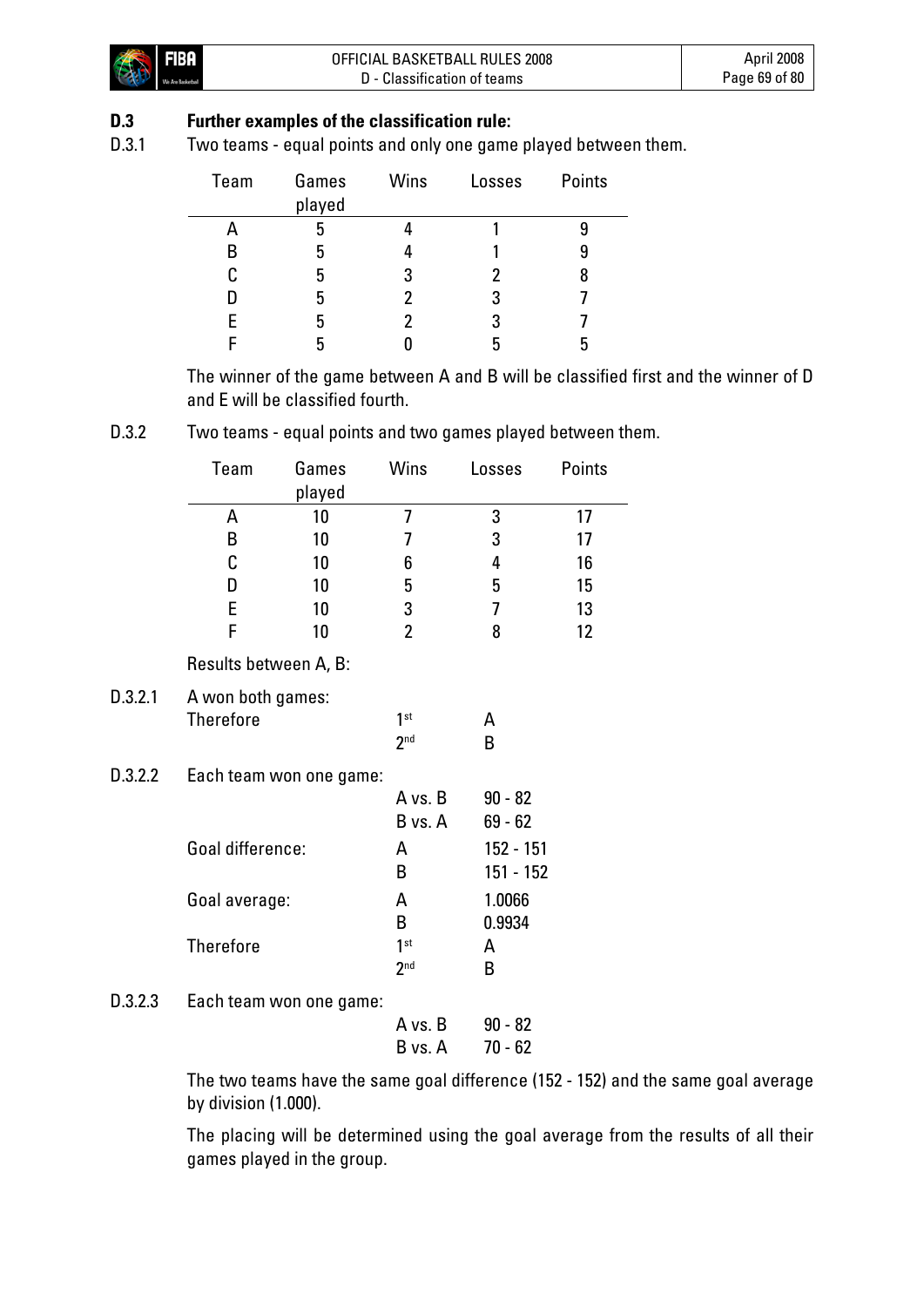| April 2008<br>Page 70 of 80 | OFFICIAL BASKETBALL RULES 2008<br>D - Classification of teams |  |
|-----------------------------|---------------------------------------------------------------|--|
|                             |                                                               |  |

## D.3.3 More than two teams - equal points:

| Team                     | Games          |             | Wins            | Losses    | Points      |         |
|--------------------------|----------------|-------------|-----------------|-----------|-------------|---------|
|                          | played         |             |                 |           |             |         |
| A                        | 5              |             | 4               | 1         | 9           |         |
| B                        | 5              |             | 4               |           | 9           |         |
| C                        | 5              |             | 4               |           | 9           |         |
| D                        | 5              |             | $\overline{2}$  | 3         | 7           |         |
| E                        | 5              |             |                 | 4         | 6           |         |
| F                        | 5              |             | 0               | 5         | 5           |         |
| Results between A, B, C: |                |             | A vs. B         | $82 - 75$ |             |         |
|                          |                |             | A vs. C         | $77 - 80$ |             |         |
|                          |                |             | B vs. C         | $88 - 77$ |             |         |
|                          |                |             |                 |           |             |         |
| Team                     | Games          | <b>Wins</b> | Losses          | Points    | Goal        | Goal    |
|                          | played         |             |                 |           | difference  | average |
| A                        | 2              |             |                 | 3         | 159 - 155   | 1.0258  |
| B                        | $\overline{2}$ |             |                 | 3         | $163 - 159$ | 1.0251  |
| C                        | $\overline{2}$ |             |                 | 3         | 157 - 165   | 0.9515  |
| <b>Therefore</b>         |                |             | 1 <sup>st</sup> | A         |             |         |
|                          |                |             | 2 <sub>nd</sub> | B         |             |         |
|                          |                |             | 3 <sup>rd</sup> | С         |             |         |

If the goal average is the same for the three teams, the final placing will be determined from the results of all their games played in the group.

## D.3.4 More than two teams - equal points:

| Team | Games<br>played | Wins | Losses | Points |
|------|-----------------|------|--------|--------|
| A    | 5               |      |        | 8      |
| B    | 5               | 3    | 2      | 8      |
|      | 5               | 3    |        | 8      |
|      | 5               | 3    | 2      | 8      |
| E    | 5               |      | 3      |        |
|      | 5               |      |        |        |

The second classification will be established, taking into account only the results of the games between the teams that are tied.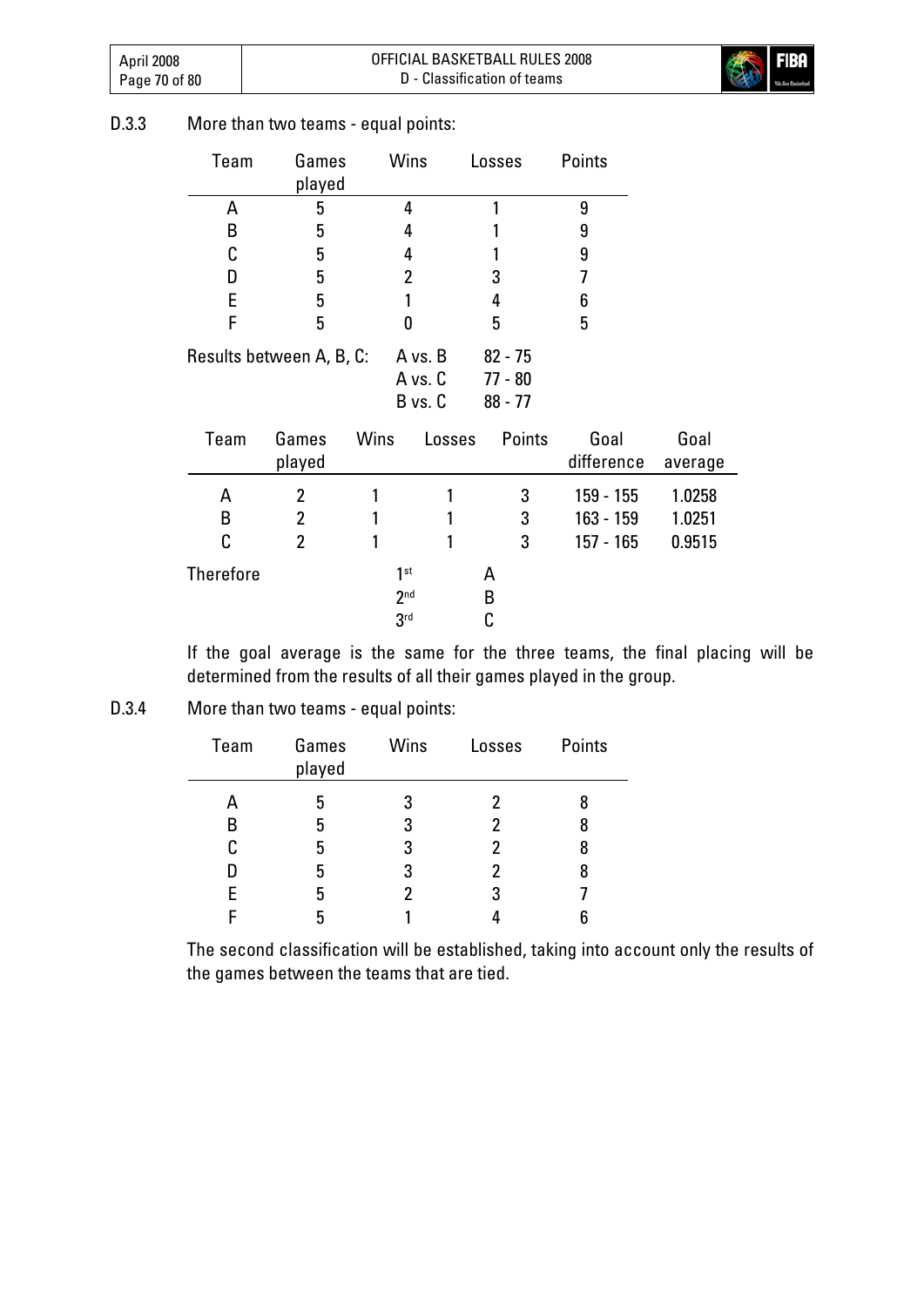#### There are two possibilities:

| Team        | Wins | Losses |                                                                                            | Wins | Losses |  |
|-------------|------|--------|--------------------------------------------------------------------------------------------|------|--------|--|
| А           |      |        |                                                                                            |      |        |  |
| B           |      |        |                                                                                            |      |        |  |
| C           |      |        |                                                                                            |      |        |  |
|             |      | 2      |                                                                                            |      |        |  |
| In case I:  |      | 1st    | А<br>B, C, D will be determined as in example D.3.3 above.                                 |      |        |  |
| In case II: |      |        | The classification of A and B and C and D will be<br>determined as in example D.3.2 above. |      |        |  |

A team which, without valid reason, fails to show up for a scheduled game or withdraws from the playing court before the end of the game, shall lose the game by forfeit and receive zero (0) points in the classification.

In addition, the Technical Committee may decide to relegate the team to be the last in the placing. This happens automatically if violations are committed repeatedly by the same team. Nevertheless, the results of the games played by this team shall remain valid for the purpose of the general classification of the competition.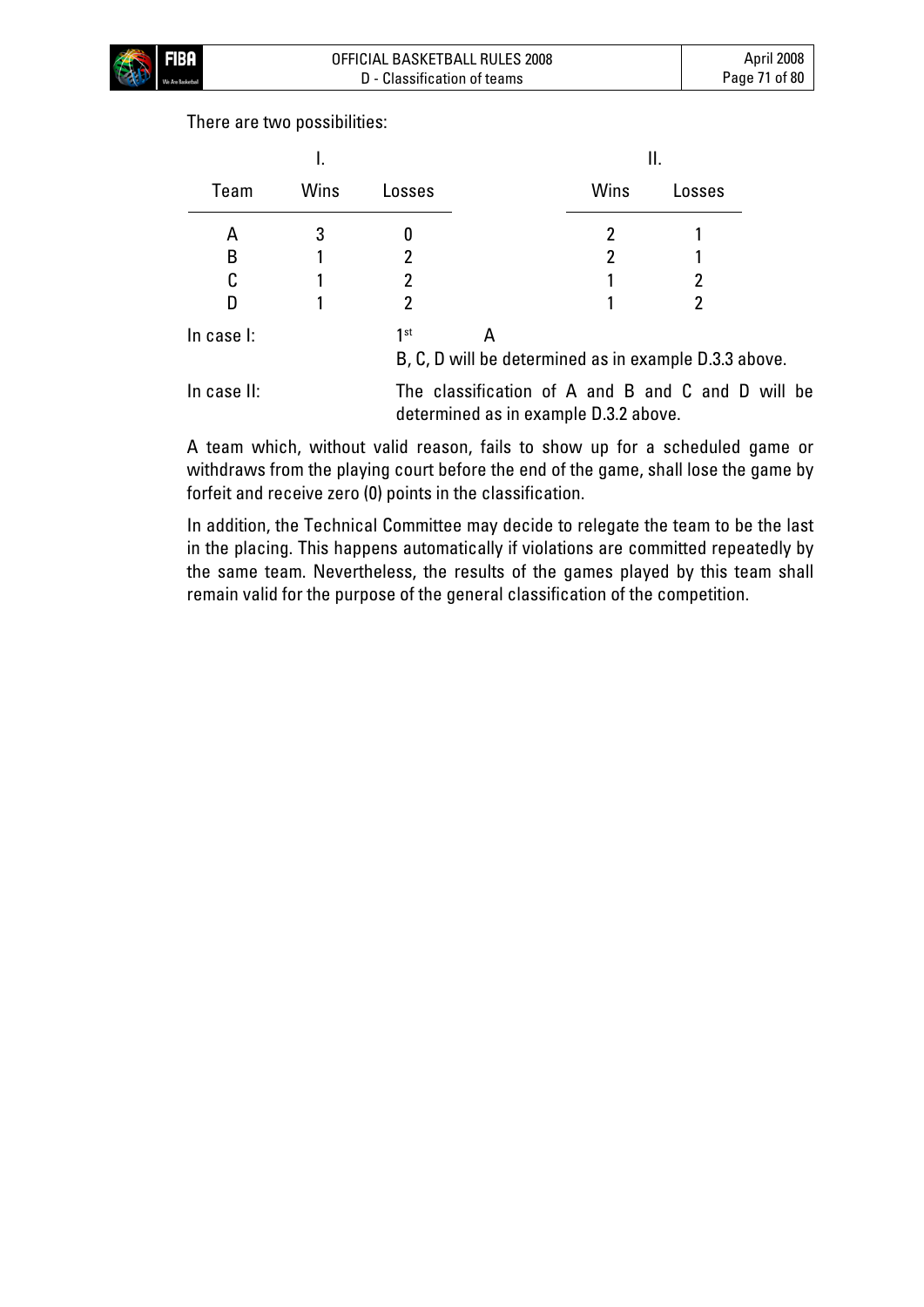

#### **E - TELEVISION (TV) TIME-OUTS**

#### E.1 Definition

The organising body of the competition may decide for itself whether TV time-outs shall be applied and, if so, of what duration (60, 75, 90 or 100 seconds).

#### E.2 Rule

- E.2.1 One (1) TV time-out in each period is permissible, in addition to the regular timeouts. TV time-outs in extra periods are not permissible.
- E.2.2 The first time-out of each period (team or TV) shall be 60, 75, 90 or 100 seconds in duration.
- E.2.3 The duration of all other time-outs in a period shall be sixty (60) seconds.
- E.2.4 Both teams shall be entitled to two (2) time-outs during the first half and three (3) time-outs during the second half.

These time-outs may be requested at any time during the game and their duration may be:

- 60, 75, 90 or 100 seconds, if considered to be a TV time-out, i.e. the first in a period, or
- Sixty (60) seconds, if not considered to be a TV time-out, i.e. requested by either team, after the TV time-out has been granted.

#### E.3 Procedure

- E.3.1 Ideally, the TV time-out should be taken with five (5) minutes remaining in the period. However, there is no guarantee that this will be the case.
- E.3.2 If neither team has requested a time-out before the last five (5) minutes remaining in the period then a TV time-out shall be granted at the first opportunity when the ball is dead and the game clock is stopped. This time-out will not be charged against either team.
- E.3.3 If either team is granted a time-out before the last five (5) minutes remaining in the period, that time-out shall be used as a TV time-out.

This time-out shall count as both a TV time-out and a time-out for the team requesting it.

E.3.4 According to this procedure, there would be a minimum of one (1) time-out in each period and a maximum of six (6) time-outs in the first half and a maximum of eight (8) time-outs in the second half.

# **END OF RULES AND GAME PROCEDURES**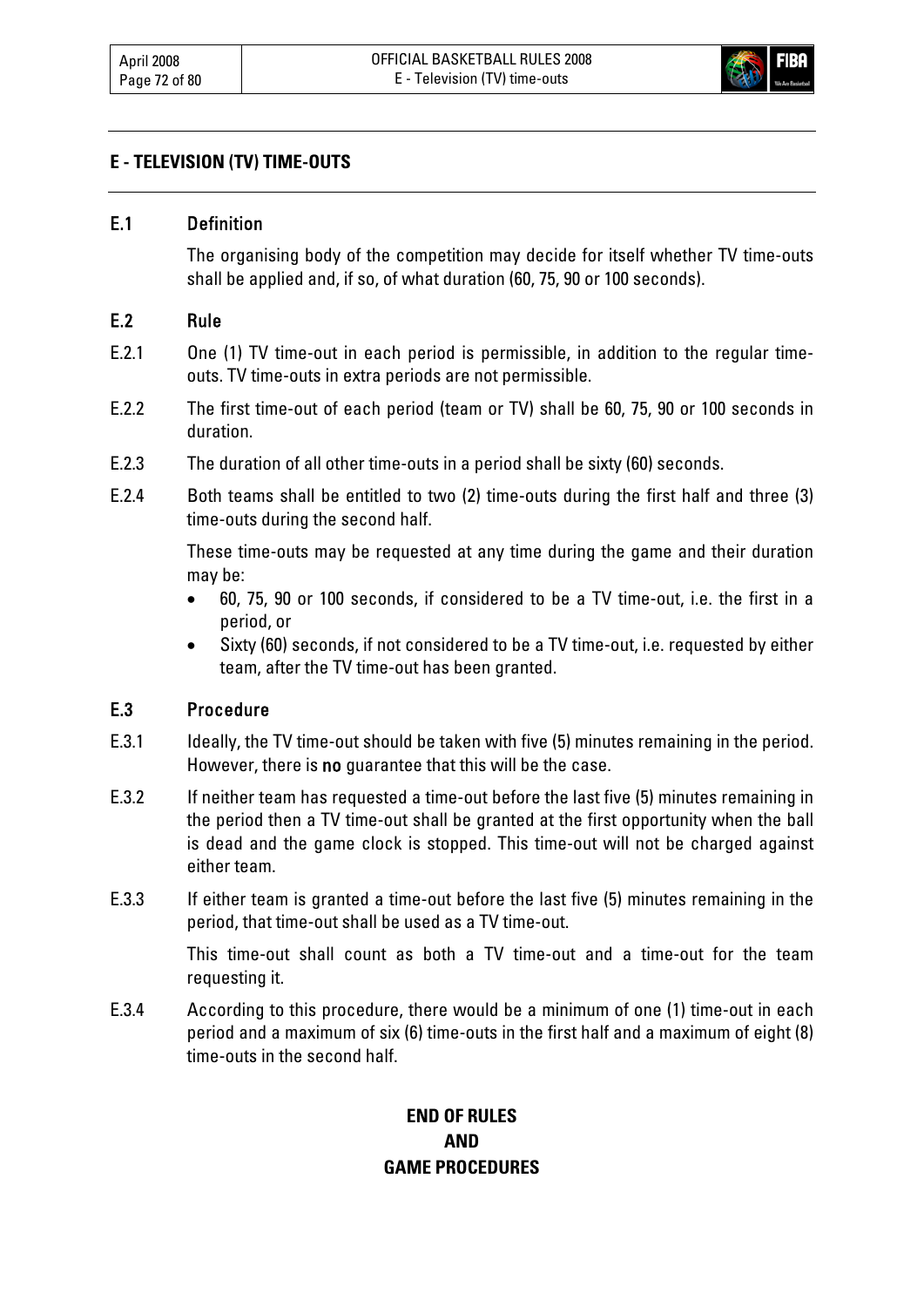

# **INDEX TO THE RULES**

| Act of shooting   |  |
|-------------------|--|
|                   |  |
|                   |  |
|                   |  |
|                   |  |
|                   |  |
| Assistant coach   |  |
|                   |  |
|                   |  |
| Assistant scorer  |  |
|                   |  |
| <b>Backcourt</b>  |  |
|                   |  |
|                   |  |
| Ball              |  |
|                   |  |
|                   |  |
|                   |  |
|                   |  |
|                   |  |
|                   |  |
|                   |  |
|                   |  |
|                   |  |
|                   |  |
|                   |  |
|                   |  |
|                   |  |
|                   |  |
| <b>Basket</b>     |  |
|                   |  |
|                   |  |
|                   |  |
|                   |  |
|                   |  |
|                   |  |
| <b>Basketball</b> |  |
|                   |  |
|                   |  |
|                   |  |
|                   |  |
|                   |  |
| Captain           |  |
|                   |  |
|                   |  |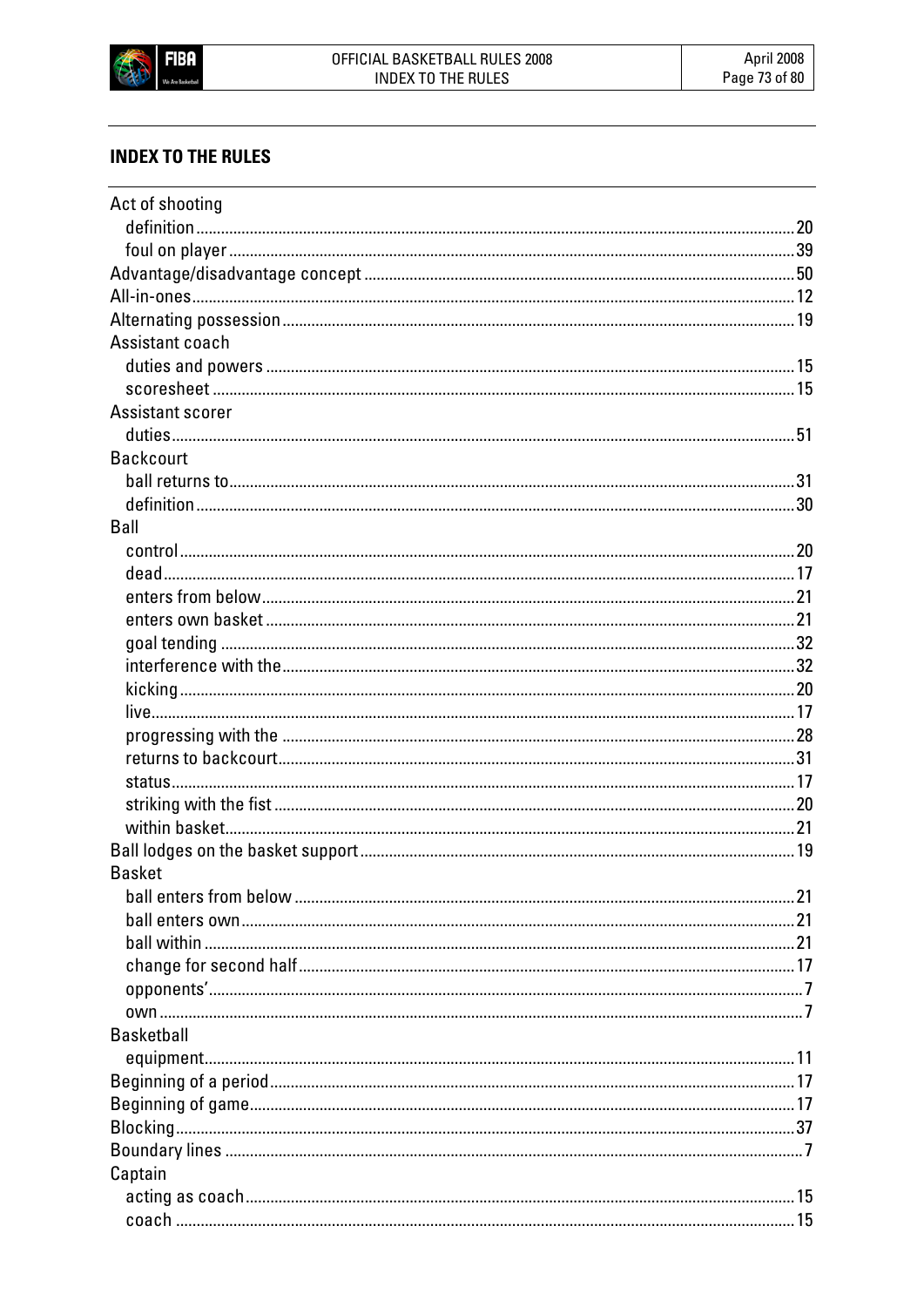

| Coach                     |  |
|---------------------------|--|
|                           |  |
|                           |  |
|                           |  |
|                           |  |
|                           |  |
|                           |  |
|                           |  |
| Commissioner              |  |
|                           |  |
|                           |  |
|                           |  |
|                           |  |
|                           |  |
|                           |  |
| Court                     |  |
|                           |  |
|                           |  |
| <b>Cylinder principle</b> |  |
|                           |  |
|                           |  |
|                           |  |
| <b>Decisions</b>          |  |
|                           |  |
|                           |  |
|                           |  |
|                           |  |
|                           |  |
| <b>Dribbler</b>           |  |
|                           |  |
| <b>Dribbling</b>          |  |
|                           |  |
|                           |  |
|                           |  |
|                           |  |
| End of game               |  |
|                           |  |
|                           |  |
|                           |  |
|                           |  |
|                           |  |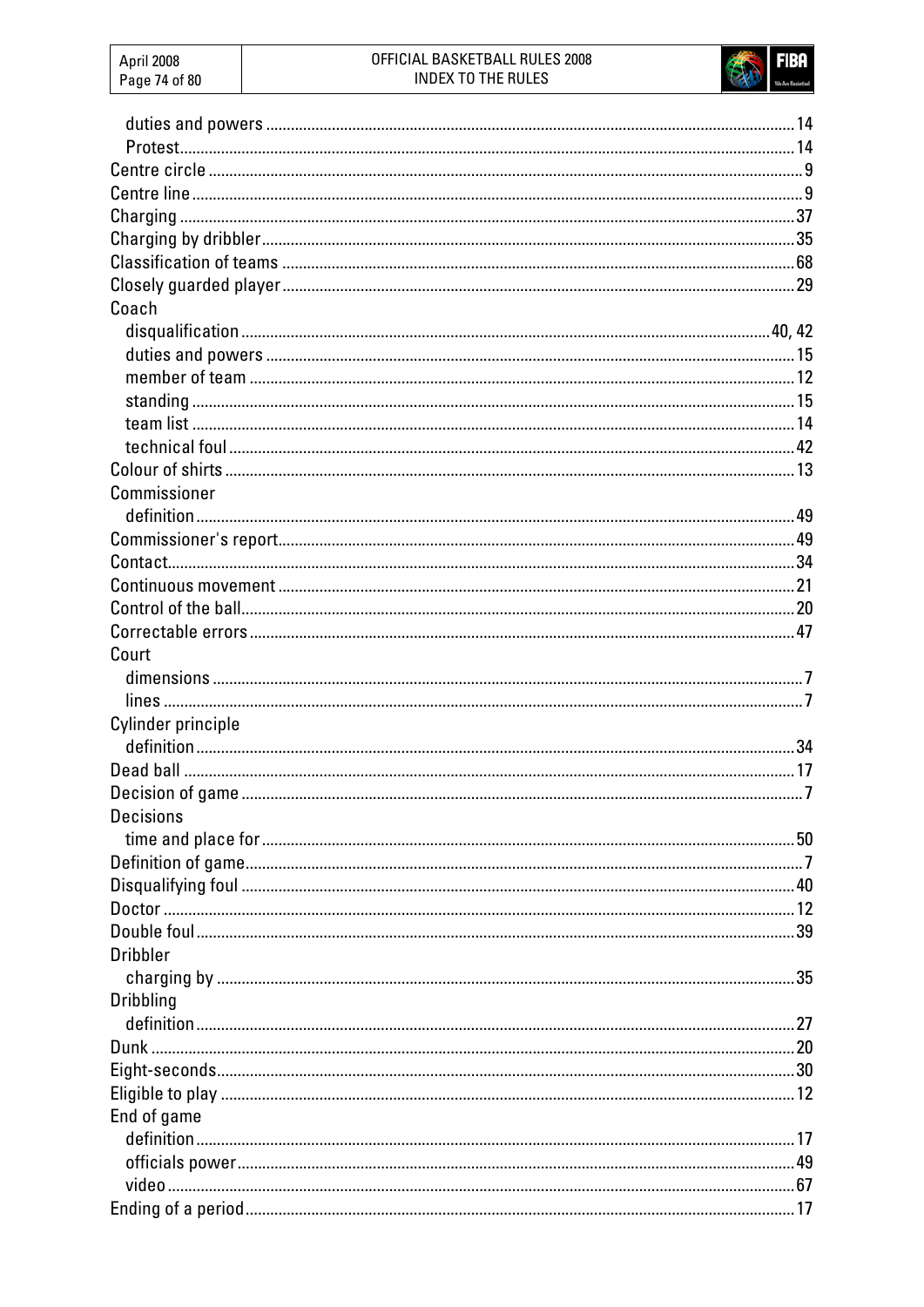

| <b>Excluded player</b> |  |
|------------------------|--|
|                        |  |
| Extra period           |  |
|                        |  |
|                        |  |
|                        |  |
|                        |  |
|                        |  |
|                        |  |
| Five seconds           |  |
|                        |  |
|                        |  |
| Foul                   |  |
|                        |  |
|                        |  |
|                        |  |
|                        |  |
|                        |  |
|                        |  |
|                        |  |
|                        |  |
|                        |  |
|                        |  |
|                        |  |
|                        |  |
|                        |  |
|                        |  |
|                        |  |
|                        |  |
|                        |  |
|                        |  |
|                        |  |
|                        |  |
|                        |  |
| Free-throw shooter     |  |
|                        |  |
|                        |  |
| Frontcourt             |  |
|                        |  |
|                        |  |
|                        |  |
| Game                   |  |
|                        |  |
|                        |  |
|                        |  |
|                        |  |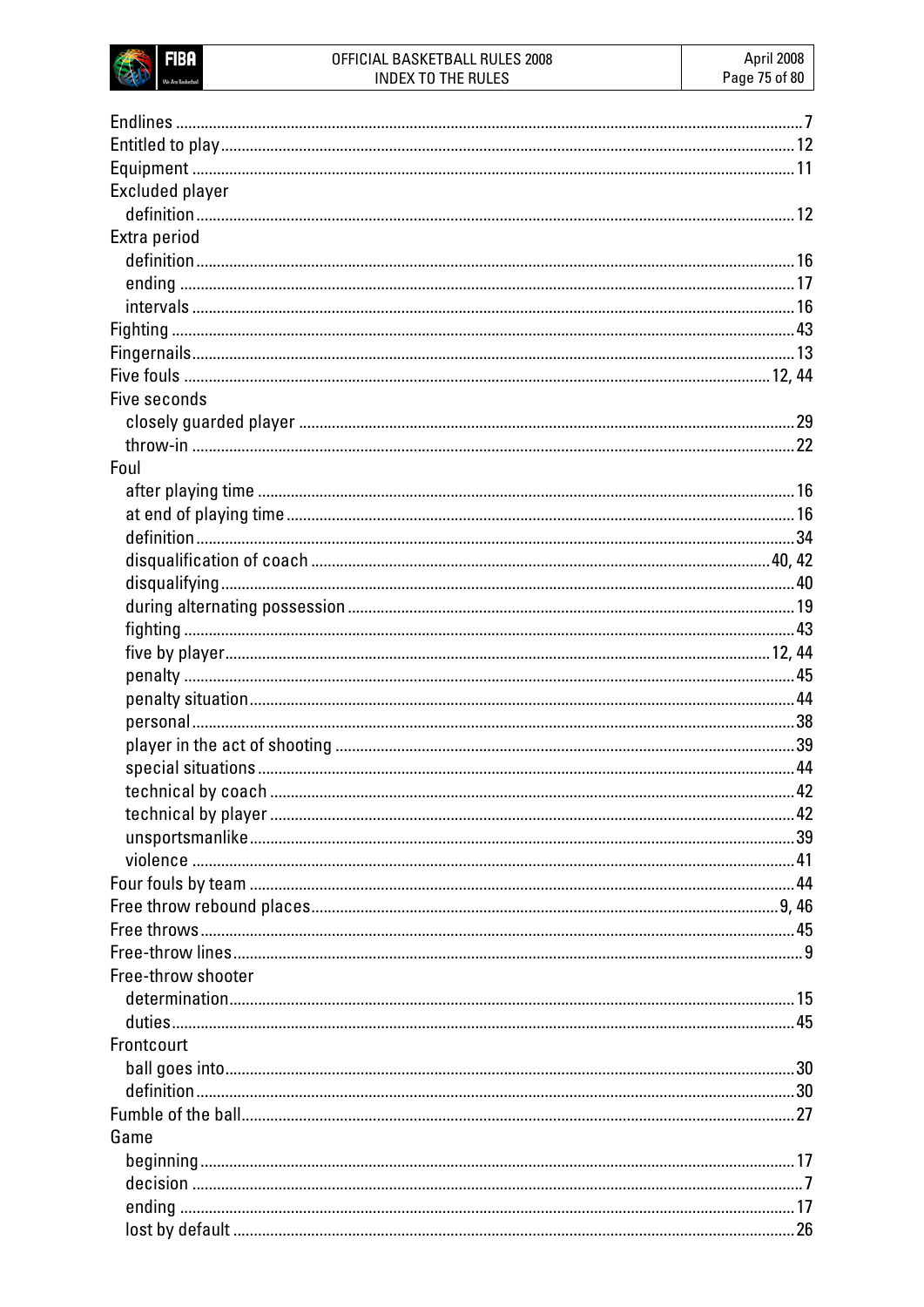

| Game clock       |  |
|------------------|--|
|                  |  |
| Goal             |  |
|                  |  |
|                  |  |
|                  |  |
|                  |  |
|                  |  |
|                  |  |
| Goal tending     |  |
|                  |  |
| Guarding         |  |
|                  |  |
|                  |  |
|                  |  |
| Hands            |  |
|                  |  |
|                  |  |
|                  |  |
|                  |  |
|                  |  |
|                  |  |
| Injury           |  |
|                  |  |
|                  |  |
|                  |  |
| Interval of play |  |
|                  |  |
|                  |  |
|                  |  |
|                  |  |
|                  |  |
|                  |  |
|                  |  |
|                  |  |
|                  |  |
|                  |  |
|                  |  |
| <b>Numbers</b>   |  |
|                  |  |
| Objects          |  |
|                  |  |
| <b>Official</b>  |  |
|                  |  |
|                  |  |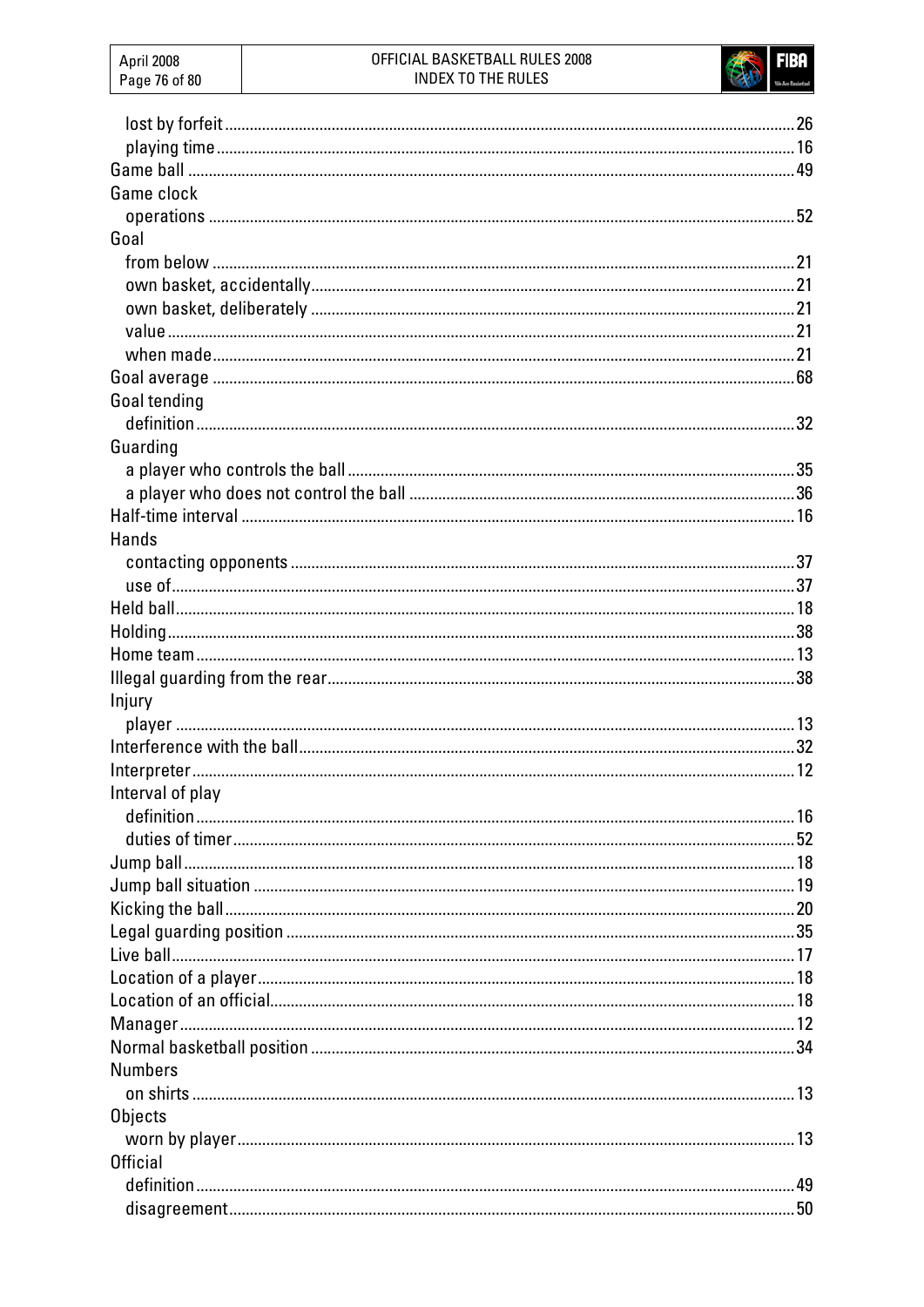

| signals       |  |
|---------------|--|
|               |  |
|               |  |
|               |  |
|               |  |
|               |  |
|               |  |
|               |  |
|               |  |
|               |  |
|               |  |
| Out-of-bounds |  |
|               |  |
|               |  |
| Penalty for   |  |
|               |  |
|               |  |
|               |  |
|               |  |
|               |  |
|               |  |
|               |  |
|               |  |
|               |  |
|               |  |
|               |  |
|               |  |
|               |  |
|               |  |
|               |  |
| Period        |  |
|               |  |
|               |  |
|               |  |
|               |  |
|               |  |
|               |  |
|               |  |
|               |  |
| Player        |  |
|               |  |
|               |  |
|               |  |
|               |  |
|               |  |
|               |  |
|               |  |
|               |  |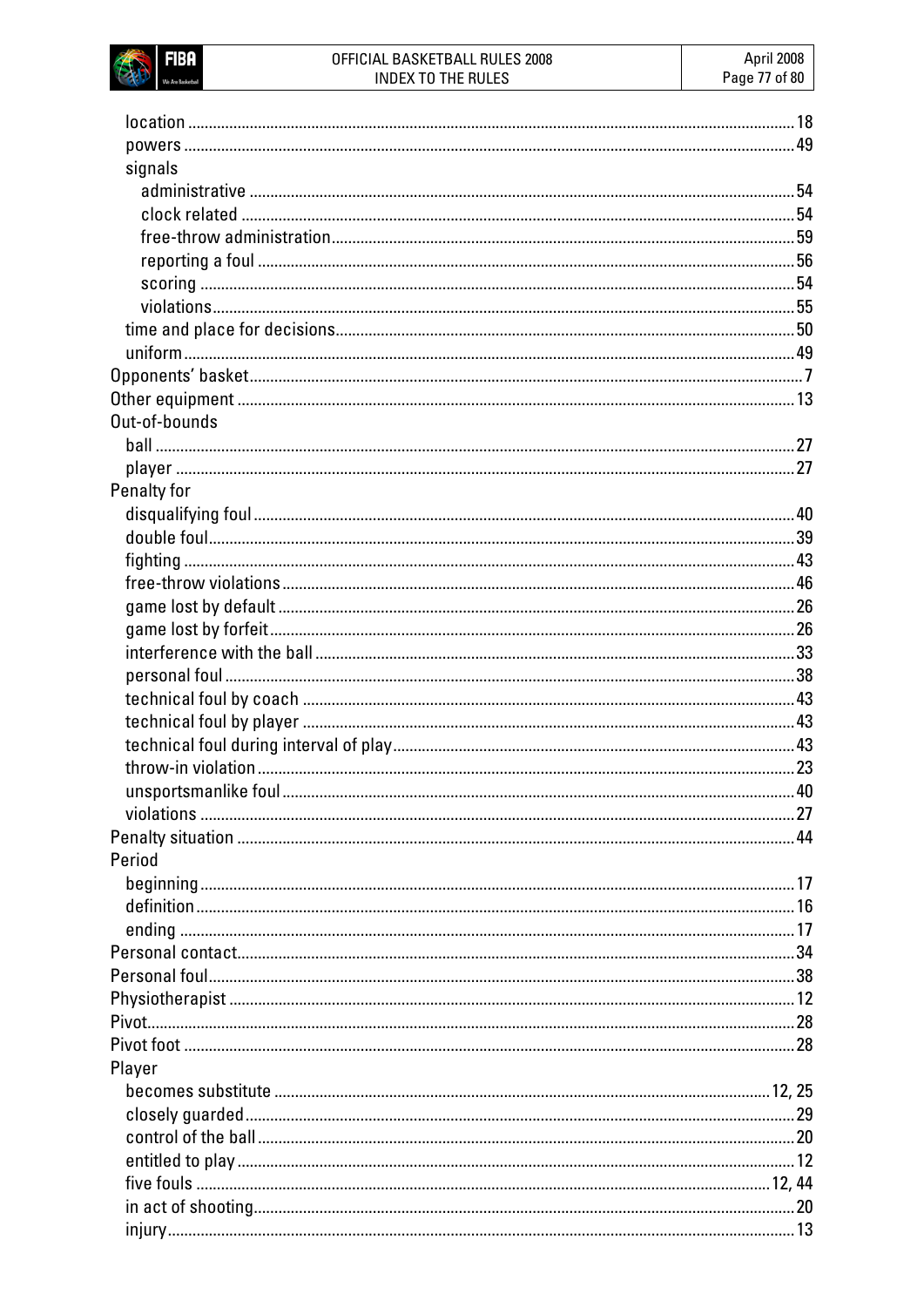

| Player control          |  |
|-------------------------|--|
|                         |  |
| Playing court           |  |
|                         |  |
|                         |  |
|                         |  |
|                         |  |
|                         |  |
|                         |  |
| Protest                 |  |
|                         |  |
|                         |  |
|                         |  |
|                         |  |
|                         |  |
| Referee                 |  |
|                         |  |
|                         |  |
|                         |  |
| <b>Rules of conduct</b> |  |
|                         |  |
| <b>Scorer</b>           |  |
|                         |  |
|                         |  |
| Scoresheet              |  |
|                         |  |
|                         |  |
|                         |  |
|                         |  |
|                         |  |
|                         |  |
| <b>Shirts</b>           |  |
|                         |  |
|                         |  |
|                         |  |
| Shot for goal           |  |
|                         |  |
|                         |  |
|                         |  |
|                         |  |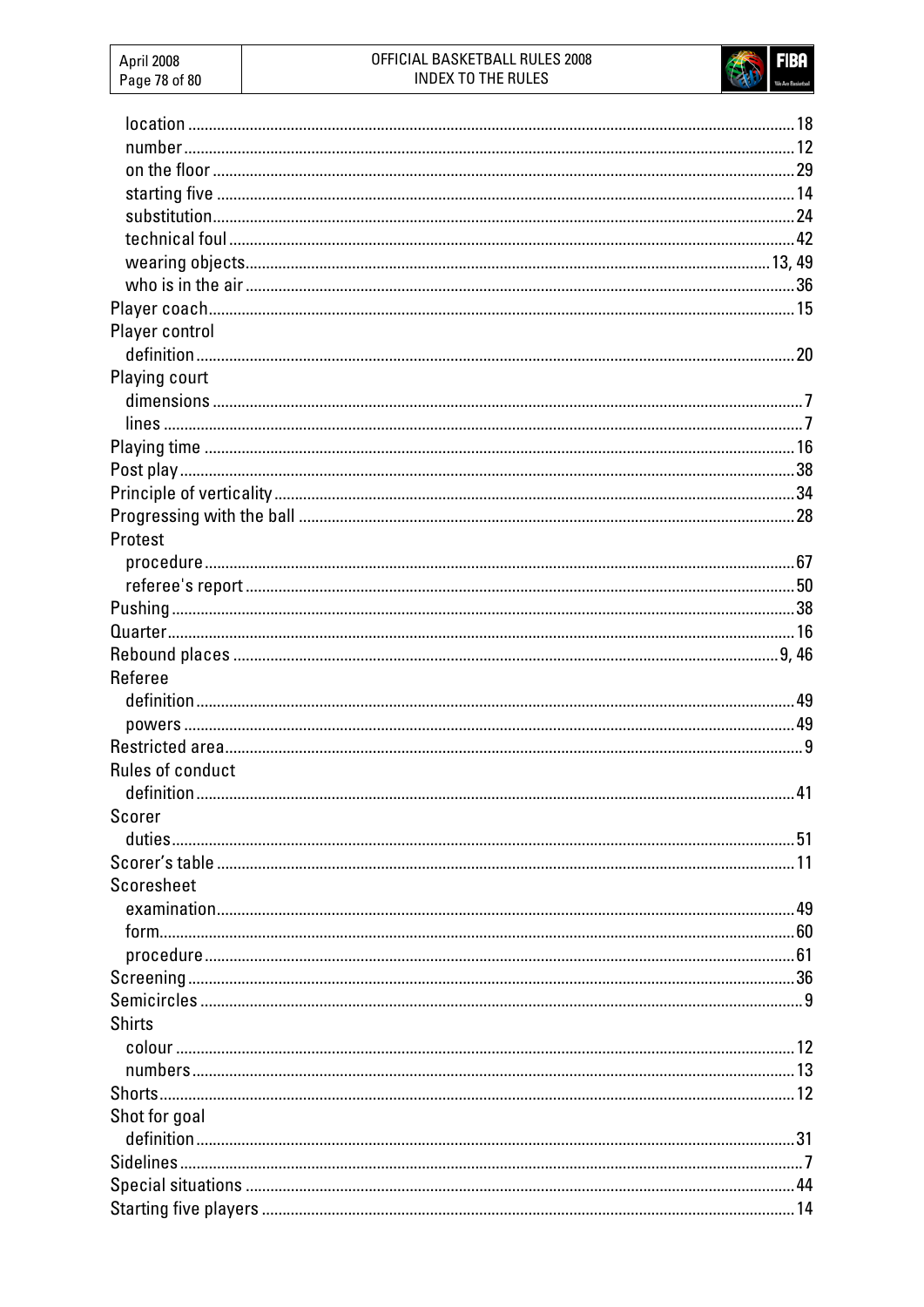

| Substitute                  |  |
|-----------------------------|--|
|                             |  |
|                             |  |
|                             |  |
| <b>Table officials</b>      |  |
|                             |  |
|                             |  |
|                             |  |
| Team bench areas            |  |
|                             |  |
| <b>Team control</b>         |  |
|                             |  |
|                             |  |
|                             |  |
|                             |  |
| Team member                 |  |
|                             |  |
|                             |  |
|                             |  |
|                             |  |
|                             |  |
| Throw-in                    |  |
|                             |  |
|                             |  |
|                             |  |
| Time-out                    |  |
|                             |  |
|                             |  |
|                             |  |
|                             |  |
| Timer                       |  |
|                             |  |
| <b>Travelling</b>           |  |
|                             |  |
| Twenty-four second device   |  |
|                             |  |
|                             |  |
| Twenty-four second operator |  |
|                             |  |
|                             |  |
| <b>Umpire</b>               |  |
|                             |  |
|                             |  |
| Uniform                     |  |
|                             |  |
|                             |  |
|                             |  |